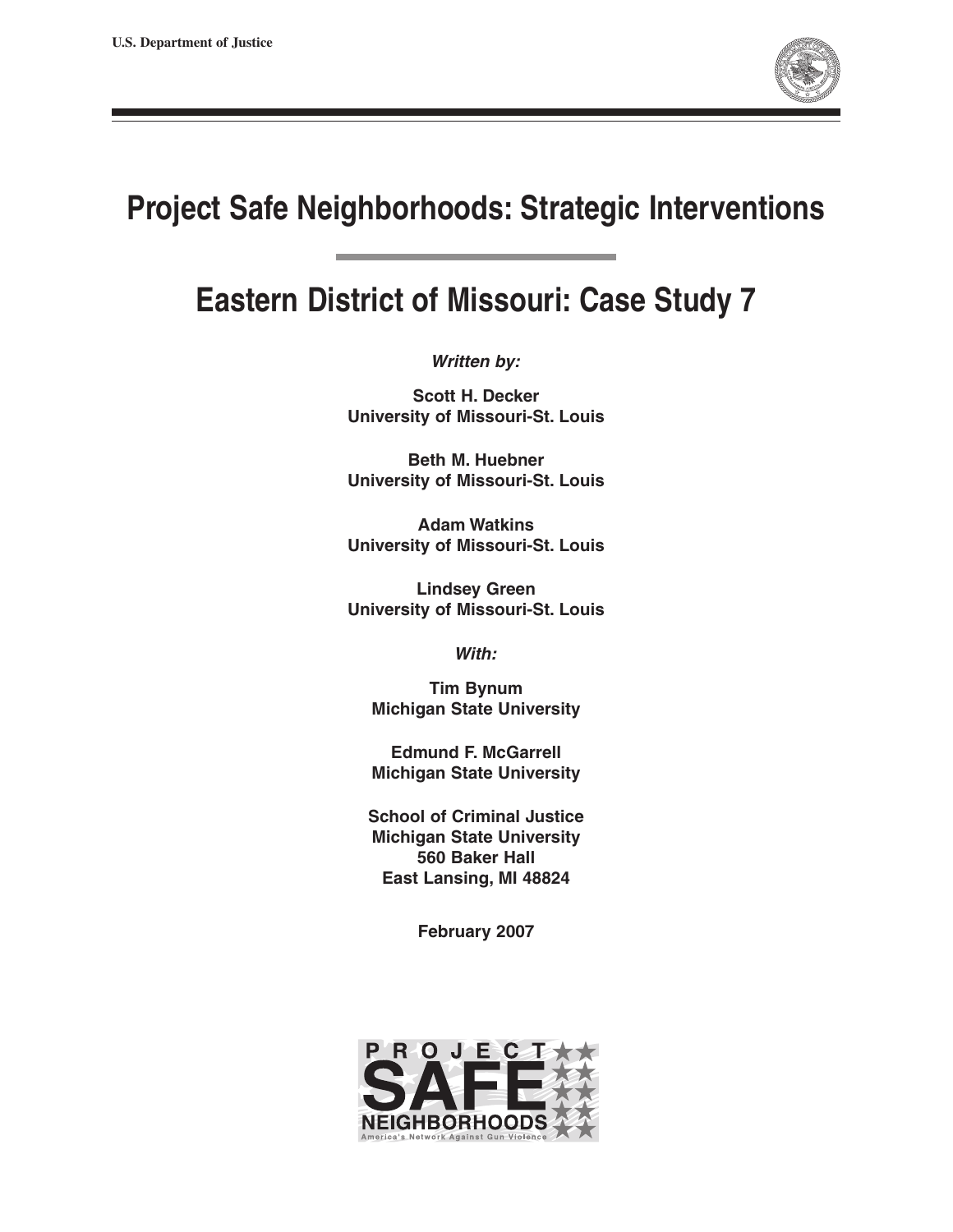**U.S. Department of Justice Office of Justice Programs** 810 Seventh Street, N.W. Washington, D.C. 20531

### **Alberto R. Gonzales**

*Attorney General*  U.S. Department of Justice

This project was supported by Grant #2002-GP-CX-1003 awarded by the National Institute of Justice, Office of Justice Programs, U.S. Department of Justice. Points of view in this document are those of the authors and do not necessarily represent the official position or policies of the U.S. Department of Justice. The Project Safe Neighborhoods series has benefited from the support, assistance, and comments of John Irving, Lois Felton Mock, Robyn Thiemann, and members of the Firearms Enforcement Assistance Team (FEAT) of the U.S. Department of Justice.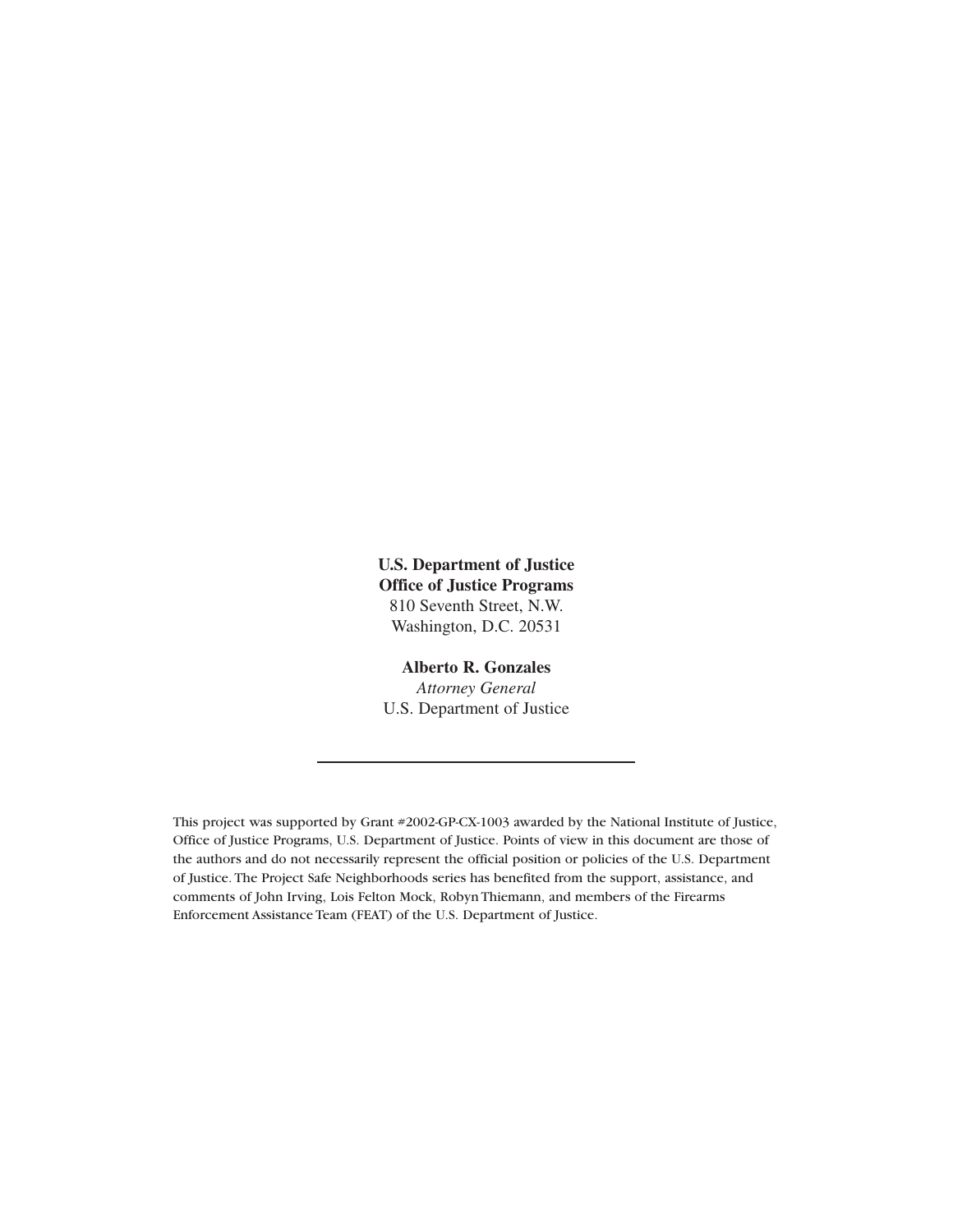### **Overview**

The last decade of the  $20<sup>th</sup>$  century witnessed significant declines in the rate of crime in the United States. This was true for most types of crime, including homicide and serious violent crime.<sup>1</sup> Despite these declines, the level of gun crime in the United States remains higher than that experienced in other western democracies and is a source of untold tragedy for families and communities.2 Given this context, in 2001 the Bush Administration made the reduction of gun crime one of the top priorities of the U.S. Department of Justice (DOJ), along with combating terrorism and enhancing homeland security.

The vehicle for translating this priority into action is Project Safe Neighborhoods (PSN). PSN represents a commitment to gun crime reduction through a network of local partnerships coordinated through the nation's 94 U.S. Attorneys' Offices. These local partnerships are supported by a strategy to provide them with the resources that they need to be successful.

The PSN initiative integrates five essential elements from successful gun crime reduction programs, such as Richmond's Project Exile, the Boston Operation Ceasefire Program, and DOJ's Strategic Approaches to Community Safety Initiative. Those elements are: partnerships, strategic planning, training, outreach, and accountability. The partnership element requires that the local U.S. Attorney create workable and sustainable partnerships with other federal, state, and local law enforcement; prosecutors; and the community. Strategic problem-solving involves the use of data and research to isolate the key factors driving gun crime at the local level, suggest intervention strategies, and provide feedback and evaluation to the task force. The outreach component incorporates communication strategies geared at both offenders ("focused deterrence") and the community ("general deterrence"). The training element underscores the importance of ensuring that each person involved in the gun crime reduction effort—from the line police officer to the prosecutor to the community outreach worker—has the skills necessary to be most effective. Finally, the accountability element ensures that the task force regularly receives feedback about the impact of its interventions so that adjustments can be made if necessary.

### **Partnerships**

The PSN program is intended to increase partnerships between federal, state, and local agencies through the formation of a local PSN task force. Coordinated by the U.S. Attorney's Office, the PSN task force typically includes both federal and local prosecutors, federal law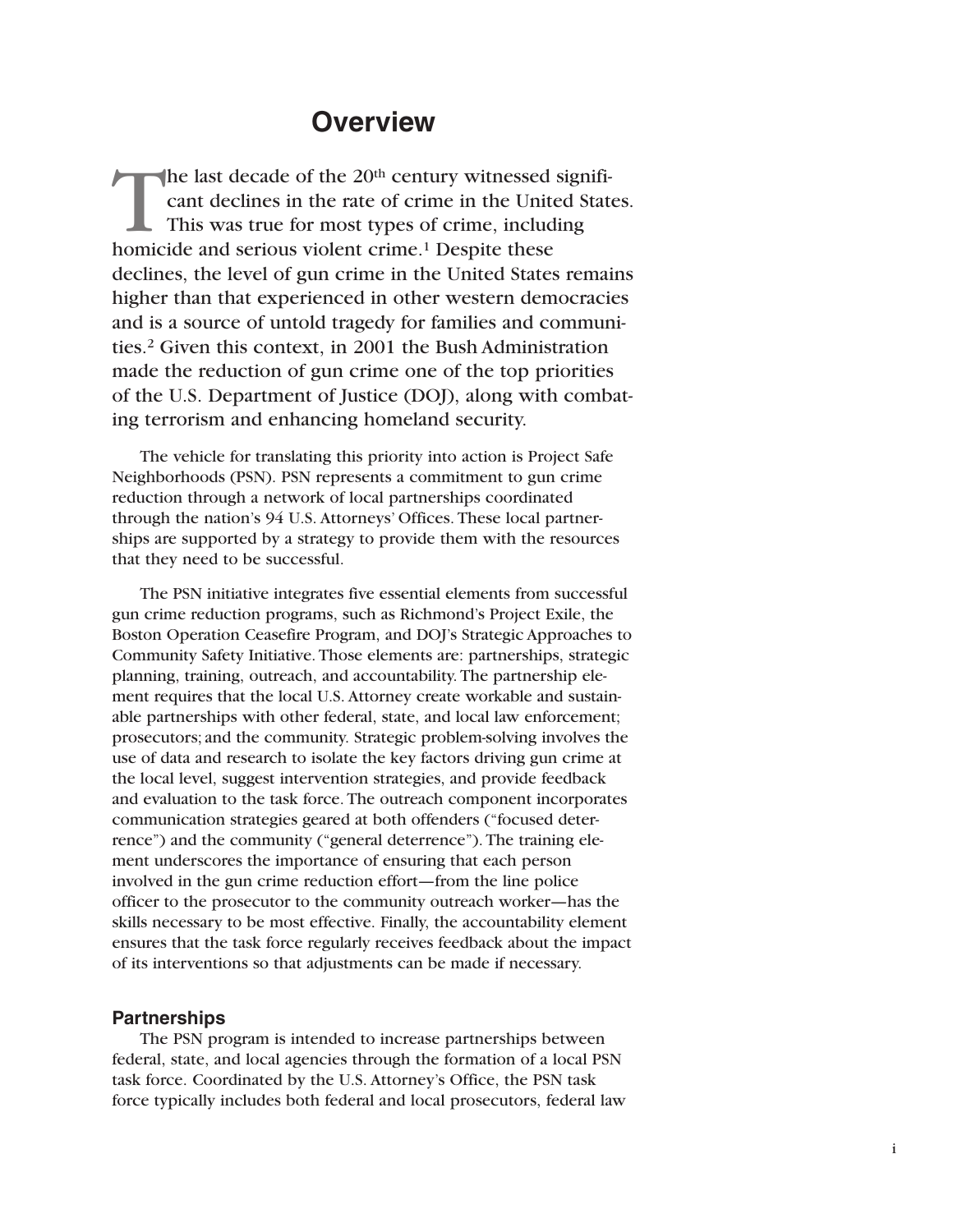enforcement agencies, local and state law enforcement agencies, and probation and parole. Nearly all PSN task forces also include local government leaders, social service providers, neighborhood leaders, members of the faith community, business leaders, educators, and health care providers.

### **Strategic Planning**

Recognizing that crime problems, including gun crime, vary from community to community across the United States, that state laws addressing gun crime vary considerably, and that local and state resources vary across the federal judicial districts covered by U.S. Attorneys' Offices, PSN also includes a commitment to strategic planning whereby the PSN program is tailored to local context. Specifically, PSN provides resources for the inclusion of a local research partner who works with the PSN task force to analyze the local gun crime problem and to share the findings with the task force for the development of a proactive plan for gun crime reduction. The research partners assist the task force through analysis of gun crime patterns and trends that can help the task force focus resources on the most serious people, places, and contexts of gun violence. The research partners can also bring evidence-based practice to the task force discussions of gun crime reduction strategies.3 The inclusion of the research partner was also intended to assist in ongoing assessment in order to provide feedback to the task force.

Although each district creates strategic interventions that make sense in their local context, one strategy shared by all PSN task forces is increased federal prosecution of gun crime. PSN is built on the belief that the increased federal prosecution of gun offenders will reduce gun crime through the incapacitation of gun criminals and the deterrence of potential offenders. This working hypothesis is based on the notion that federal sanctions for gun crime are often more severe than those either available at the state level or likely to be imposed at the state level. Further, federal prosecution may include sanctions unavailable at the local level. The focus on prohibited persons possessing or using a firearm is built on the finding that a significant portion of gun crime involves offenders and victims with significant criminal histories. Thus, by increasing the certainty that a prohibited person in possession will face strong federal sanctions, the goal is to persuade potential offenders not to illegally possess and carry a gun.

The commitment to increased federal prosecution appears to be borne out. Fiscal year 2005 witnessed over 13,000 individuals charged with federal gun crimes, the highest number ever recorded by DOJ. Since PSN's inception, the number of federal firearms prosecutions has increased 73 percent.4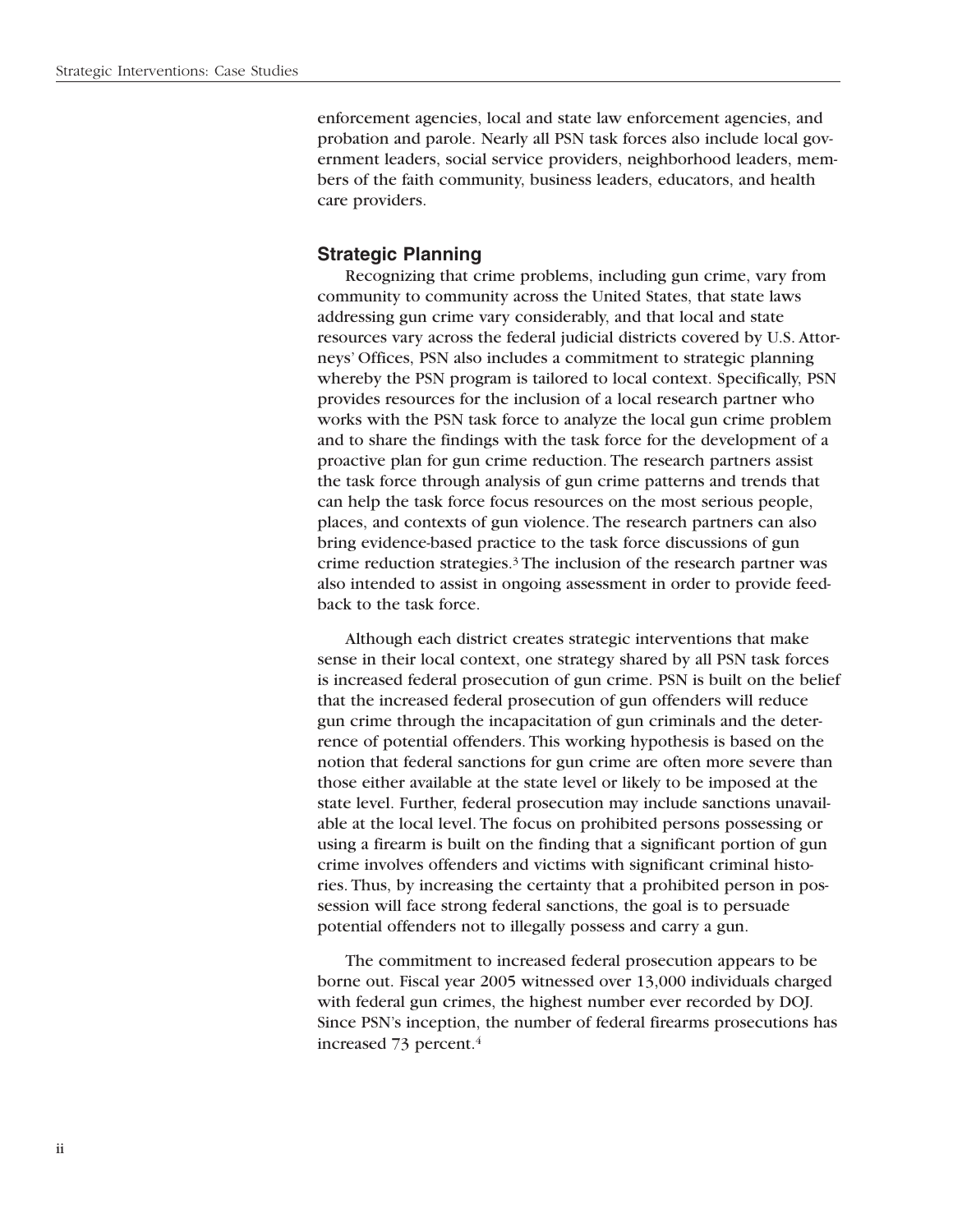### **Training**

PSN has involved a significant commitment of resources to support training. This program has included training provided to law enforcement agencies on topics including gun crime investigations, gun crime identification and tracing, and related issues. Training on effective prosecution of gun cases has been provided to state and local prosecutors. Additional training has focused on strategic problem-solving and community outreach and engagement. By the end of 2005, DOJ estimates that nearly 18,000 individuals had attended a PSN-related training program sponsored by one of the many national PSN training and technical assistance partners.<sup>5</sup>

### **Outreach**

The architects of PSN also recognized that increased sanctions would have the most impact if accompanied with a media campaign to communicate the message of the likelihood of federal prosecution for illegal possession and use of a gun. Consequently, resources were provided to all PSN task forces to work with a media partner to devise strategies for communicating this message to both potential offenders and to the community at large. This local outreach effort is also supported at the national level by the creation and distribution of Public Service Announcements and materials (ads, posters). These materials are direct mailed to media outlets and are also available to local PSN task forces.<sup>6</sup>

The outreach component is also intended to support the development of prevention and intervention components. PSN provided grant funding in fiscal years 2003 and 2004 to the local PSN partnerships that could be used to support a variety of initiatives including prevention and intervention. Many initiatives were built on existing programs such as school-based prevention, Weed and Seed, or juvenile court intervention programs.

#### **Accountability**

The leadership of the PSN initiative at DOJ has emphasized that PSN would focus on outcomes—i.e., reduced gun crime—as opposed to a focus on outputs such as arrests and cases prosecuted. That is, PSN's success is measured by the reduction in gun crime. This accountability component was linked to strategic planning whereby PSN task forces, working with their local research partner, are asked to monitor levels of crime over time within targeted problems and/or targeted areas.

### **Additional Information**

For more information on Project Safe Neighborhoods, visit www.psn.gov. If you are interested in supporting your local Project Safe Neighborhoods program, please contact your local U.S. Attorney's Office.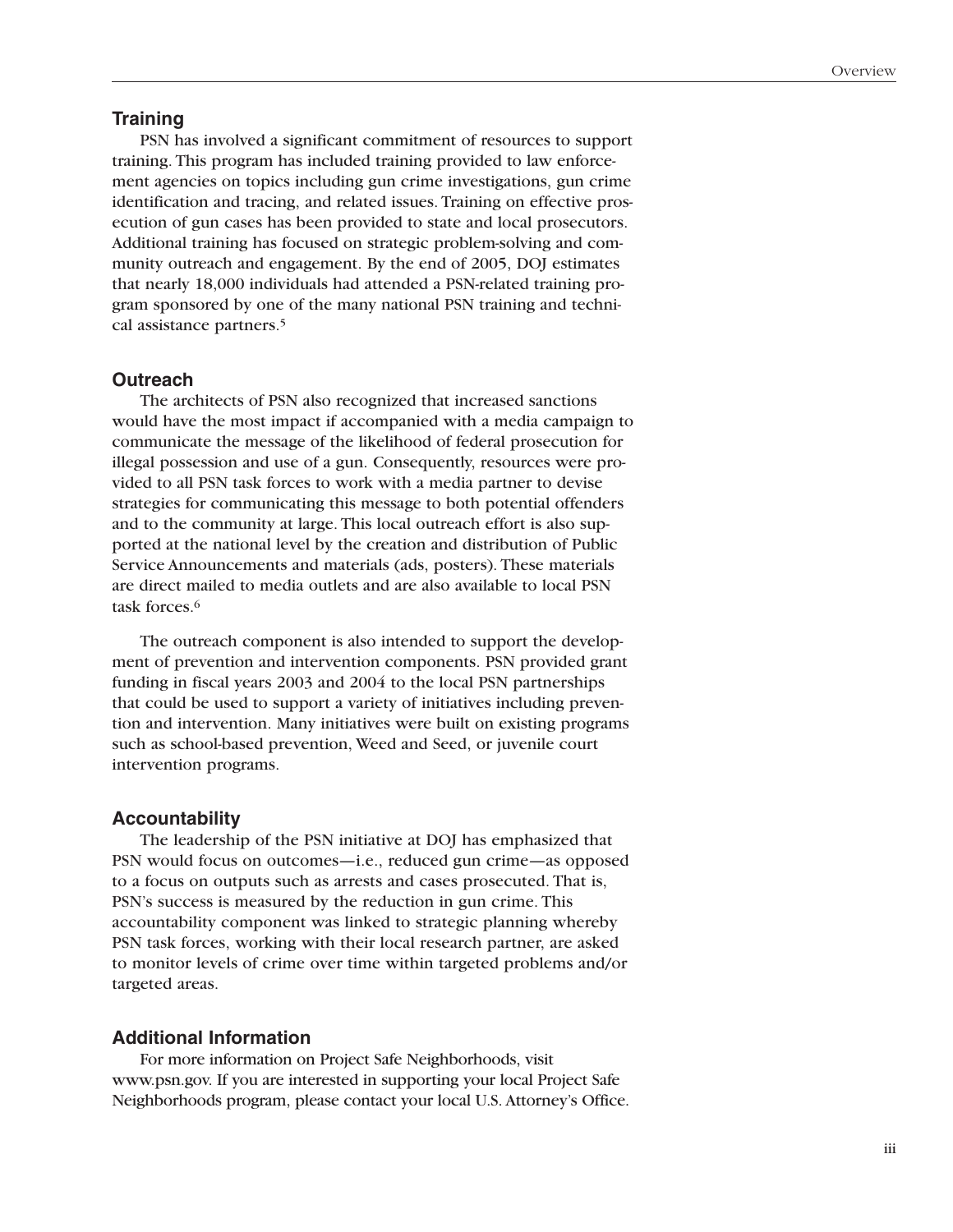# **Contents**

| Development and Initial Implementation  4                                                       |
|-------------------------------------------------------------------------------------------------|
|                                                                                                 |
|                                                                                                 |
| Integration of Research and PSN Task Forces 8                                                   |
| Integration of Federal Law Enforcement  9                                                       |
|                                                                                                 |
|                                                                                                 |
| A New Way of Doing Business  12                                                                 |
|                                                                                                 |
|                                                                                                 |
| Key Implementation Issues, Challenges,                                                          |
|                                                                                                 |
| Assessing Impact—Research Design  20                                                            |
| Intervention Neighborhoods  20                                                                  |
|                                                                                                 |
|                                                                                                 |
|                                                                                                 |
|                                                                                                 |
| Community/Offender Awareness of PSN 29                                                          |
|                                                                                                 |
|                                                                                                 |
|                                                                                                 |
|                                                                                                 |
| List of Figures                                                                                 |
| Figure 1: U.S. District Aggravated Assault and Murder                                           |
| Figure 2: Summary of the Gun Crime Problem in the                                               |
| Figure 3: Gun Crime Problem and PSN Strategies 16                                               |
| Figure 4: Descriptive Statistics for Intervention,<br>Control, and Contiguous Neighborhoods  21 |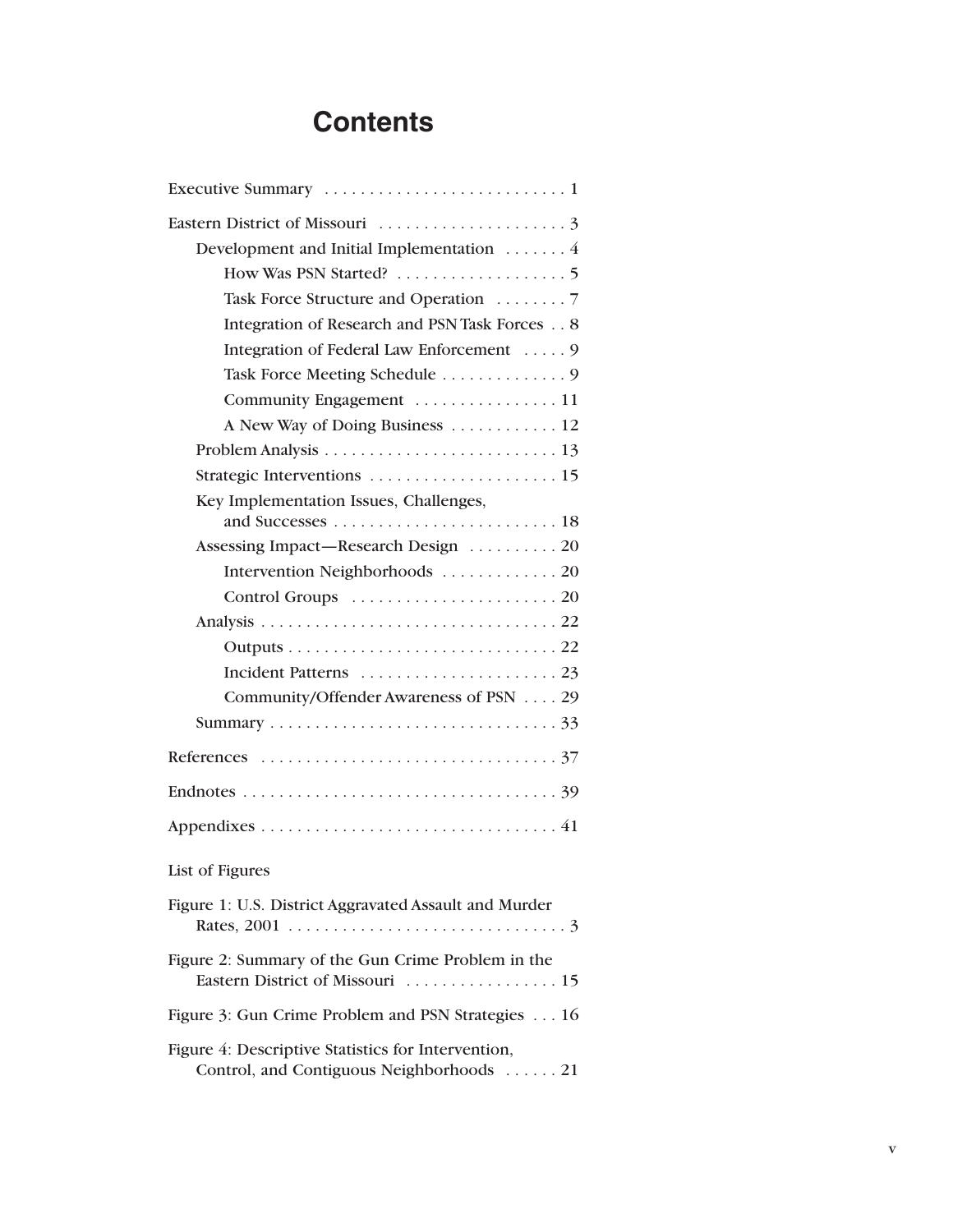| Figure 5: Federal Ceasefire Indictments 22                                                                           |
|----------------------------------------------------------------------------------------------------------------------|
| Figure 6: Sentence Length for Federal and State                                                                      |
| Figure 7: Comparison of Pre- and Post-Intervention<br>Change in Firearm-Involved Aggravated                          |
| Figure 8: Firearm-Involved Aggravated                                                                                |
| Figure 9: Comparison of Pre- to Post-Intervention<br>Change in Firearm-Involved Robbery Incidents 25                 |
| Figure 10: Firearm-Involved Robbery Incidents 25                                                                     |
| Figure 11: Comparison of Pre- to Post-Intervention<br>Change in Homicide Incidents 26                                |
| Figure 12: Homicides by Neighborhood Group 26                                                                        |
| Figure 13: Comparison of Pre- to Post-Intervention                                                                   |
| Figure 14: Shots Fired by Group and Quarter  28                                                                      |
| Figure 15: Comparison of Pre- to Post-Intervention<br>Change in Shots-Fired Reports  28                              |
| Figure 16: Have You Ever Owned or Possessed                                                                          |
| Figure 17: What Was the Reason for Getting                                                                           |
| Figure 18: How Hard Is It To Get a Gun? 30                                                                           |
| Figure 19: Which System Has Harder Penalties?<br>30                                                                  |
| Figure 20: Perceived Chances of Penalty for Illegal<br>Firearm Carrying (Over Time) $\ldots \ldots \ldots \ldots$ 31 |
| Figure 21: Which Is a More Important Consideration<br>to You When You Think About Carrying a Gun                     |
|                                                                                                                      |
| Figure 23: Summary of Key Components of<br>Eastern District of Missouri's Successful PSN                             |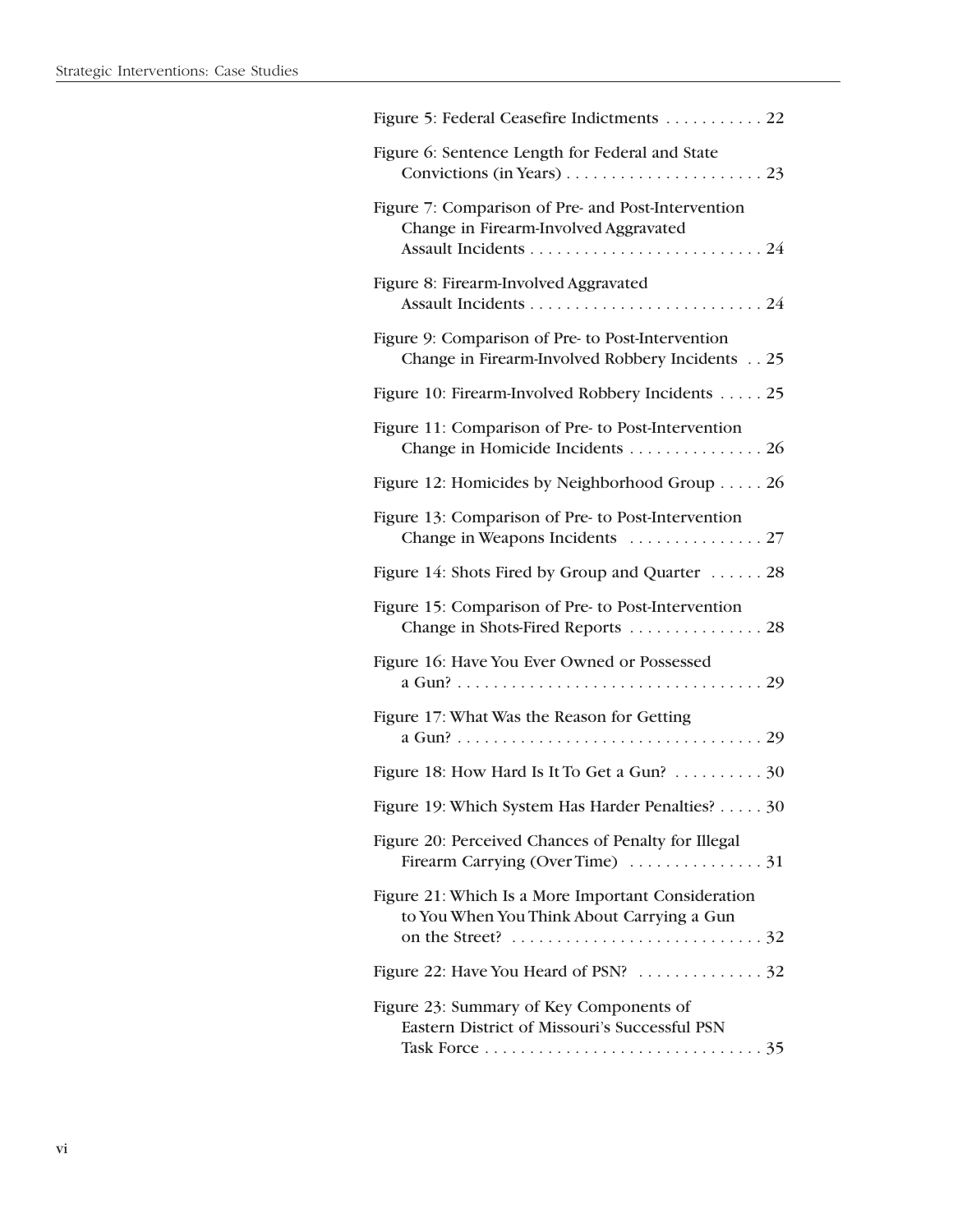### **Executive Summary**

### **Context**

Project Safe Neighborhoods (PSN) in the Eastern District of Missouri is primarily focused on the City of St. Louis, a city that has consistently experienced one of the highest homicide and violent gun crime rates in the United States.

### **Task Force**

The PSN task force is coordinated in the U.S. Attorney's Office (USAO) and includes representation from federal, state, and local law enforcement; local and federal prosecutors; and probation and parole. It also includes the juvenile court, Level I trauma center, city neighborhood services, street outreach workers, the media relations partner, and the regional justice information system. The task force built upon prior multi-agency initiatives to reduce violent crime and included a research team from the University of Missouri–St. Louis, who have extensive experience working with the local criminal justice system. The overall PSN task force initially met monthly and now meets quarterly, though several task force committees meet more often. The gun case prosecution team meets biweekly and reviews all cases involving a gun. A meeting is held weekly at the North Patrol Division station to review the activities of the Violent Crime Task Force. Additional task forces have been convened to address specific issues and problems.

### **Problem Analysis**

The problem analysis revealed very high levels of gun crime in St. Louis, with concentrations in particular neighborhoods. Gun crime typically involved high-rate offenders at risk for both victimization and perpetration of violence. A substantial number of these offenders and homicide victims were under probation and parole supervision. Most gun seizures occurred through traffic and pedestrian stops. The task force also recognized, supported by research, that there were significant gaps in processing gun crime cases and a lack of coordination between local and federal prosecutors in deciding whether gun crime cases should be prosecuted federally or locally.

#### **Strategies**

For the district and City of St. Louis as a whole, the PSN strategy consisted of increased federal prosecution. The task force selected 14 neighborhoods, chosen due to their high level of gun crime, for a comprehensive set of strategies. Included were targeted enforcement in the focus neighborhoods by law enforcement and probation, federallocal gun case prosecution review, a most violent offender program, and probation notification meetings for high-risk probationers. These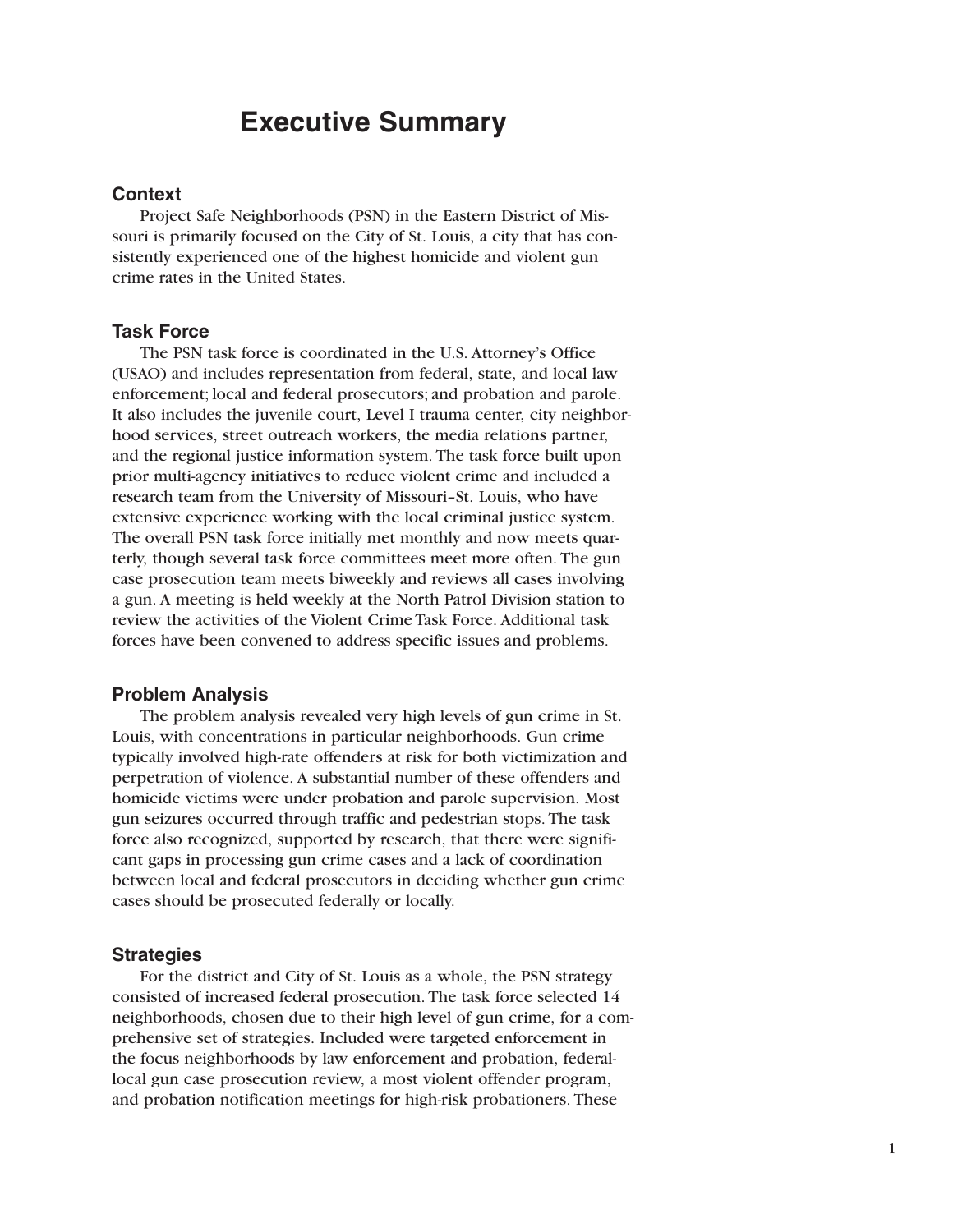comprehensive strategies constituted a "system fix" that sought to prioritize a focus on gun crime among local, state, and federal law enforcement and improve coordination and communication.

### **Outcomes**

Interviews indicate that PSN changed the business of addressing gun crime in St. Louis, significantly increasing information sharing among local, state, and federal law enforcement agencies and consensus among PSN task force members of a shared priority and accountability for gun crime. Federal prosecutions for gun crime increased significantly, and gun crime offenders convicted in both state and federal court received significant sentences. Interviews conducted with arrestees provided evidence that increased federal prosecution had an impact on perceptions of the likelihood of prosecution and incarceration, at least for adult offenders. Violent gun crime declined significantly in St. Louis and targeted neighborhoods following PSN, but it is not clear if PSN generated the decline. That is, the prediction of a PSN intervention effect suggests that the greatest decline would occur in the 14 targeted neighborhoods. Although gun crime declined in these target areas, the decline in arrests was not substantially different than that observed in the control and contiguous neighborhoods. Several explanations appear plausible. The gun crime decline in St. Louis and the target neighborhoods may reflect long-term national trends in the decline in violent crime that may have occurred absent PSN. Alternatively, PSN may have had an impact by creating a credible threat of federal prosecution as opposed to the targeted enforcement in the 14 neighborhoods, thus having an impact throughout the city.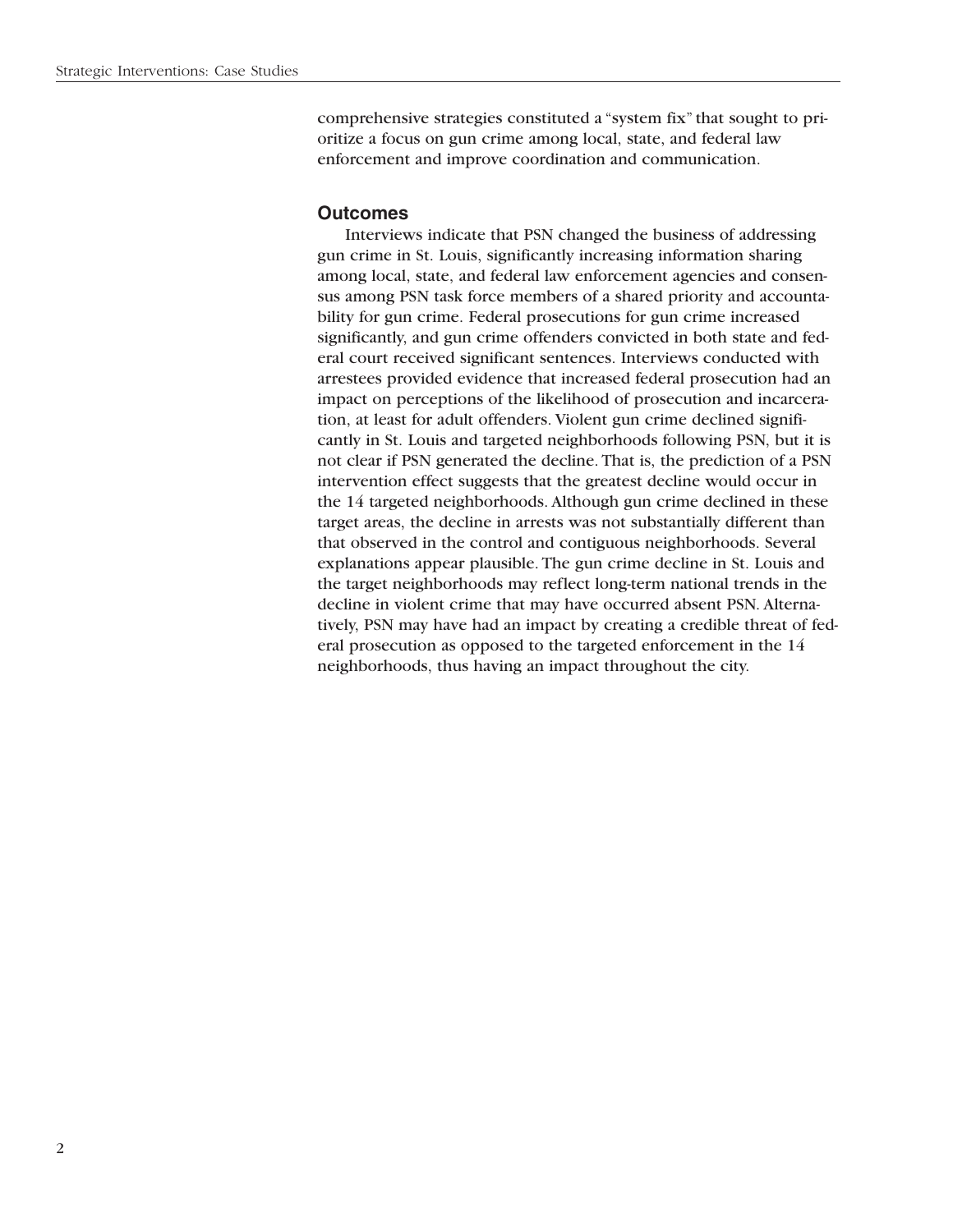# **Eastern District of Missouri**

The State of Missouri is served by two federal judicial districts. The Eastern District of Missouri (Eastern District) includes the St. Louis Metropolitan Statistical Area, St. Charles County,<sup>7</sup> Hannibal, and the Cape Girardeau area. The district is comprised of a population of 2,798,229, ranking 38th in population among the 90 U.S. judicial districts.8 The U.S. Attorney's (USA's) main office is in St. Louis, with an additional office in Hannibal.

As indicated in figure 1, the Eastern District ranks higher than the U.S. average in terms of both its murder rate and aggravated assault rate. It also ranks higher when compared to U.S. judicial districts of comparable size.

|                                                                                | <b>Aggravated</b><br><b>Assault Rate*</b> | Murder Rate* |
|--------------------------------------------------------------------------------|-------------------------------------------|--------------|
| U.S. District Average                                                          | 30.65                                     | 0.65         |
| U.S. Districts of Comparable Size**                                            | 25.99                                     | 0.51         |
| <b>Eastern District of Missouri</b>                                            | 35.52                                     | 0.73         |
| *Per 10,000 in population.<br>** With populations from 2,100,000 to 3,500,000. |                                           |              |

### **Figure 1: U.S. District Aggravated Assault and Murder Rates, 2001**

Although the U.S. Attorney's Office (USAO) prosecutes gun crime cases throughout the district, the primary Project Safe Neighborhoods (PSN) focus area has been the City of St. Louis, which has many classic rust-belt city characteristics, especially population loss from its peak in 1952 at just over 850,000 residents to fewer than 450,000 in 2000. In addition, much of the population loss occurred in the middle class; the White middle class left the city largely in the 1960s, followed by the African-American middle class in the 1980s. These exoduses were accompanied by losses of jobs in the manufacturing sector that only exacerbated the population loss and general downturn in the city's economy. The result in many neighborhoods has been elevated levels of crime, including violent crimes such as homicide and aggravated assault.

While national violent crime rates have dropped since the early 1990s, St. Louis has consistently ranked among the three to five cities with the highest homicide and aggravated assault rates. Assaults in the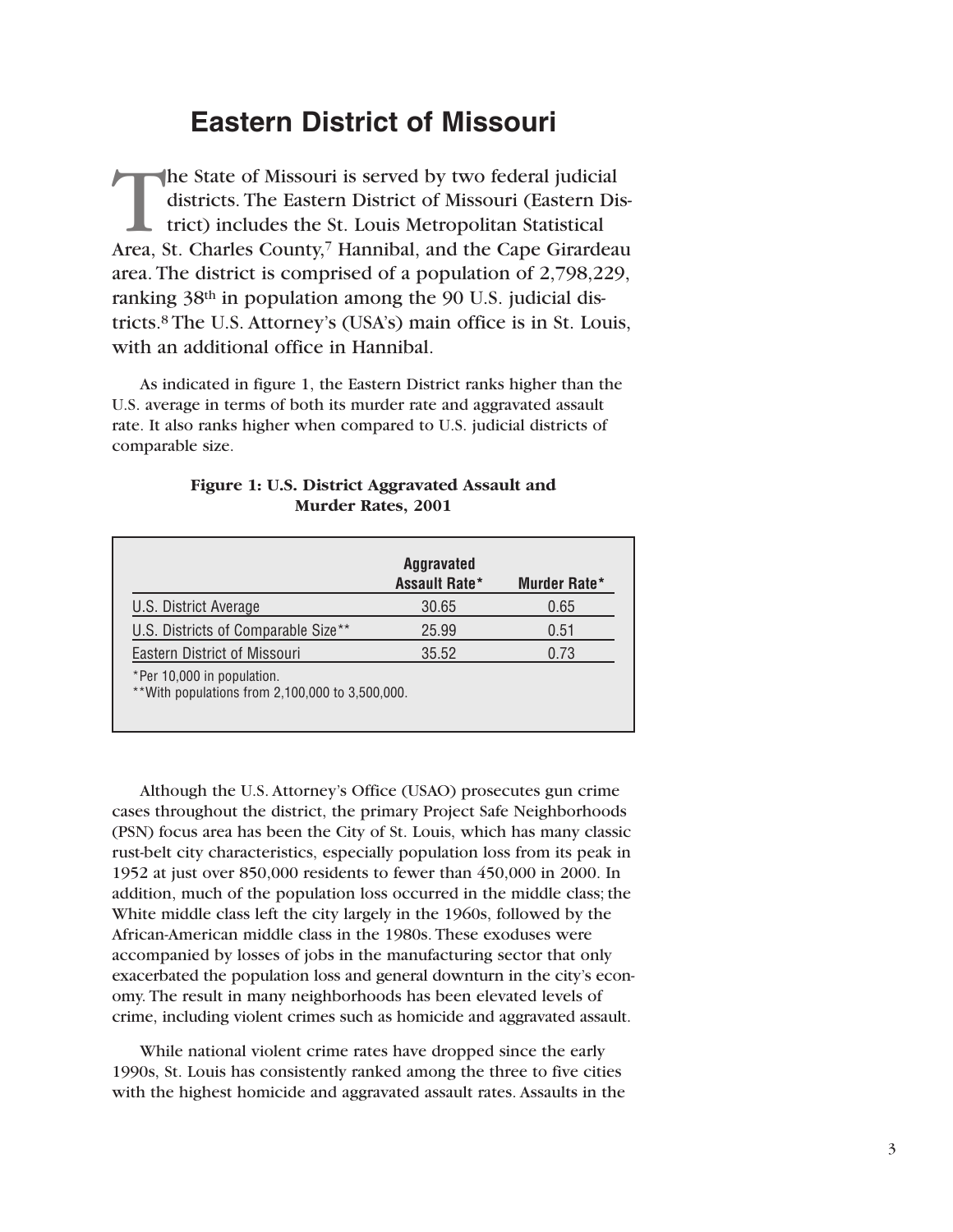city, moreover, disproportionately involve the use of a firearm.9 In fact, gun crime is nine and one-half times higher than elsewhere in the United States.

In St. Louis, nearly all of the increase in homicides since the late 1980s was gun-related, and this increase was largely concentrated in the younger age groups. During the early 1990s, the homicide rate among African-American males age 15 to 19 was five times higher than the homicide rate for the city as a whole, a rate exceeded by 20-to-24 year-old African-American males who suffered an astounding 626 murders per 100,000 population. Almost without exception, homicides involving young African-American males in St. Louis involve firearms. Ninety-eight percent of African-American male victims between 15 and 24 years of age were killed with a firearm in the early 1990s, and fully 88 percent of African-American male victims age 10 to 14 also were killed with firearms. By comparison, 74 percent of African-American male victims over the age of 24 were killed with guns.<sup>10</sup>

In light of these statistics, St. Louis is a particularly appropriate site for research on and interventions to stem gun violence. The city is also appropriate for another reason. The correspondence between U.S. and St. Louis homicide rates over the 1960–1990 period is remarkably strong. When converted to standard scores, the correlation between the two data series is nearly .95, suggesting that interventions that change local patterns may have national relevance.<sup>11</sup>

In addition, there is a strong spatial concentration of indicators of violence, particularly the distribution of homicides, firearm recoveries, and shots-fired calls to the 911 (CAD) system. The distribution of these indicators of violence in the city has historically been located within several distinct hot spots. Fifteen of the city's 79 neighborhoods account for the locations of over half of the homicides. In addition, individuals involved in homicide—whether as victims or offenders have extensive criminal histories. Ninety percent of suspects and 79 percent of victims had a prior felony criminal history, and roughly onequarter of each group was serving a term of probation or parole. Data from the city's Trauma Department of the Level I Trauma Center indicated that a large proportion of shooting victims (perhaps as many as one-third) have been treated for gunshot wounds in the past, and many gunshot wound victims do not appear in police records.

### **Development and Initial Implementation**

PSN in St. Louis built on a number of prior local-state-federal initiatives designed to address violence. Indeed, there has been a long history of working together, although cooperation has not been as productive as it could have been. An enumeration of the history of cooperation since 1990 is provided below. These efforts include both symbolic and substantive interventions. For example, the 1991 Gun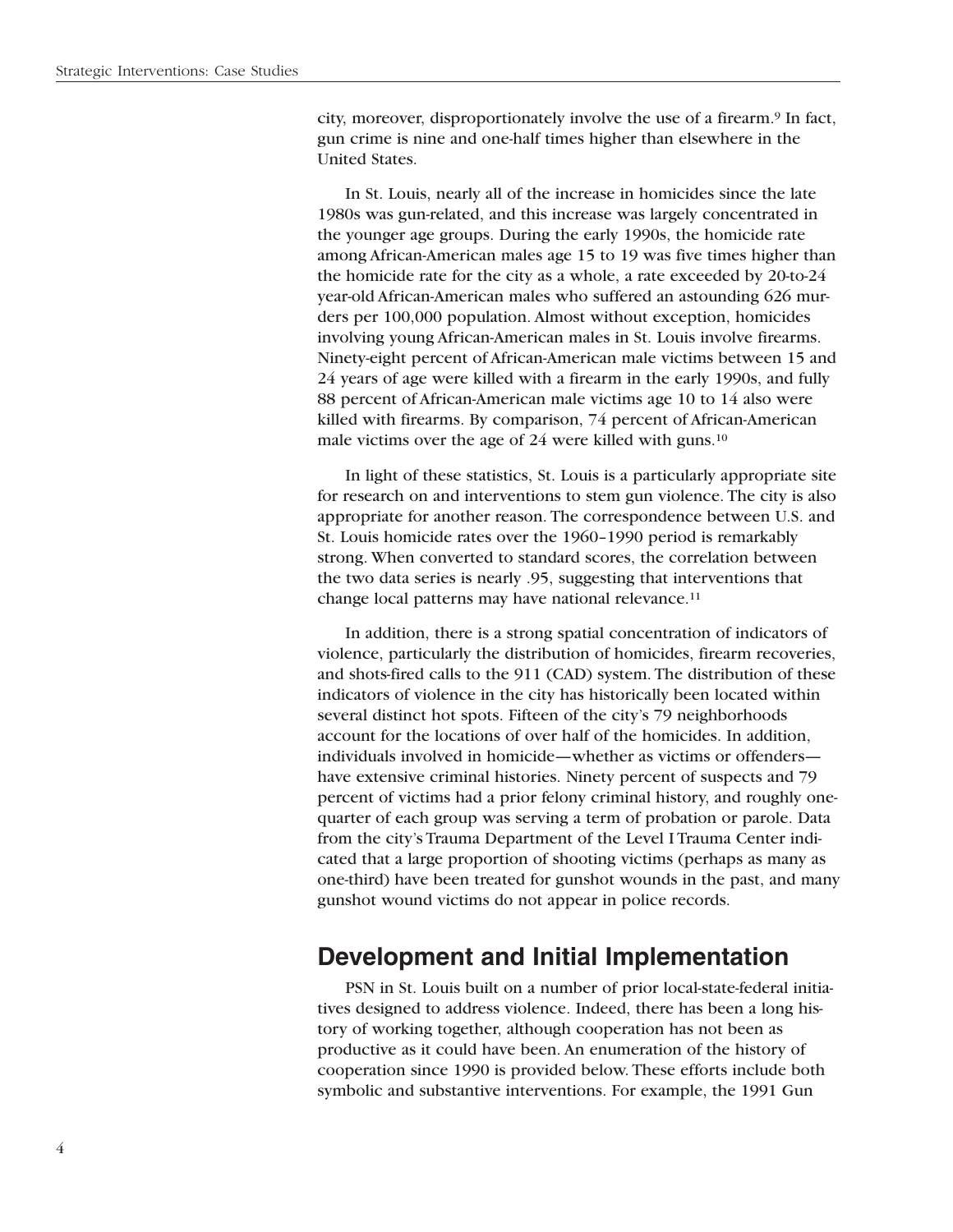Buyback Program can be viewed as primarily a symbolic intervention. The federal-local initiatives listed below are primarily cooperative ventures, and include a variety of both federal and local partners.

- 1991—Gun Buyback Program.
- 1992—Assault Crisis Teams.
- 1996—Firearm Suppression Program.
- 1996—Safe Futures Program.
- 1998-Operation Ceasefire.
- 1999—Strategic Approaches to Community Safety Initiative (SACSI).
- 2001—New mayor, police chief, U.S. Attorney, and prosecutor.
- 2002—Project Safe Neighborhoods.

One of the key features of these interventions is that they involve a variety of partners; the two constants across these interventions was the presence of the St. Louis Metropolitan Police Department and the research partner (RP) from the University of Missouri-St. Louis. There were several consistent shortcomings across the Assault Crisis Teams, Firearm Suppression Program, and Safe Futures Program. These include the lack of strong leadership, the lack of federal involvement, and the failure to engage the community in each instance. Further, each of these interventions lacked the resources to be fully implemented or sustained. This failure was confronted directly by PSN in the Eastern District. From its origins, there was an emphasis by the Assistant U.S. Attorney (AUSA) assigned to be the PSN Coordinator to fix the system; recognition that agencies did not work together well, share data, or coordinate their efforts. As a consequence of this situation, some cases were lost in the system and offenders avoided sanctions for their crimes. Thus, offenders had no reason to believe that any initiative was going to be different than the myriad prior, largely ineffective initiatives that had preceded PSN.

### **How Was PSN Started?**

PSN in St. Louis built on a Ceasefire Task Force begun in 1996. Ceasefire focused on firearms violence, but without a specific set of interventions or goals. Thus it provided a shell for PSN, but without a firm set of content. In spring 2001, St. Louis elected a new mayor and Circuit Attorney, named a new police chief, and appointed a new U.S. Attorney. An editorial in the *St. Louis Post-Dispatch* pointed out that these individuals, key to the prevention of and response to violent crime, had never met on a regular basis to discuss strategies to reduce violence in a city with one of the highest rates of violence in the country. Furthermore, these individuals were each new to their office, and as such were not tied to the practices of the past. In that sense, they were free to try new things; after all, as the editorial pointed out doing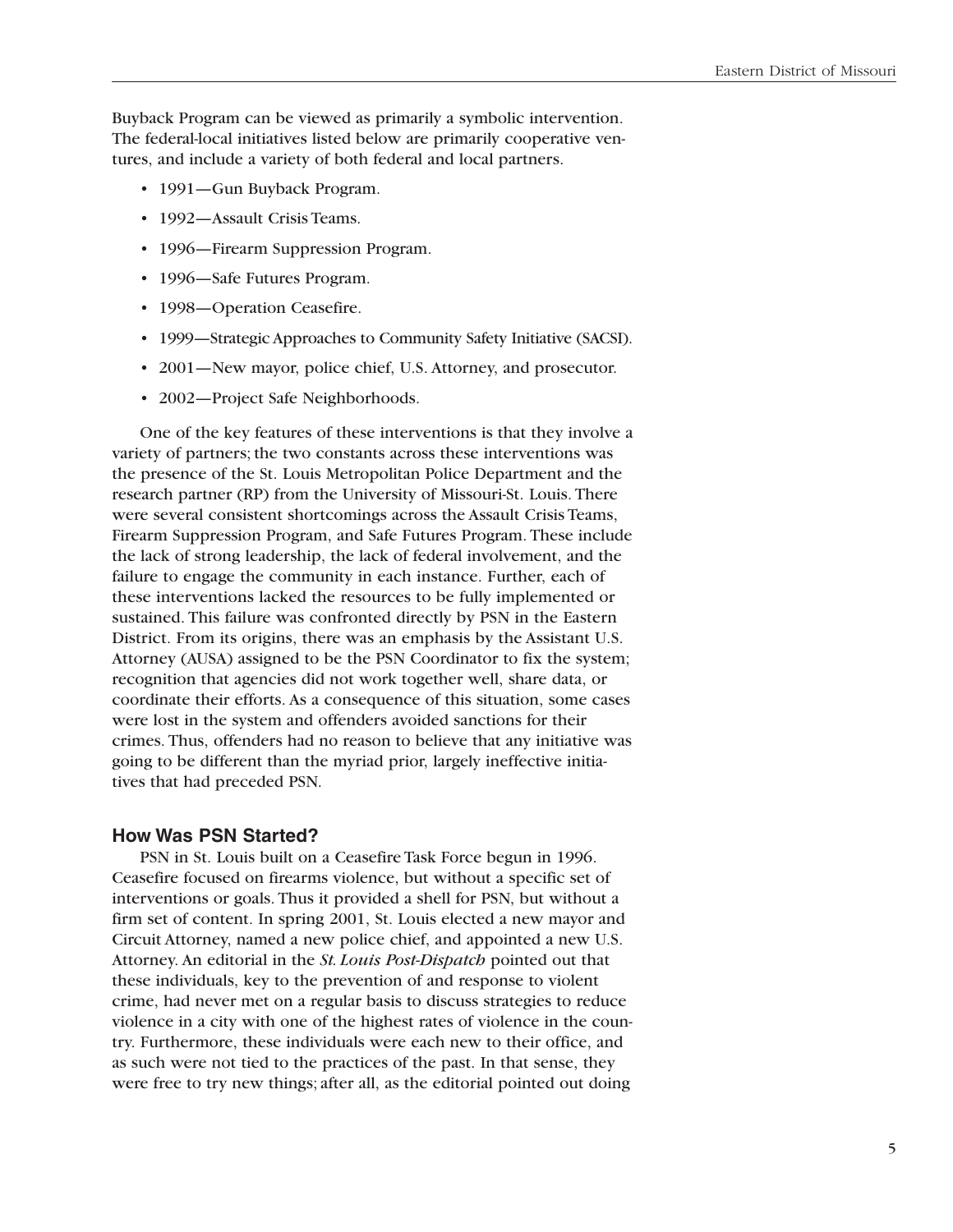"the same old thing" had left St. Louis one of the most violent cities in the United States. These four individuals began a series of monthly meetings to focus specifically on crime, predominantly violent crime.

Another key force behind the St. Louis PSN effort was the leadership of the U.S. Attorney. Early on, having seen the distribution of violent crime across the Eastern District, the USA decided that PSN should focus on where the gun violence problem was the greatest, in a specific part of the city. This decision was made independent of politics, past practice, and what would have been a more expedient decision to spread PSN resources throughout the district. The extremely high concentration of violence in a relatively small number of neighborhoods was a compelling factor. Throughout its implementation in St. Louis, PSN has remained concentrated in a small number of neighborhoods (15). This consistent focus has been one of the hallmarks of the strategy.

Leadership did not end with the U.S. Attorney. The police chief also committed resources and leadership to the effort. Assigning a captain, who retained responsibility for the PSN initiative after his promotion to major, was a key element of the strategy's focus and success because of his ability to focus efforts on the violence problem, the respect of rank and file, and use of the Internet as a platform for information upon which to base problem solving. In addition, the chief committed overtime resources for an anti-crime task force to work specifically in the targeted neighborhoods, and required most specialized units (Narcotics/Vice, Mobile Reserve, Gang, and Detective) to spend a minimum of 2 hours per night working in the targeted neighborhoods. This occurred when the police department was experiencing a reduction in force, making the commitment of resources even more impressive. The Circuit Attorney (the St. Louis equivalent of a District Attorney or State's Attorney) also committed prosecutors to concentrate on violent crime. This was facilitated through the PSN resources that were made available through the U.S. Department of Justice's grants to support local gun prosecutors. However, when those funds expired, the Circuit Attorney maintained her commitment to prosecuting gun cases and the PSN strategy. In addition, Probation and Parole joined the task force 2 years into its development, once a new supervisor was named. Its participation has been important to the change in strategy over time because it has expanded the nature of interventions by targeting probationers for additional supervision.

#### **PSN Message**

There is an internal and an external PSN message in St. Louis. The internal message is "system fix," that is, making sure that gun crime offenders no longer slip through the cracks and presenting a united and consistent message. The external message is that gun crime offenders will be arrested and prosecuted in the venue that will give them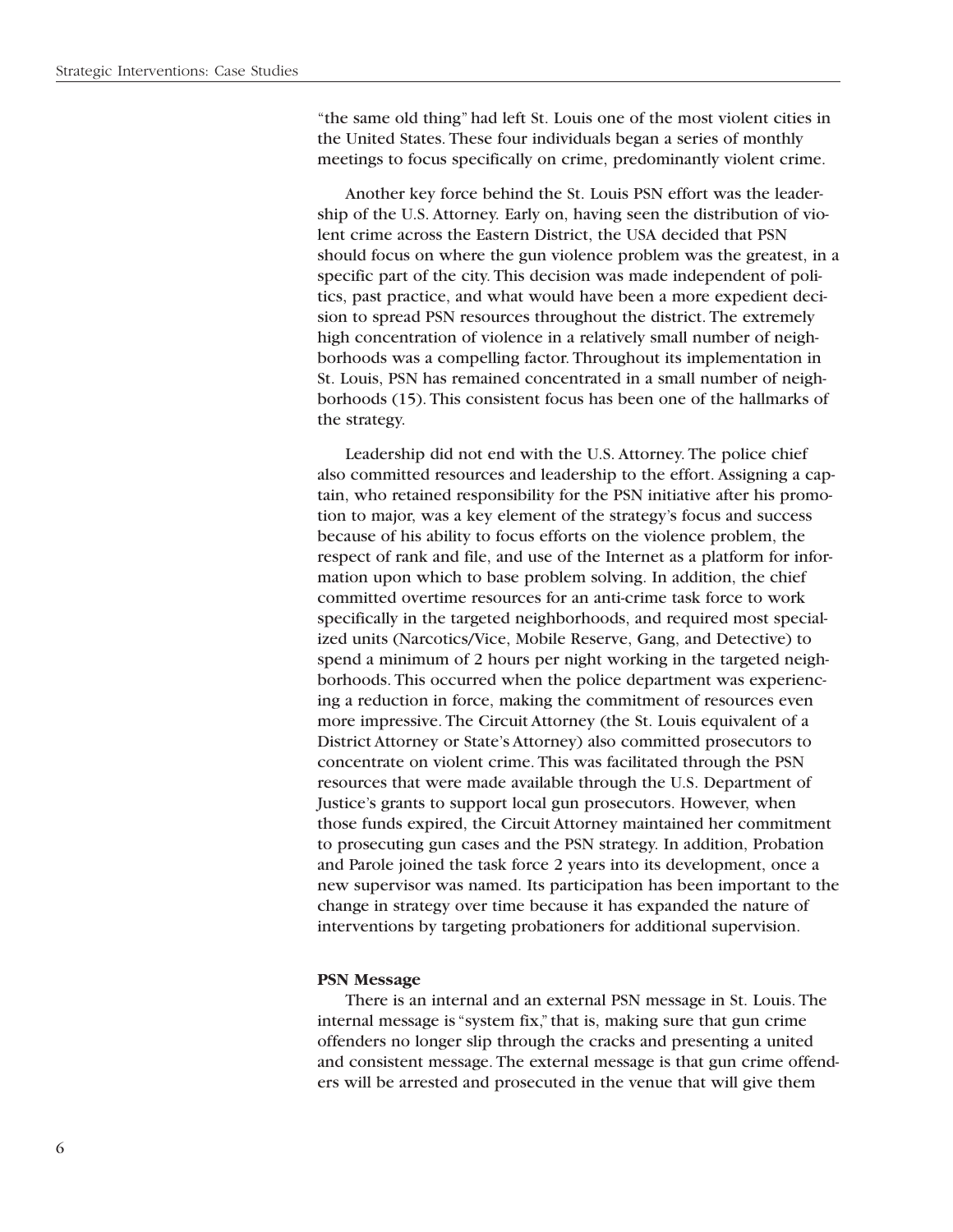the most time. The goal is to remove the cloak of invisibility that often seems to cover offenders. Many gun offenders had become invisible to the criminal justice system; they knew that they could get away with their crime, and if caught would not receive substantial prison time.

By far, the most important change in the way that the business of criminal justice is done in St. Louis is the focus on system fix. This was a consistent message from the PSN Coordinator, the RP, and most of the partners.

One of the most striking elements of the St. Louis internal message was the medium by which it was communicated. The major placed in charge of the Violent Crime Task Force used e-mail and the electronic communication of material to stress the importance of what was being done, communicate strategic and tactical information, and build group solidarity. When a homicide was committed in the city, an e-mail went out (see appendix 1) that provided some minor descriptive details about the homicide but also placed it into context for the number of homicides by that date for the preceding 3 years. One of the unanticipated consequences was that the homicide "number" became well known and important locally. Individuals in the criminal justice system (prosecutors, police, and probation and parole officers) who previously would not have known the homicide count not only knew it, but became interested. This electronic platform extended to the sharing of information about recent violent events that was collected by different police units (Patrol, Violent Crime Task Force, Narcotics/Vice, Mobile Reserve, and Gangs) that allowed other units to link their information to a broader range of information and engage in more strategic action. In addition, a Violent Crime Case Review (see appendix 2) was created for each violent incident that occurred in the targeted neighborhoods.

### **Task Force Structure and Operation**

PSN built on these prior efforts to coordinate a number of groups in violence reduction strategies; despite the lack of demonstrable outcome measures, it appears that the cooperation and trust generated laid a groundwork from which PSN could build. PSN St. Louis task force partners include:

- • U.S. Attorney and several Assistant U.S. Attorneys.
- St. Louis Metropolitan Police Department, including leadership from the police chief, a major specifically assigned to oversee the violent crime initiative, and the involvement of several district-level detectives as well as individuals from specific units, such as Gangs, Homicide, Narcotics, Mobile Reserve, and Crimes Against Persons.
- • Circuit Attorney and members of her staff.
- • Research partner and his team.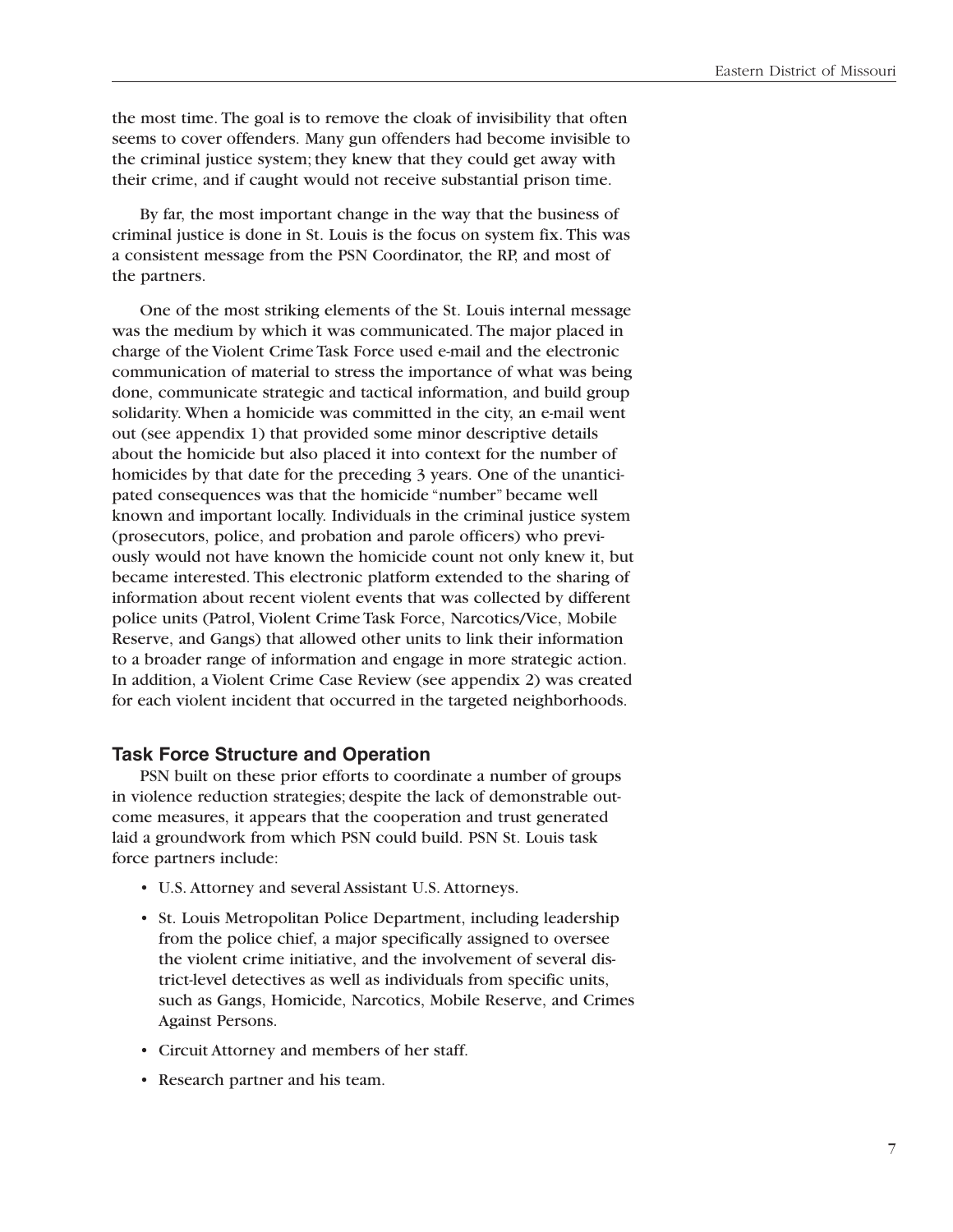- Federal probation office.
- Missouri Probation and Parole.
- Level I Trauma Center.
- Juvenile Court (Project Sentry).
- State police.
- City neighborhood services.
- Street outreach workers.
- Media relations partner.
- REJIS, the Regional Justice Information System.

As PSN evolved, multiple task forces developed. This was consistent with the experience of SACSI, as well as SACSI's predecessor, Ceasefire. Each of these strategies had multiple but horizontally integrated task forces. For example, SACSI had a task force to deal with violent crime that integrated local law enforcement with federal law enforcement, including the Drug Enforcement Administration (DEA), Federal Bureau of Investigation (FBI), and Bureau of Alcohol, Tobacco, Firearms and Explosives (ATF). The existence of horizontally integrated task forces also was reflected in prosecution efforts that produced teamwork between the U.S. Attorney's Office and the Circuit Attorney.

### **Integration of Research and PSN Task Forces**

Under PSN, task forces were developed that focused on researchidentified problems. Specifically, acting on research findings, PSN created task forces to address the highly localized nature of violent gun crime in St. Louis; inefficient aspects of the gun case processing system; the backlog of homicide cases, particularly those involving the use of firearms; the small number of high-level gun offenders; and probationers identified as heavily involved in gun violence. It was hardly the case, however, that there was a seamless transition from the identification of an issue (through whatever level of research) to the development of an intervention. It should be noted that in St. Louis, a number of research projects had been underway, and that a variety of partners (especially the St. Louis Metropolitan Police Department) also were conducting ongoing analyses. Results would be presented at a Ceasefire meeting, via the Internet, or through a subcommittee meeting. Rarely was it the case that individuals at the meeting immediately acted by forming a task force, initiating a new effort, or proceeding to change the way that business was done. This points to an important issue in implementing change: change happens slowly, takes time to implement, and is not easily integrated into practice. The St. Louis experience confirms these principles.

Despite these challenges, the RP has been engaged both in examining violence in the Eastern District as well as partnering with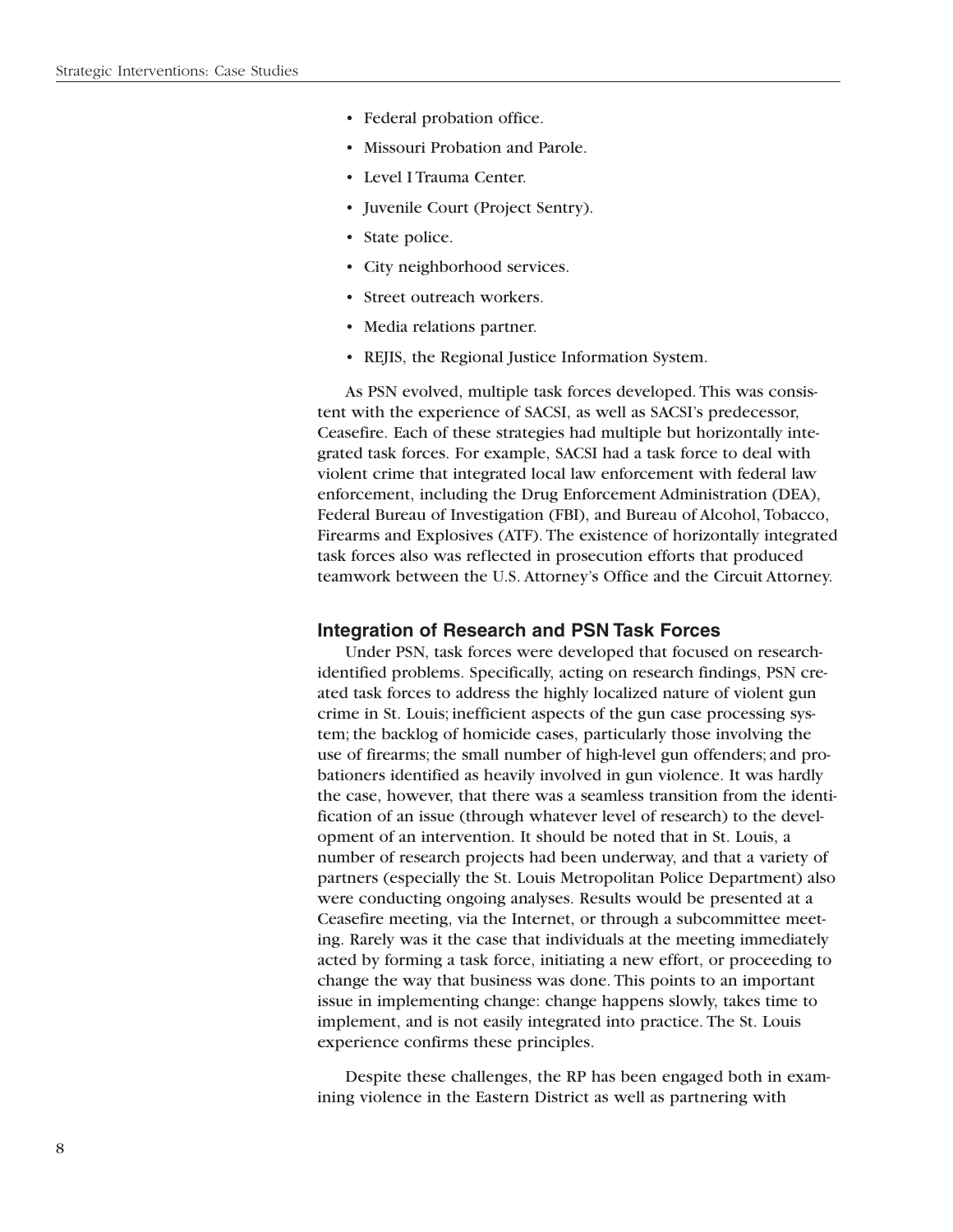neighboring justice agencies for quite some time. The engagement in such practice and research prior to SACSI and PSN funding is often cited as a reason why data could be accessed, partnerships were more easily forged, findings were taken more seriously, and the initiation of PSN progressed so smoothly. Put more succinctly, trust—built over time—can overcome hurdles. The earliest involvement of the RP with both local officials and violence data was the St. Louis Homicide Project, initiated in 1989. This project resulted in a broad data-sharing initiative between the St. Louis Metropolitan Police Department and the University of Missouri-St. Louis. In addition, the St. Louis Homicide Project sponsored a series of public events to present the findings from analyses of homicide to the public and solicit their involvement.

### **Integration of Federal Law Enforcement**

The involvement of federal partners was, surprisingly to the St. Louis PSN partners, quite difficult. Two factors may have played a key role in this process. First, there is not a long tradition of cooperation between federal and local enforcement. Second, the September 11, 2001 events caused federal law enforcement to prioritize terrorism. These issues worked against the St. Louis PSN effort in its early stages. Since 1998, U.S. Attorneys in the Eastern District have worked to engage federal law enforcement partners, particularly ATF. Despite the executive and legislative mandate to involve ATF in PSN, the agency was not involved in St. Louis through 2002. However, at that time, the chief of the St. Louis Metropolitan Police Department entered into discussions with the local ATF office, reminding them of the local police department's commitment to working with ATF. This commitment was exemplified by the deployment of two officers dedicated to the ATF gun tracing effort. Second, the chief entered into discussions with the DEA to involve them in investigations of homicides. This was a very successful effort, as DEA subsequently assigned three officers to homicide investigations. This is particularly important as it represents newly forged cooperation between local and federal law enforcement.

#### **Task Force Meeting Schedule**

In its initial phases, the PSN task force in the Eastern District met on a monthly basis. Into its third year, the decision was made to hold meetings on a quarterly basis. This reflects several changes, including the development of an effective electronic platform, overcoming the initial implementation hurdles, and the perception that quarterly meetings would suffice. The meeting is held in a large conference room in the U.S. Attorney's Office, and is convened by the U.S. Attorney. There are reports from each of the partners organized around function (see appendix 3 for a sample), beginning with the RP, moving through law enforcement, prosecution, probation and parole, and, when present, community leaders. The meeting attendance averages between 35 and 45 individuals. A consistent set of individuals regularly attends these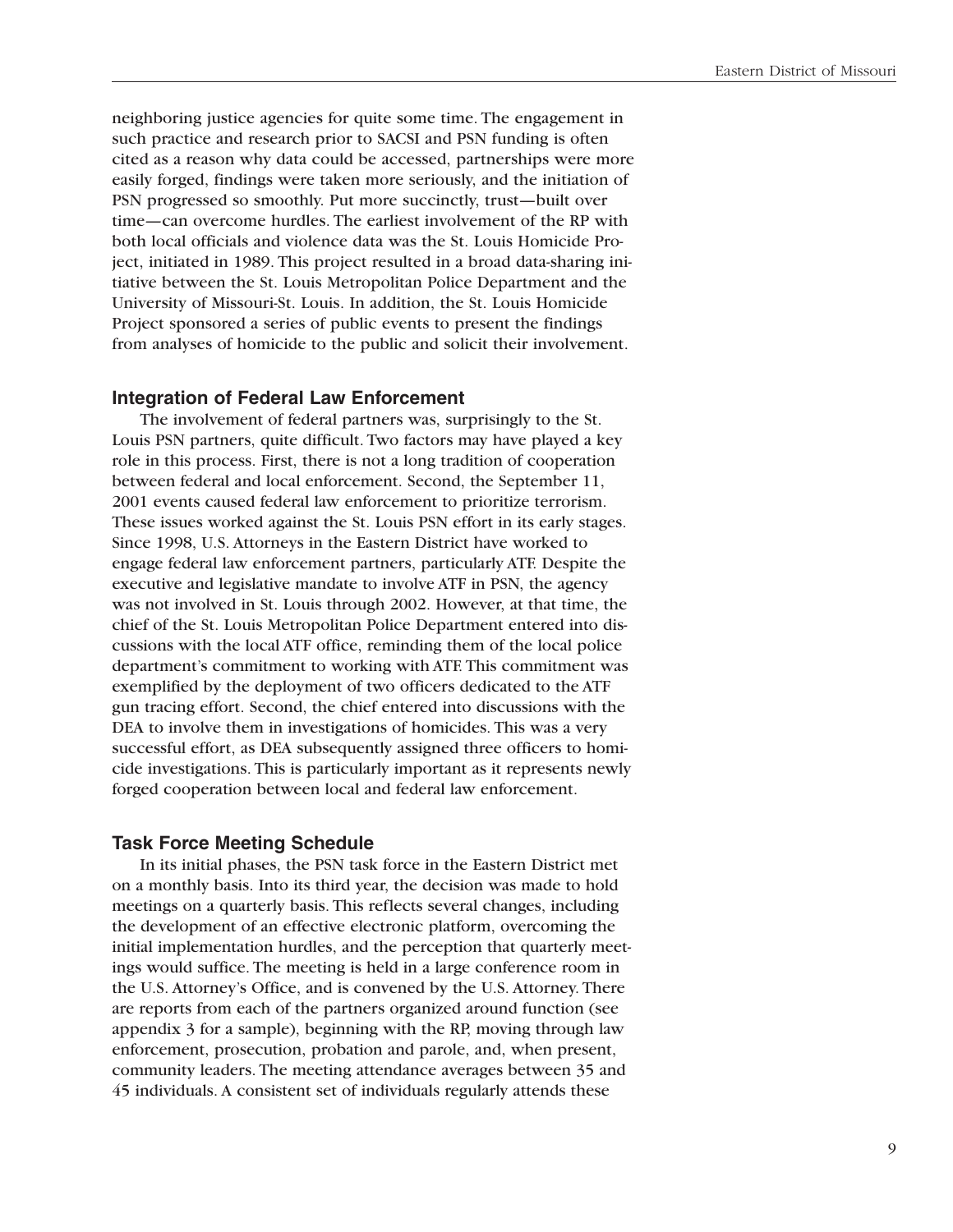meetings. There is follow-up from meeting to meeting on action items, proposed efforts, and new initiatives. Local police provide extensive data on arrests and crime patterns in the targeted neighborhoods. This provides a measure of accountability for the entire group, and has set a tone for each of the partners. The PSN Coordinator, a veteran AUSA, provides information for the group regarding new federal initiatives, meetings, or goals. Meetings typically last between 75 and 90 minutes. These meetings have been the scene for demonstrations of technology (e.g., ATF gun tracing), federal probation initiatives and workshops, and FBI intelligence on gangs. The level of information presented and discussed is often law enforcement-sensitive. Thus, attendance is restricted to criminal justice employees and the RP.

The various subcommittees and initiatives also hold regular meetings. The gun prosecution team (see Decker et al., 2006) meets biweekly to review all gun arrests. This is attended by representatives from the USAO, the Circuit Attorney's office, ATF, and local law enforcement. A weekly violence review held at the North Patrol Division station reviews the activities of the Violent Crime Task Force. This is attended by many of the police officials who command the specialized and district units involved in the intervention, including Mobile Reserve (the tactical squad), Gang Unit, Vice/Narcotics, Juvenile, and Homicide. Each of these specialized units patrol the target area 2 hours each day. The PSN Coordinator and RP hold *ad hoc* meetings to address emerging issues. The Most Violent Offender Program staff holds regular meetings. In addition, the Probation Notification work group meets prior to a notification.

As noted above, the electronic platform that exists provides significant communication opportunities. An e-mail goes out to the "large" PSN group following every homicide, which identifies the number of homicides year-to-date, provides details about the homicide, and compares the year-to-date homicide total with the prior year and the 3-year average. Specific police district information also is provided. (See appendix 1 for a sample e-mail.) In addition, the electronic platform is used to communicate information about the activities of each of the specialized units engaged in the Violent Crime Task Force. Thus it is possible to receive arrest, gun seizure, and field interrogation information from the Gang, Vice/Narcotics, Mobile Reserve, Homicide, and District detectives each day (see appendix 4 for a sample). Specific information about arrests and violent crime in the targeted area is one of the most frequent and apparently most useful pieces of information. These e-mails provide more detailed information about an individual, including the charge, address, prior record, probation/parole status, weapons, drugs, associates, and arrest status. They have been used on several occasions as the basis for changing the venue for prosecution from state to federal court, where penalties for gun possession and use, particularly by felons, are considerably more severe.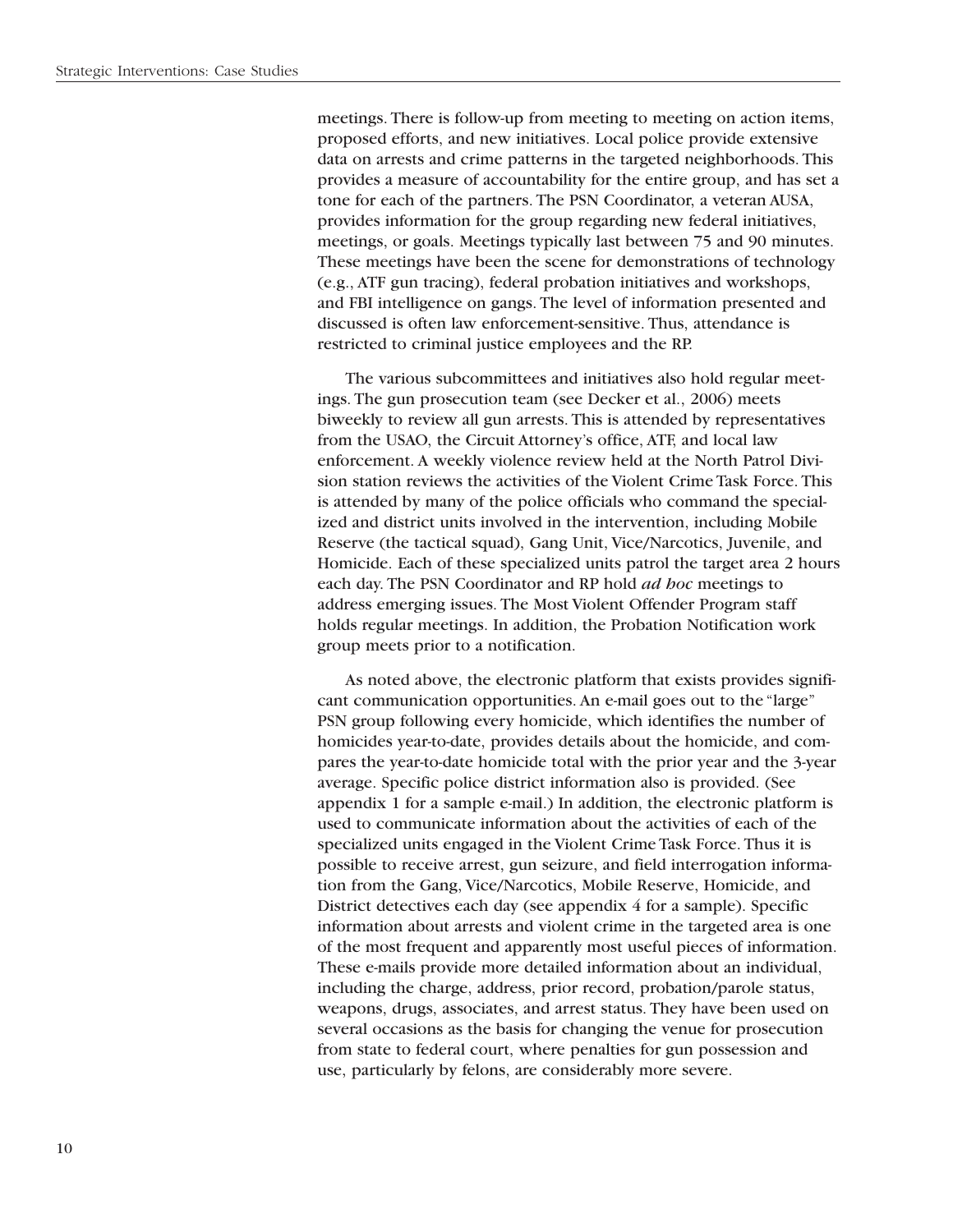### **Community Engagement**

Despite what appears to be an impressive array of partners and processes of integrating partners into a process, there were several holes in the partnership organization. The most significant of these was the inability to engage community partners. A number of collaborative interventions (McDevitt, 2002; McGarrell, 2002; McGarrell et al., 2006) report that a key ingredient to their outcome success was their ability to recruit and initiate other partners. Partners may include community, neighborhood, faith-based, social service, and aftercare (specifically probation, parole, and reentry) groups—potential partners that St. Louis PSN struggled to include.

To date, there has not been successful engagement of the faithbased community in the PSN effort in the Eastern District. Three USAs have attempted to engage the faith-based community, including the offer of meetings and specific neighborhood attention. In addition, probation also was not successfully engaged in the PSN effort. Indeed, in the early SACSI effort, probation and parole distanced itself from the intervention. Fortunately, this has changed and probation and parole is among the most engaged and innovative of the partners.

The failure to engage the community may be more consequential than elsewhere. In January 2003, the RP and the PSN Coordinator (the AUSA) recognized that dramatic increases in arrest and prosecution alone12 would not reduce crime rates. They began to search for city, community, or public sector resources that could help mobilize community characteristics, resources, and services to address these problems. In addition, police officers, neighborhood residents, and other engaged citizens had little access to social service and other non-enforcement resources. During interviews with officers it became evident that there was either a lack of resources or awareness of resources.

Part of the struggle to engage the community stems from the difficulty of defining who or what the community is. All of the neighborhoods in the PSN target area rank in the lowest decile in the country on the "community disadvantage" index identified by Lauritsen (2004), which combines five factors (percent single parent families, vacant houses, percent below the poverty level, unemployment, and percent African-American population). As Lauritsen (2004) and Sampson (2003) demonstrated, this index is related both to levels of victimization and offending in a neighborhood. Thus for St. Louis, the target neighborhoods rank in the worst 10 percent in the country, and many of them rank at the bottom of that group. Finding "community" under such circumstances is not easy, as businesses, individuals, and institutions that could provide resources, mentors, role models, and support for the PSN strategy are often lacking. Several U.S. Attorneys have reached out to religious leaders and advocacy groups such as the National Association for the Advancement of Colored People (NAACP) and the Urban League. Sustaining their involvement, however, has proven difficult.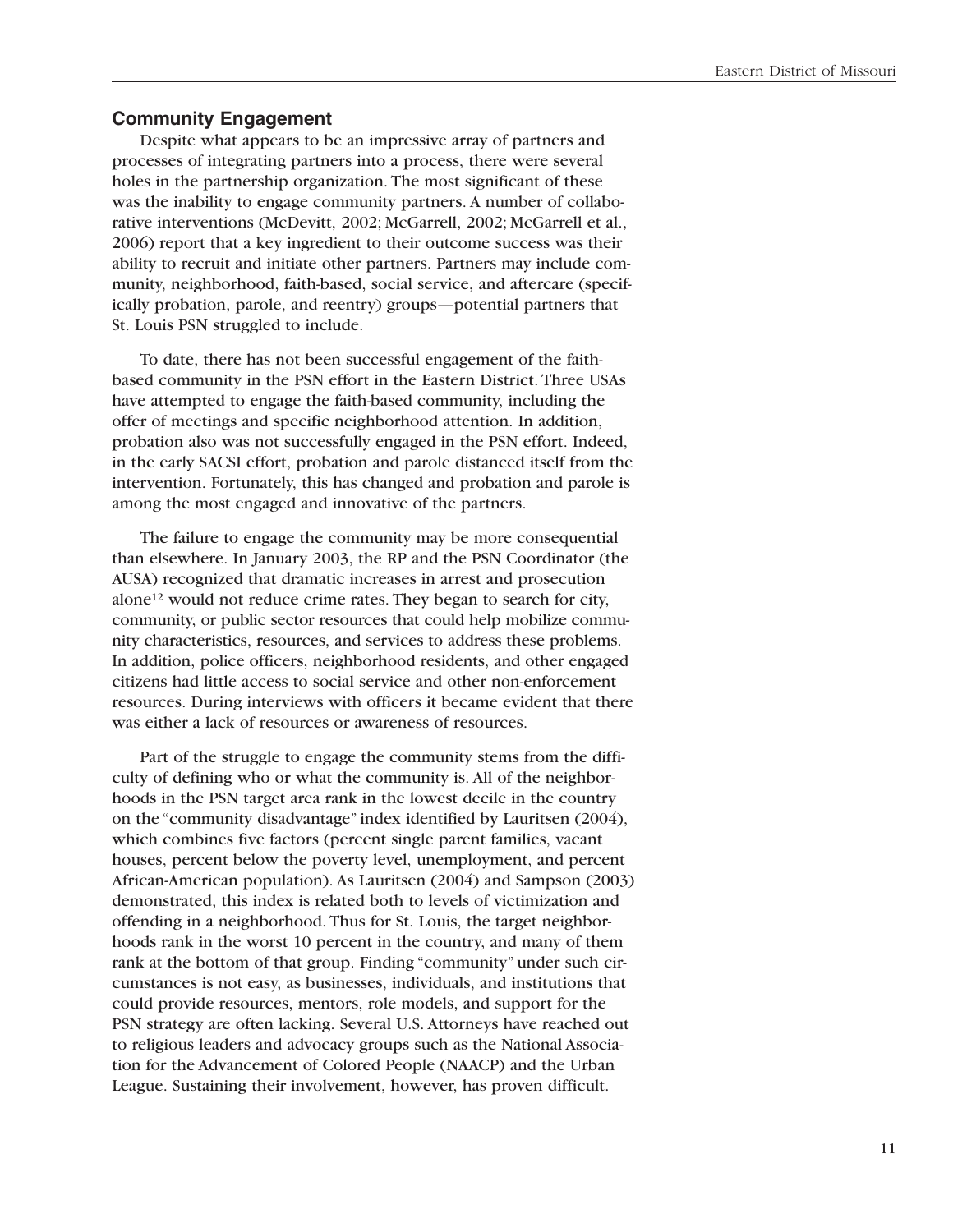One example from the early Ceasefire efforts illustrates the difficulties of engaging the community and individuals in leadership positions. The U.S. Attorney and his Special Assistant for Special Projects organized a march against violence and gun crime, enlisting support for the community and local leadership, particularly from the faith-based community. When the march took place, more representatives from the U.S. Attorney's Office participated than from the lay community and the faith-based community put together. When asked why he did not participate, one member of the faith-based community remarked that it was too dangerous. During the third phase of the consent-tosearch program (Decker and Rosenfeld, 2004), a ministerial group provided follow-up to the parents and youth of residences where illegal firearms were seized. In more than 100 police referrals, no evidence of a follow-up was found.

A more recent example illustrates similar difficulties. In early 2005, a member of the St. Louis faith-based community publicly urged young African-American men to carry weapons to protect themselves from the police; such actions do little to encourage cooperation between law enforcement and the community. An additional example, again from the faith-based community, illustrates some of the dilemmas of engagement: police officers on patrol found two 12-year-olds with a pistol sitting on the steps of a church located in the target area. The officers stopped to question them, and took the gun into custody. Despite the fact that this happened on the steps of a church on a Sunday afternoon, neither the church's leader or its congregants intervened.

The inability to involve the community and its leaders points to potential sustainability problems for the PSN approach in St. Louis only community members can extend the PSN prosecution and targeted enforcement message out into the community and inculcate the warning about illegal gun use. Absent such involvement, the PSN effort may not succeed.

### **A New Way of Doing Business**

Several features distinguish PSN from other task force experiences in the district. First, the USA's active, engaged leadership has been perhaps PSN's most visible and important advantage. Some of the groundwork for this was laid during Ceasefire, but a succession of USAs has committed time, leadership, and emphasis. Having a new mayor, police chief, Circuit Attorney, and U.S. Attorney take office prior to the kickoff of PSN proved significant to the success. None of these individuals were tied to past interventions and thus the group represented a new start. It was clear that past efforts had not reduced gun violence and thus there was an impetus to try new things. The third distinguishing feature was the additional dollars and commitments leveraged with the PSN seed money, which were not sufficient to sustain the initiative's scope, but were significant in initially engaging partners and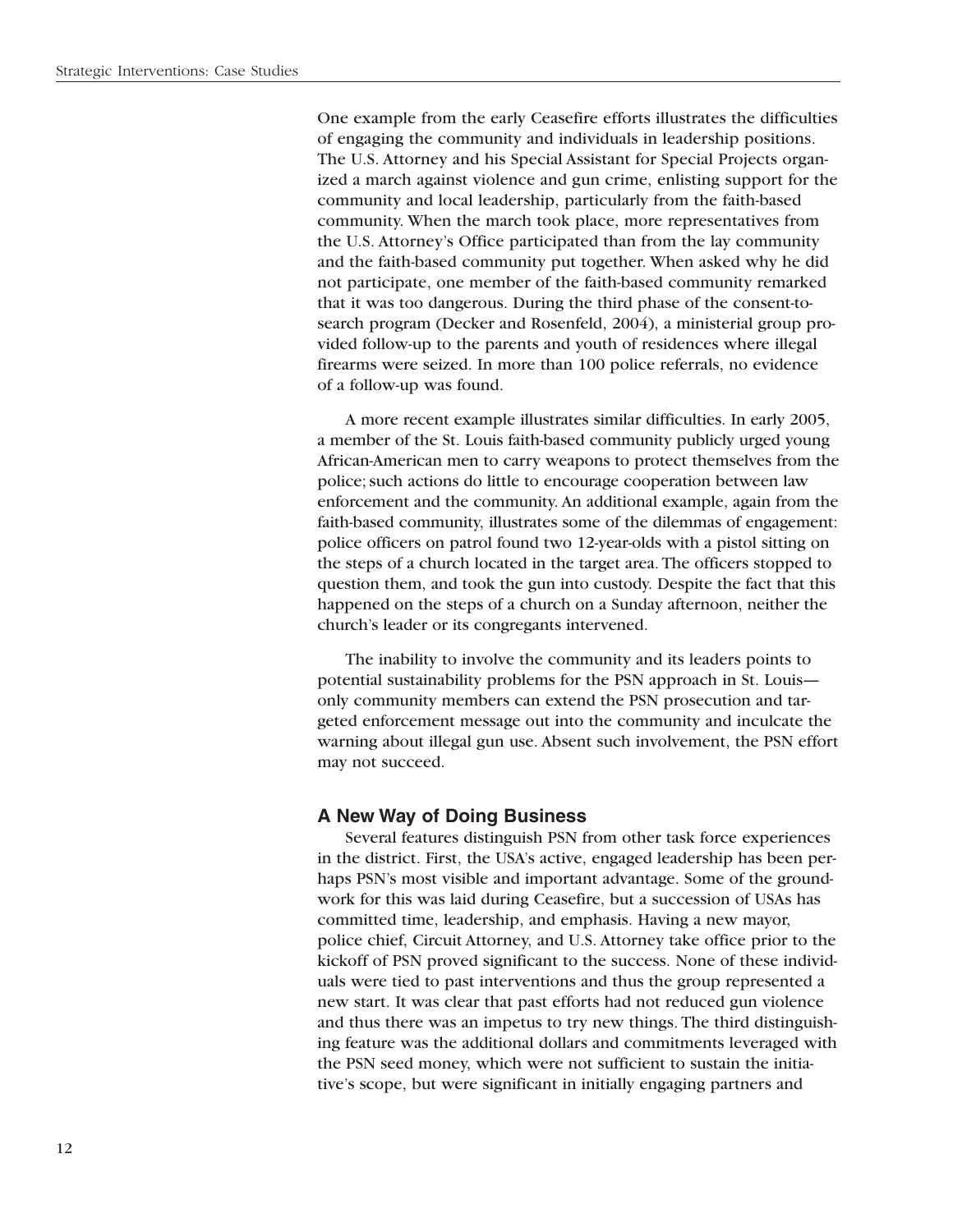encouraging innovation and commitment. The fourth distinguishing feature is the involvement of federal law enforcement, working in conjunction with local law enforcement. The SACSI effort, in contrast, was unable to successfully engineer sustained joint federal/local initiatives. PSN has been able to do so with initiatives between ATF as well as DEA and local law enforcement. A fifth distinguishing feature has been the enhanced cooperation between the Circuit Attorney and the USAO. Finally, there has been a sense of collaboration among the PSN partnerships that has overcome institutional boundaries and ennui.

The key to all of this has been leadership from the USAO, the Circuit Attorney, and the St. Louis Metropolitan Police Department. There is leadership from the top of each of these organizations, but also from key management personnel. The PSN Coordinator still carries a substantial prosecution caseload, but has provided leadership in a number of the special efforts, notably the gun case review, probation notification meetings, and Violent Crime Task Force. The major in charge of the Violent Crime Task Force has provided leadership within the police department that has convinced early skeptics and engaged the special units vital to the task force. The Circuit Attorney's Office also has provided leadership from management ranks. Probation and Parole (an integrated state function in Missouri) was not an engaged partner in the Ceasefire and early PSN project. However, change at the top (the administrator for the St. Louis Probation and Parole office) provided solid leadership from within this key office. There also has been a sense of accountability throughout the life of PSN in St. Louis. Though it was not intended to be the manifest goal of the homicide e-mails, they functioned to focus attention on the problem for a large number of individuals. One of the ironies about homicide in St. Louis was that despite its standing as one of the most violent cities in the United States, few people knew how many homicides had occurred or whether that number was ahead of or behind the pace from the previous year. The homicide e-mails changed that. A new e-mail would trigger e-mail among listserv members, often including suggestions about prosecution venues, prior arrests or involvement with the criminal justice system, or knowledge of associates' involvement and locations. It was not uncommon for the USA to open a PSN meeting with the "count" as of that minute. This focus on homicide kept the group motivated.

# **Problem Analysis**

Research was enhanced both by the Ceasefire and SACSI initiatives and the prior involvement of the research partner, who had studied homicide, violent crime, and criminal justice interventions programs locally for over 20 years. This ongoing relationship provided the RP and other PSN components an understanding of violent crime problems and issues built over that period of time, a familiarity with data sources and systems, and trust. These factors allowed the research process to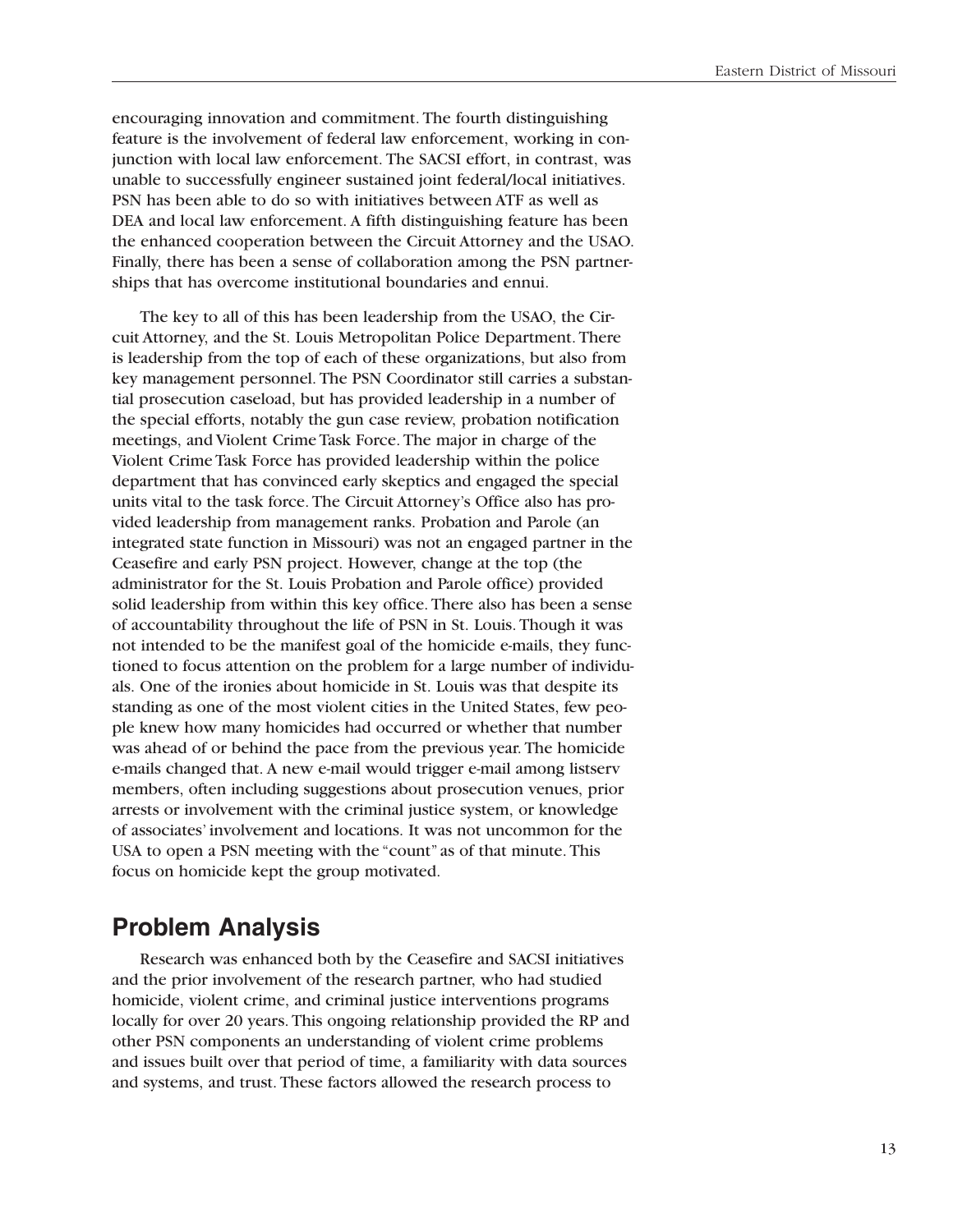get a head start as well as to proceed more smoothly than in many other jurisdictions. It is important to note that while the research process described below may appear to have "produced" many of the interventions, the relationship often was less clear. In some cases, the research and the intervention proceeded along parallel tracks. That is, the research question would emerge from a task force discussion, research would proceed at its pace, and the intervention would begin to build steam by adding partners, finding data, and searching for new directions. About the time that the research seemed to be ready to suggest an intervention, a related intervention would be underway. In other cases, the research clearly played the lead role in suggesting where the intervention should go. This is the clearest application of the problem-solving model. In yet other cases, the research lagged considerably behind the intervention activity. This could be the case because of lack of access to data, the pace of research, or the desire on the part of the task force to move ahead. Fortunately, in several instances the RP was able to head off ill-advised interventions such as boot camps or expanded D.A.R.E. (Drug Abuse Resistance Education) activities by presenting findings from previous research on these interventions.

The research revealed the strong spatial concentration of homicide, gun crime, and violent crime in St. Louis. Although the finding that a relatively small part of the city accounted for most of the violent crime was hardly news (most operational agencies and personnel had long suspected it), the data vividly demonstrated the degree of this spatial concentration—the "top 10" most violent neighborhoods accounted for more than 40 percent of all murders. The second key finding involved the use of firearms in homicide—firearms were the means of inflicting death in 78 percent of all homicides in 2002. Third, research showed that a small number of offenders were arrested for a large number of offenses. An analysis of guns provided the fourth set of findings. While guns were plentiful in St. Louis, there were patterns of use and ownership among offenders as well as patterns in the seizure of illegal firearms. Contrary to common perception, most illegal firearms were seized during traffic or pedestrian stops rather than arrests or search warrants. Interviews with criminal justice personnel, particularly prosecution, moreover, revealed gaps in the system that needed to be addressed. That is, many gun cases slipped through the cracks. Finally, interviews with offenders in custody (typically within 24 hours of arrest) examined their perceptions of the PSN intervention, as well as their patterns of firearms acquisition and use (see outcome section below).

Figure 2 summarizes the gun crime problems identified.

The RP and staff participated in all PSN planning meetings and joined the regular PSN working group, a result facilitated by the longstanding relationship, enhanced by the involvement in the initial PSN Problem-Solving Training conducted by Michigan State University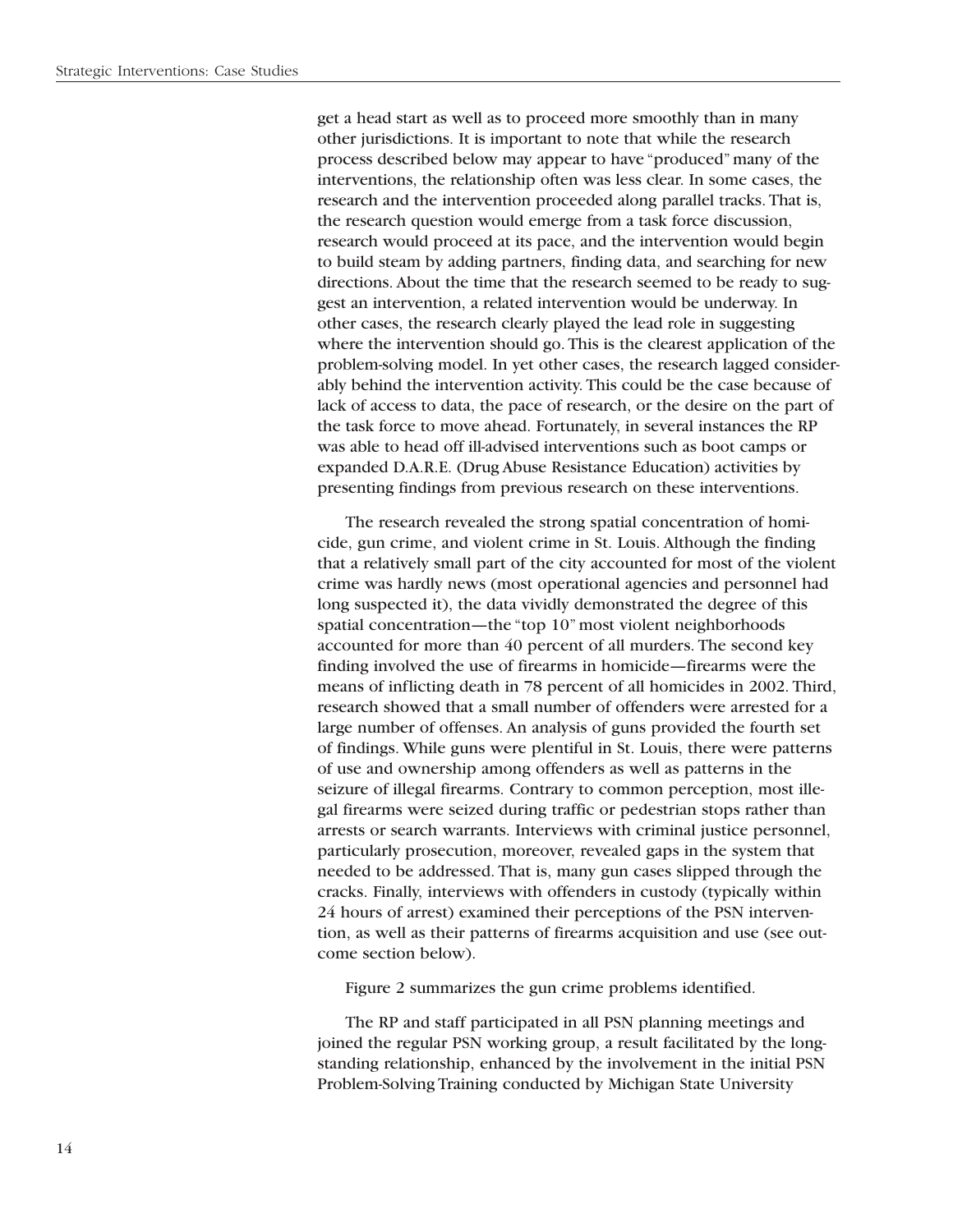### **Figure 2: Summary of the Gun Crime Problem in the Eastern District of Missouri**

- Extremely high levels of gun crime in St. Louis.
- • Spatial concentration of gun crime within particular areas of St. Louis.
- • Extremely high levels of firearm use in violent crime.
- Case processing problems and lack of coordination between state and federal prosecution.
- Gun crime concentrated among a small number of high-rate offenders.
- • Many victims and offenders of gun crime on probation or parole supervision.
- Most illegal gun seizures are through traffic and pedestrian stops.

(MSU). This training, attended by nine members of the Eastern District task force, allowed the group to better understand the role of research. The PSN Coordinator, the captain (now major) in charge of the initiative, the Circuit Attorney, and each USA have voiced strong support for research, increasing respect for the RP among other PSN partners.

### **Strategic Interventions**

This section discusses the key PSN interventions in the Eastern District (summarized in figure 3 below), including:

- • Gun case prosecution review.
- • Targeted enforcement.
- Probation notification.
- • Worst of the Worst/Most Violent Offenders Program.

The system fix issues emerged from the interviews done early in the PSN process to better understand case flow. It was clear from these interviews that there was insufficient coordination between prosecutors and local and federal (ATF) law enforcement concerning the most appropriate venue for prosecuting a specific gun case, a lack of information, inadequate coordination between enforcement agencies, and a lack of follow-up on gun cases. In response, the PSN Coordinator, with the assistance of a newly hired AUSA, proposed the gun case prosecution review.13 The goals of this intervention were to improve the flow of information regarding gun cases, increase ATF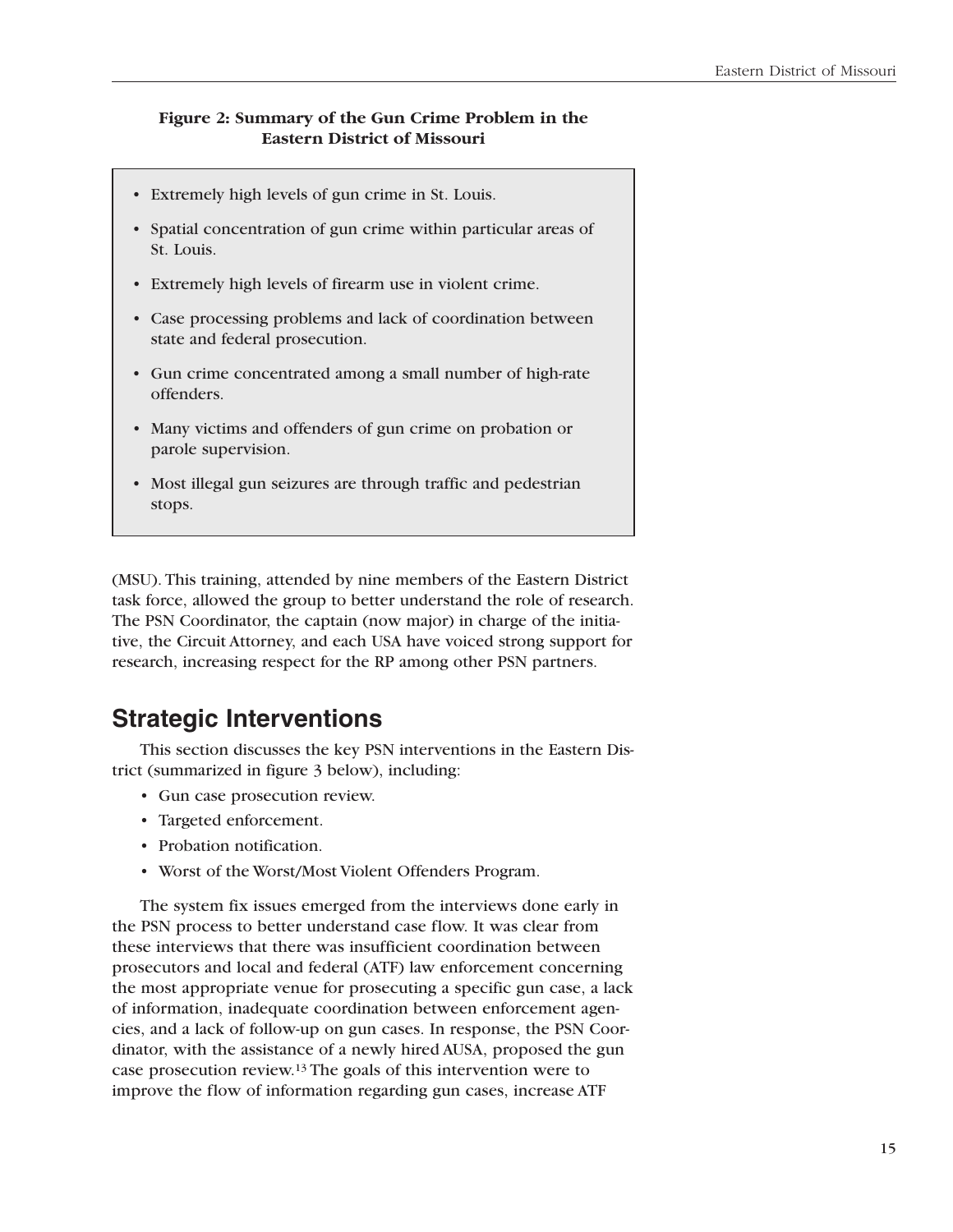| <b>Problem</b>                                                                             | <b>Overall Strategy</b>                                                                      | <b>Specific Components</b>                                                                                                               |
|--------------------------------------------------------------------------------------------|----------------------------------------------------------------------------------------------|------------------------------------------------------------------------------------------------------------------------------------------|
| Extremely high levels of gun<br>crime in St. Louis                                         | St. Louis selected as primary<br>target of PSN                                               | Leadership team (U.S. Attorney, mayor, police<br>chief, Circuit Attorney) agree on coordinated<br><b>PSN</b> focus                       |
| Spatial concentration of gun<br>crime within particular areas<br>of St. Louis              | Strategic interventions and<br>directed patrol focused on highest<br>gun crime neighborhoods | Violent crime task force; resources devoted<br>to targeted neighborhoods; weekly violence<br>review meetings (Fifth District Initiative) |
| Extremely high levels of<br>firearm use in violent crime                                   | Prioritize gun crime within<br>partnering agencies                                           | Shared accountability for homicide levels<br>among PSN partnering agencies                                                               |
| Case processing problems<br>and lack coordination between<br>state and federal prosecution | Gun case prosecution<br>screening team                                                       | Biweekly meetings; enhanced communication;<br>police intern program; U.S. Attorney feedback<br>letters to arresting police officers      |
| Gun crime concentrated<br>among a small number of<br>high-rate offenders                   | Chronic violent offender<br>program                                                          | Worst of the worst (WOW)                                                                                                                 |
| Many victims and offenders<br>of gun crime on probation or<br>parole supervision           | Probation notification meetings                                                              | Probation and parole become active partners<br>in PSN                                                                                    |
| Most illegal gun seizures<br>are through traffic and<br>pedestrian stops                   | Directed patrol in targeted<br>neighborhoods                                                 | Violent crime task force                                                                                                                 |

### **Figure 3: Gun Crime Problem and PSN Strategies**

participation in the gun prosecution process, and increase federal involvement in the prosecution of gun cases. The team meets weekly to review all gun crime arrests from the previous week and to document progress made on earlier cases. The elements of the crime, prior record, and any advantage to prosecuting at the state or federal level are discussed. A key feature is the rotating 2-month "internship" in the USAO for a sworn local police officer, who is responsible for tracking down information about open cases.

The simplest research finding has probably had the most profound effect on PSN interventions: the very strong spatial concentration of crime, particularly violent crime, has been a consistent finding in St. Louis research conducted over the years.14 The top 10 neighborhoods accounted for nearly 40 percent of homicides, and more than half of the city's gun homicides took place in 15 of the city's 79 neighborhoods. Reducing homicides in those neighborhoods would eliminate most of the city's homicides, an understanding that led to the creation of the Fifth District Initiative during the SACSI project and to the Violent Crime Task Force during PSN. The key player in each intervention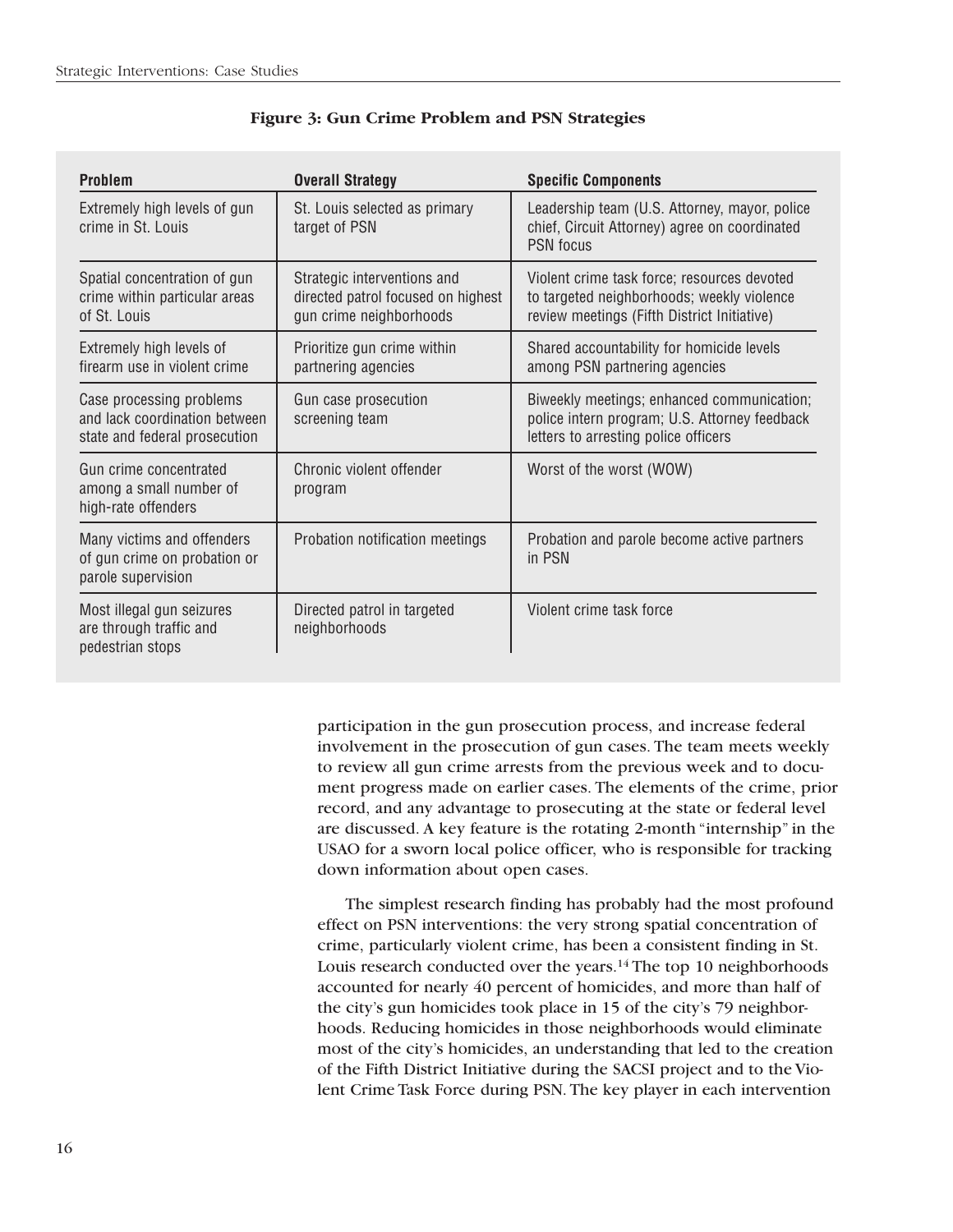was the captain (later promoted to major) with area responsibility, who coordinated additional enforcement units from the specialized units (Gang, Mobile Reserve, Narcotics/Vice, and Detective) and district officers. Officers intensified enforcement activities in the targeted area each day and participated in the weekly review meetings and provided weekly statistical accountings of prior week activity and crime levels. These meetings were attended regularly by the police involved in the intervention, as well as the U.S. Attorney and a Circuit Attorney. Specific goals included preventing retaliatory homicides and shootings, clamping down on areas with high levels of violence, and increasing enforcement activity in the targeted areas.

Probation notification, the third PSN intervention in the Eastern District,<sup>15</sup> focuses on the significant proportion of homicide victims and offenders—in some years, as high as one-third of each group who were on probation at the time of the homicide. In addition, the Violent Crime Task Force made a record of every arrest involving a probationer, which documented the heavy involvement of probationers in violent crime. This intervention emerged following site visits to Kansas City and Indianapolis to view their operations after which Probation and Parole developed a plan to guide the intervention. As a result, a series of probation notification meetings was scheduled. At each meeting, a representative from the U.S. Attorney's Office, Circuit Attorney's Office, Probation and Parole, and local law enforcement spoke about the penalties for gun crime. They were complemented by a drug treatment counselor, a job placement supervisor, and a community representative. Three meetings have been held in St. Louis to date, perhaps the most successful at the St. Louis Agency for Training and Employment (SLATE). At this notification meeting, probationers received résumé preparation training, job referrals, and interviewing skills training. This venue was chosen when an analysis revealed that of nearly 80 probationers who attended the first two meetings, only two had gone to SLATE for job assistance. In a true sense, the probationers were a captive audience for job training.

The fourth PSN intervention, the Most Violent Offender Program (MVOP, renamed Worst of the Worst, or WOW), emerged from two separate sources.16 First, a graduate student noticed that the same names appeared over and over again in police reports, an observation made during the coding of assault and homicide cases, where a name would appear as a witness in one case, move to a suspect in another, and finally show up as a victim. While the order sometimes varied (i.e., some individuals made an initial appearance as a victim or suspect rather than a witness), the sequence was remarkably common. This led the research team to examine all assaults for a single quarter to determine the frequency of the sequence. They confirmed that roughly onethird of offenders had appeared in an earlier violent event, either as a victim, witness, or offender.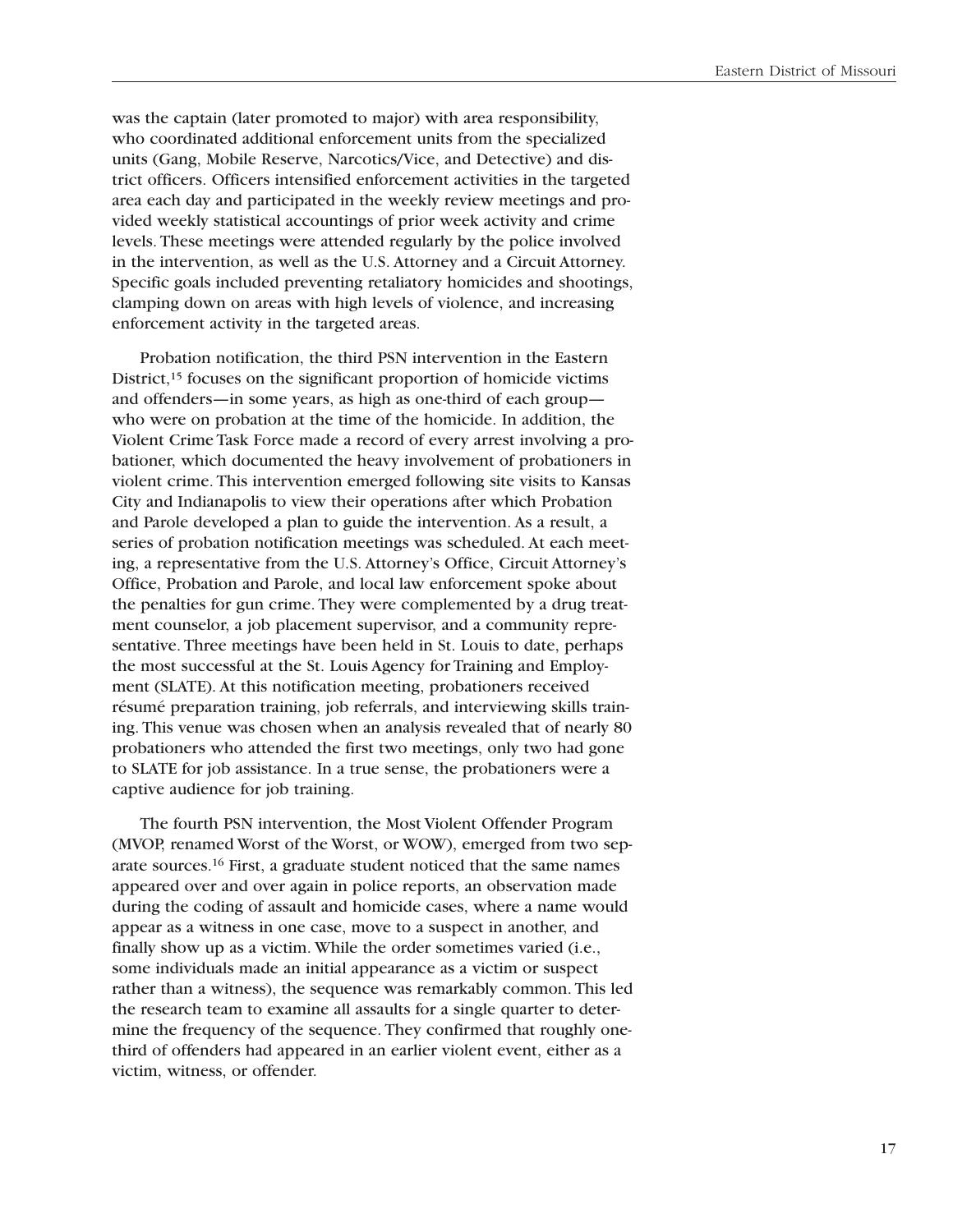The second source for MVOP was serendipitous. The Rochester SACSI site had employed a program known as NOSE, "Notification of Special Enforcement," as a tool for communicating a focused deterrence message to high-risk offenders. NOSE became known to the St. Louis PSN team through the MSU strategic problem-solving training. The commander of the Crimes Against Persons Division in the St. Louis Police Department received communication from his counterpart in Kansas City, Missouri, identifying the specific guidelines that were used to implement the program. These guidelines were made available at a meeting of steering committee members, an AUSA, the Law Enforcement Community Coordinator, a prosecutor, the commander of the Crimes Against Persons Division, and the research team.

While the discussions that followed this initial meeting centered on identifying a common method of determining those most deserving of being on such a list, ultimately, the St. Louis PSN initiative chose to emphasize the role of individuals who were targeted for arrest in shootings or homicides, but whose warrants were "taken under advisement."The group was chosen because of the concern for immediate involvement in violence. The fact that their warrants were refused was an indication of two factors: 1) the individuals were not likely to come forward to testify, and 2) many such cases would be difficult to solve owing to the relationship between the victim and offender. As a consequence, these cases were identified for MVOP consideration because they involved individuals likely to be at risk for further victimization and perpetration. This set of criteria was further modified, and the name changed to WOW. An e-mail platform was developed to keep participants in WOW (police, prosecutors, and federal probation) abreast of developments. An e-mail platform also was used to notify participants of successful WOW prosecutions.

The police department dedicated an individual to manage the WOW list, as well as to provide information regarding these individuals for prosecution.

### **Key Implementation Issues, Challenges, and Successes**

Final reports or case studies often make a process appear seamless, either glossing over hurdles or making it appear as if the hurdles were overcome with ease. Neither of those things was true in the Eastern District; there were hurdles, and not all of them were successfully overcome.

The first obstacle was the failure to engage Probation and Parole in the early stages of the project. This represented a serious impediment to the initiative, owing to the fact that so many individuals arrested for a violent crime were on probation or parole. This obstacle was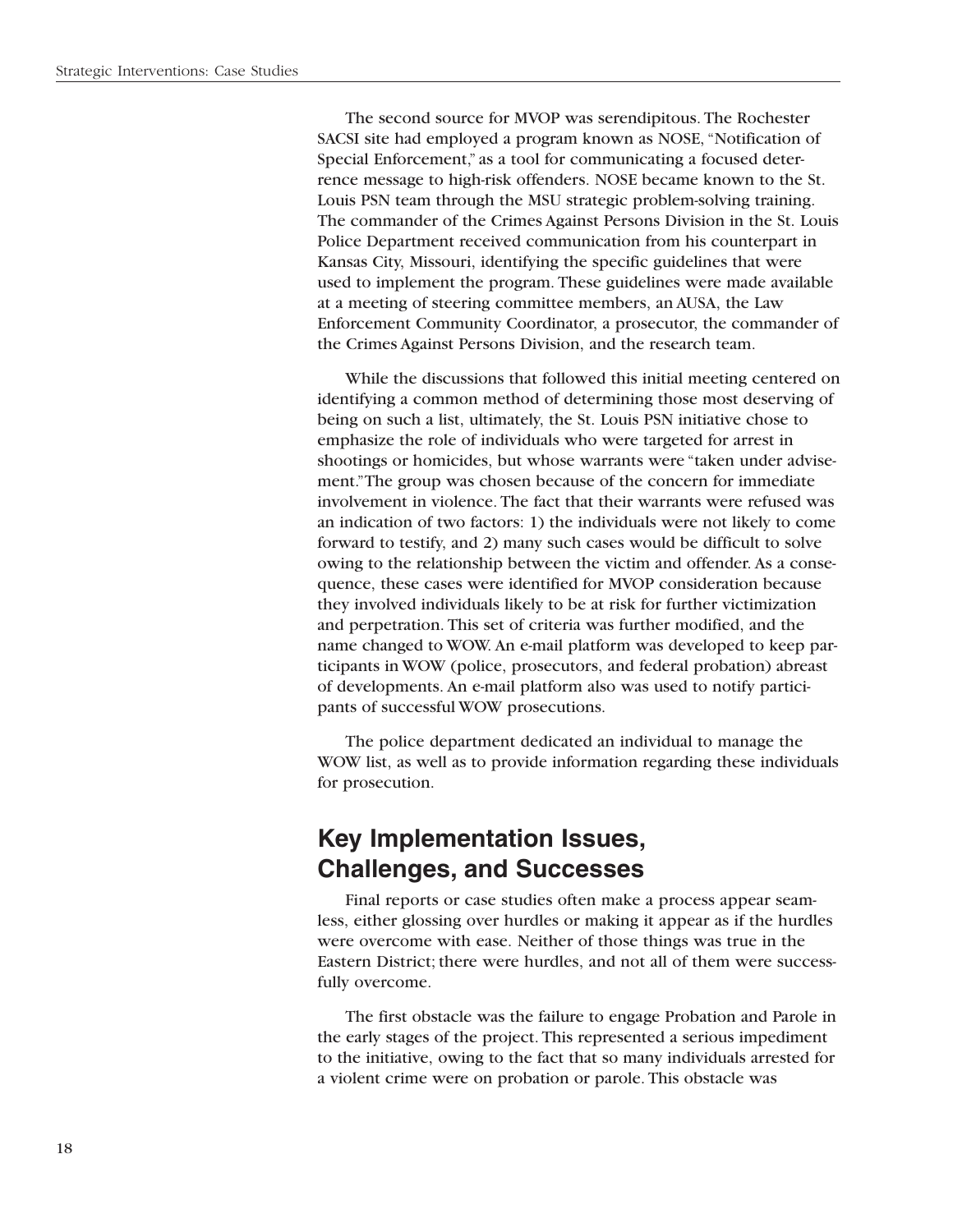resolved as new individuals embracing the partnership and problemsolving model joined the Department of Corrections.

To date, ATF gun trace data is not used effectively in the Eastern District. Although the U.S. Attorney in office when PSN was initiated was able to engage ATF and have them as active participants, this did not extend to sharing of information about gun tracing. This obstacle has caused frustration for both the USAO and the police chief, who despite providing personnel to trace information, cannot get the information back.

Homicide incident reviews<sup>17</sup> were tried early in the problem-solving process on two occasions but deemed a failure, with many members vowing never to try them again. With a concern on the part of the state prosecutor that the issues discussed could be discoverable by defense attorneys, the high level of involvement of both victims and offenders in gun crime at an early age (all 11 victims and perpetrators in the three homicide cases reviewed had a referral to the juvenile court for firearms before their 13th birthday) ultimately led to the creation of a juvenile gun court.

Another obstacle that remains to be addressed is community involvement. One aspect of this is to identify services available for the referral of cases. Several police officers indicated their desire for a reference or asset tool they could use to invoke non-enforcement solutions to situations. St. Louis has no such list, and a community agency contracted with a local university to provide an electronic platform for such a list. To date, this community asset inventory is not available. But the larger issue with the community is the inability to engage a community partner for a sustained period of time. This is viewed as a major impediment to the long-term success and implementation of the problem-solving strategies.

PSN successes were due largely to committed leadership from the police chief, the U.S. Attorney, and the Circuit Attorney. Each committed resources and personnel to PSN. The use of data has increased dramatically on the part of the police department, to the extent that many of the early problem-solving analyses that were completed by the RP are now being done routinely at the police department. Finally, the use of electronic communication platforms to quickly transmit and retrieve data has been one of the lasting keys to successful implementation.

The media partner crafted a message that was built on information from individual interviews conducted in the jail as well as focus groups conducted at the Workhouse, the facility for holding long-term misdemeanants. The messages viewed as salient by members of this target audience included the longer time served for federal gun crimes, the certainty of federal time, and the remoteness of federal prisons. As a consequence, several marketing strategies built on these themes with a series of posters in public places (e.g., police stations, the jail, and bus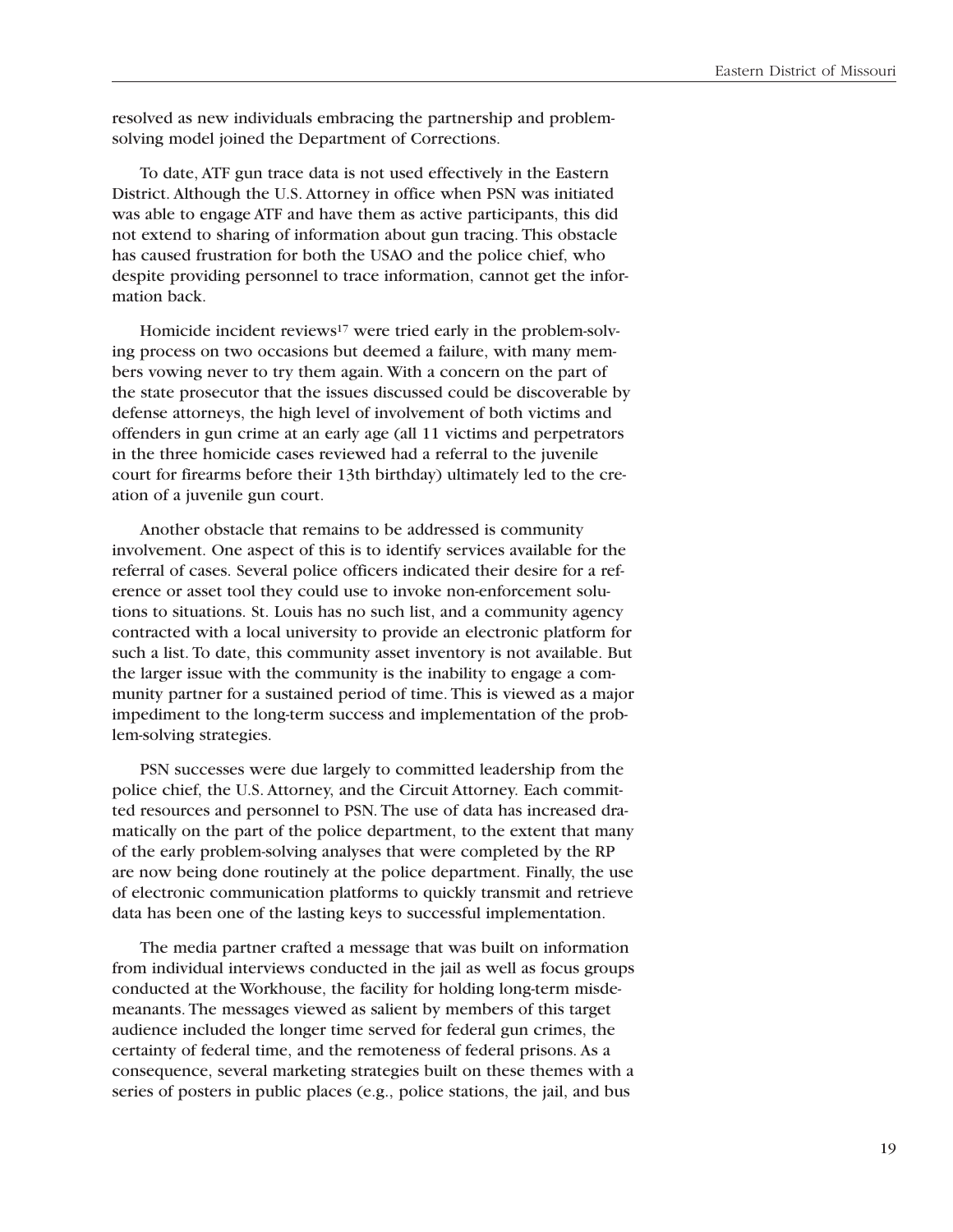stops) as well as a "guerilla" advertising campaign on the walls of abandoned buildings.

### **Assessing Impact—Research Design**

The current evaluation uses multiple methodologies to assess the impact of the Project Safe Neighborhoods intervention in St. Louis. Specifically, a quasi-experimental design was estimated to consider the effect of the PSN intervention on crime rates, compared to similar neighborhoods that did not receive intervention services. The methodology employed to select the original fifth district intervention and control neighborhoods is detailed below.

### **Intervention Neighborhoods**

As noted, 14 St. Louis neighborhoods were the primary focus of the intervention. The city is divided into 79 neighborhoods, and these designations are used for planning and operations purposes. The neighborhoods were originally chosen for the SACSI intervention and continued to receive targeted enforcement during PSN. The neighborhoods together recorded 20 homicides in 2000 and 25 in 2001, a 2-year average of 82 homicides per 100,000, nearly double the city average and 11 times greater than the U.S. average. The high rates of violence in these neighborhoods, coupled with the high concentration of social disadvantage, makes these neighborhoods apt for intervention.

### **Control Groups**

Control neighborhoods chosen had similar crime rates and sociodemographic characteristics to the PSN intervention neighborhoods. In any outcome evaluation, the central concern is how the observed program effects compare to what would have taken place in the absence of the intervention. In addition, contiguous neighborhoods were examined to determine whether there has been either displacement or a diffusion of effects (Braga, et al., 1999).

The first step in the analysis was to collect crime and socio-demographic information for all neighborhoods in St. Louis. In constructing comparison groups, it is important to select neighborhoods as similar as possible to the target neighborhood, except for participation in the program. To separate the effect of the intervention on neighborhood crime, measures of arrest rates prior to the intervention were used as one selection criterion. Data were collected for the following arrest categories: assault, homicide, robbery, and weapons.

Census data also were obtained to provide a description of the socio-demographic character of the neighborhoods. Data from the 2000 Census were analyzed at the neighborhood level to ascertain the level of community disadvantage. The community disadvantage measure is a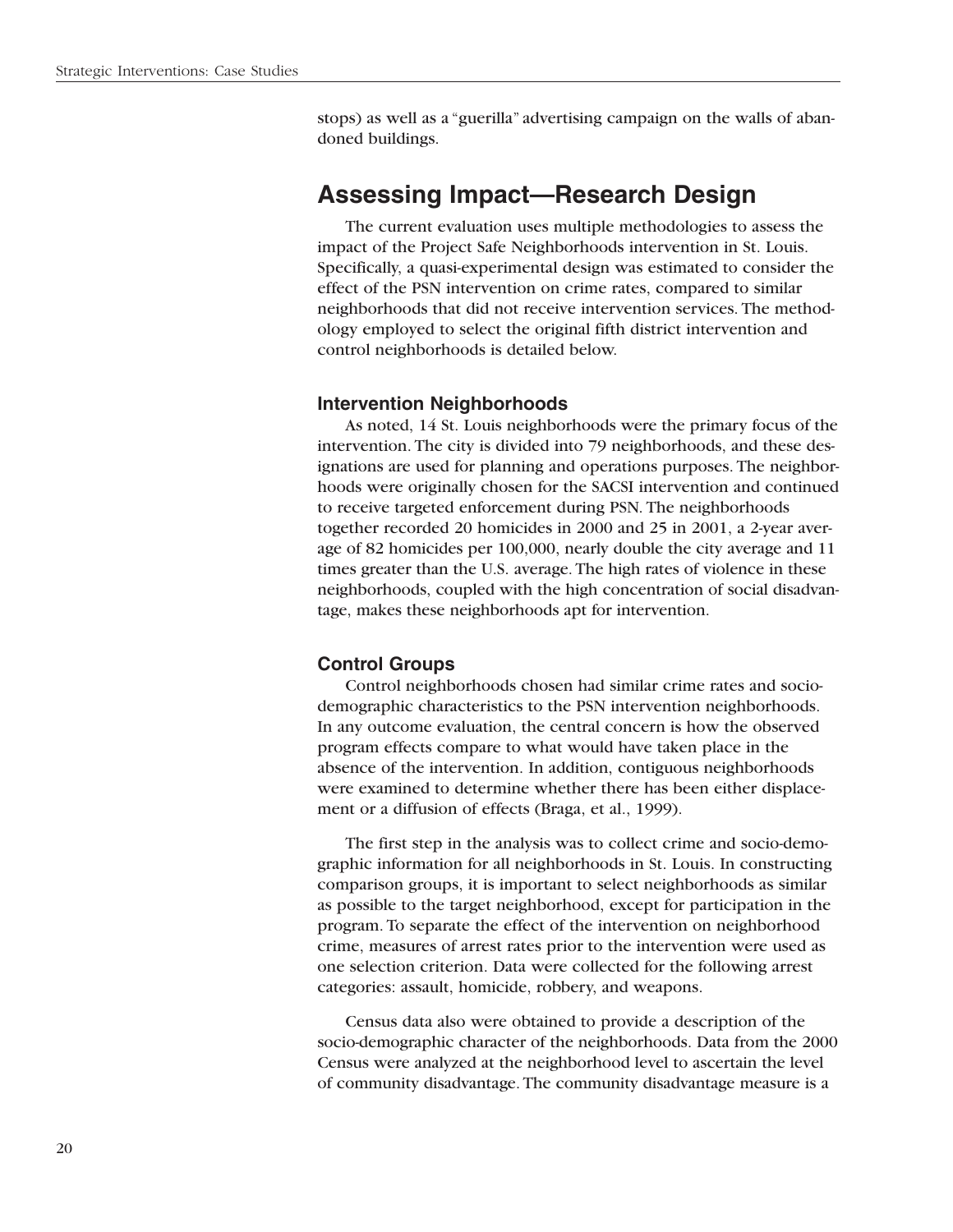five-item summary score based on the percentage of persons living in poverty, percent of female-headed families with children, percent of persons unemployed, percent of households receiving public assistance, and percent of population that is African-American (Sampson, Raudenbush, and Earls, 1997). The summary score provides a general picture of the socio-economic disadvantage of a neighborhood with higher scores indicating greater disadvantage. In addition, research by Lauritsen (2003) suggests that individuals, particularly youth living in neighborhoods with high concentrations of disadvantage, are at greater risk for victimization, further linking the relationship between disadvantage and incidence of personal crime.

Second, treatment neighborhoods were compared to non-treatment neighborhoods on each variable listed above. Neighborhoods that were contiguous to any treatment neighborhood were omitted from selection, and were instead considered separately to control for any displacement effects. Contiguous neighborhoods were defined as any neighborhood that is adjacent, either in whole or part, to any control neighborhood. Control neighborhoods were selected based on their individual congruence, in terms of crime rate and concentrated disadvantage, with an intervention neighborhood. Aggregate agreement between control and intervention neighborhoods also was considered.

As displayed in figure 4, the control and intervention neighborhoods were similar in their patterns of arrest and community disadvantage. None of the arrest measures or the community disadvantage indicator was significantly different; however, it is important to note the differences between groups. Specifically, the total arrest rate and rate of assaults, robbery, and weapons offenses were higher in the intervention neighborhood. A higher rate of crime in the intervention groups is expected because intervention neighborhoods were selected

|                                                              | <b>Intervention</b> | <b>Control</b> | <b>Contiguous</b> |
|--------------------------------------------------------------|---------------------|----------------|-------------------|
| Assault Rate 2000 (mean)                                     | 96.71               | 23.86          | 85.44             |
| Homicide Rate 2000 (mean)                                    | 1.21                | 0.57           | 1.44              |
| Robbery Rate 2000 (mean)                                     | 13.07               | 4.21           | 11.04             |
| Weapons Rate 2000 (mean)                                     | 15.29               | 2.93           | 11.74             |
| Total Arrest Rate 2000 (mean)                                | 126.29              | 31.57          | 109.67            |
| Concentrated Disadvantage<br>Factor Score (2000 Census Data) | 0.69                | 0.52           | 0.22              |

### **Figure 4: Descriptive Statistics for Intervention, Control, and Contiguous Neighborhoods**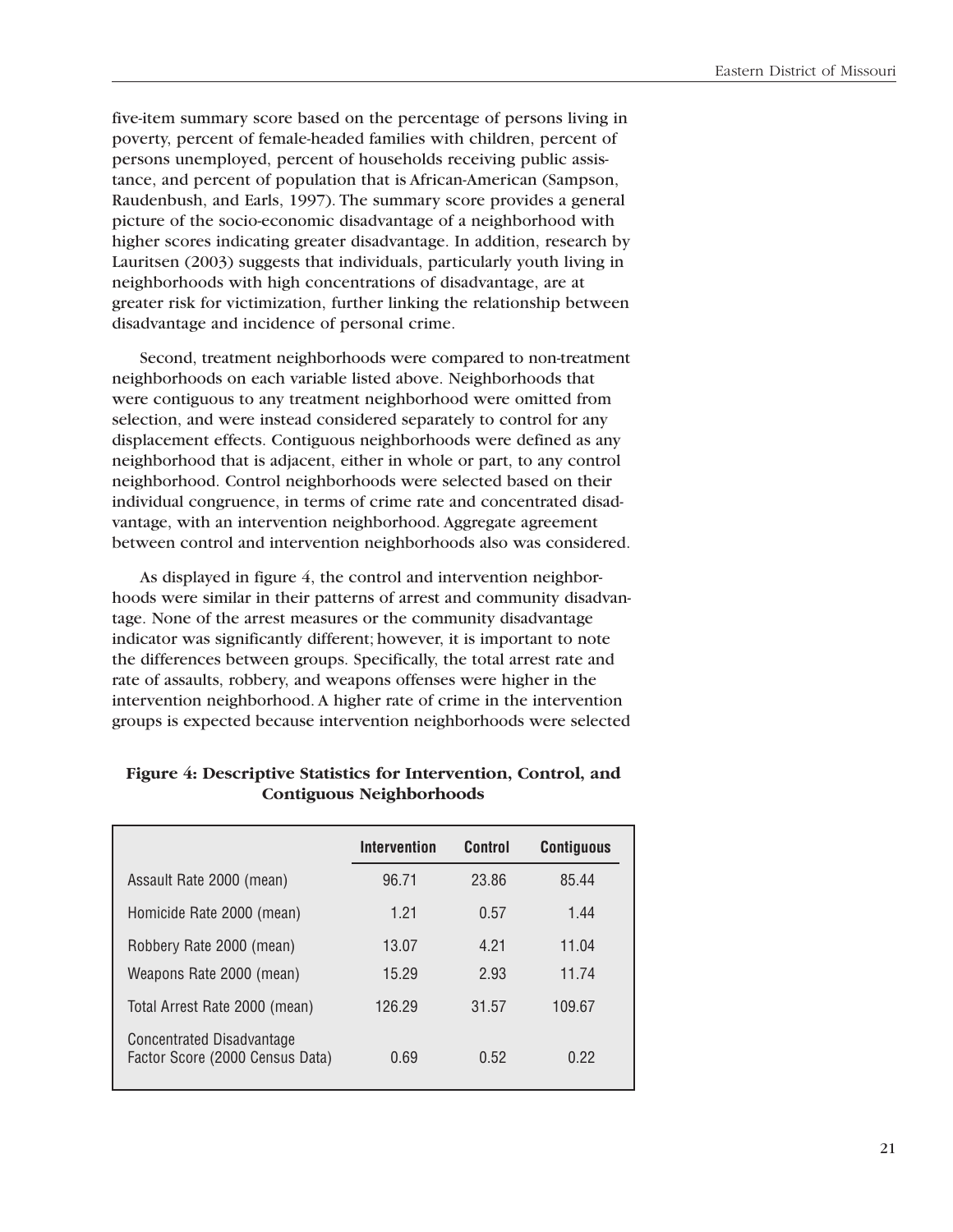based on the magnitude of crime and social disadvantage in these areas. In addition, the size of St. Louis precludes exact matches. Despite the caveats noted, the quasi-experimental design is appropriate, although conclusions should be made in light of the differences between groups.

### **Analysis**

This section assesses the impact of PSN interventions in St. Louis. The strength, or outputs, of the intervention are considered using federal and state prosecution data. Patterns of gun crime pre- and postintervention also are considered, using arrest measures for homicide, aggravated assault, and robbery. In addition, measures of shots-fired calls-for-service are included.

### **Outputs**

### **Prosecutions**

The following section describes changes in prosecution after the implementation of the PSN intervention program. Data were obtained from Ceasefire roundup memos published weekly, and enumerate both state and federal prosecution of gun offenders. Such prosecutions are an important "lever," or sanction, in this targeted intervention. Overall, 1,381 individuals were indicted for gun crimes by the USAO or the St. Louis Circuit Attorney's Office between January 2002 and October 2005. The majority of indictments (82 percent) were reported by the USAO. Figure 5 illustrates the number of federal indictments made, by quarter, during the intervention period. In total, the USAO averaged 17.4 indictments per quarter. As displayed, the number of federal indictments peaked in quarters 2 and 3 of 2003 and then again in the second quarter of 2004. Personal communications with the USAO suggest willingness to sustain, and even increase, the number of indictments made by the court. Although the overall number of indictments



### **Figure 5. Federal Ceasefire Indictments**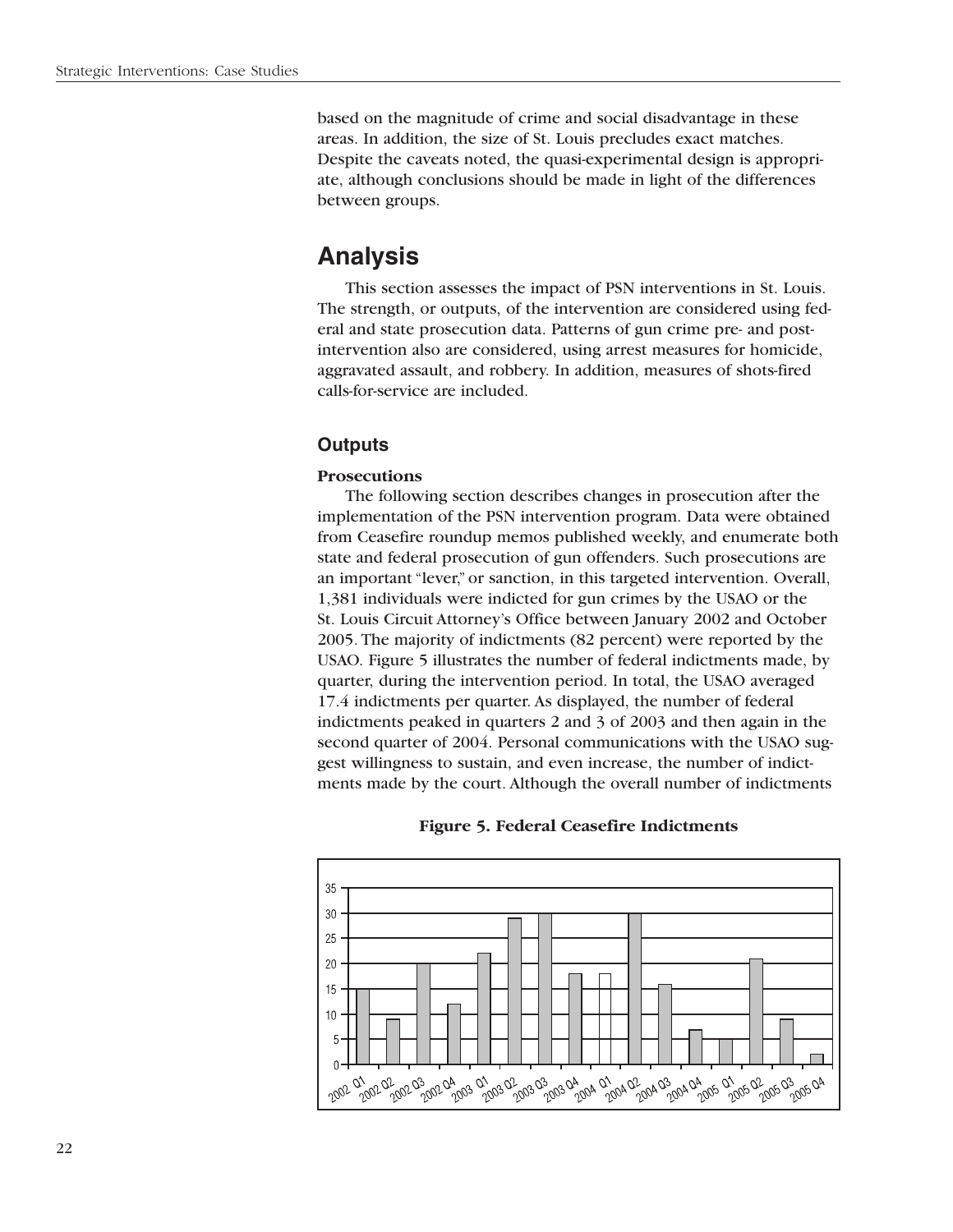is small in comparison to the magnitude of gun crimes in St. Louis, the USAO indicts a comparable, if not higher, number of cases than do similarly situated USAOs.

Consistent with the program model, nearly all (97.4 percent) of the indictments made in state and federal court were for firearm or weapons (e.g., ammunition, pipe bomb, or armed criminal action) violations. Only 20 defendants were indicted without a firearm charge. However, each of these individuals was indicted on a serious personal charge that involved a weapon (e.g., homicide), and all non-firearm charges were indicted in state courts. Nearly half (48 percent) of the sample was indicted on multiple charges. In total, 23 percent of the indictments involved two charges, 10 percent three, 8 percent four, and 7 percent had five or more charges. Most often, individuals were charged with drug or personal crimes in addition to a firearm offense. Nearly a quarter of defendants (22.8 percent) had a personal charge, with drug offenses close behind (20.4 percent). Only 2.2 percent had property charges, and 3.3 percent had charges not represented by the aforementioned categories.

The majority of individuals indicted were convicted and sentenced. Overall, 70 percent of all Ceasefire roundup cases resulted in conviction; 72 percent of federal cases and 65 percent of state cases ended in conviction. The average sentence was 9.18 years; the mean sentence 6.03 years at the federal level and 19.6 years at the state level (see figure 6). It is important to note that the mean sentence length at the state level was skewed because of the small sample size and the conviction of a number of homicide cases that resulted in lengthy sentences.

### **Figure 6: Sentence Length for Federal and State Convictions (in Years)**

|                            | Average<br>Length | Median<br>Length | <b>Standard</b><br><b>Deviation</b> |
|----------------------------|-------------------|------------------|-------------------------------------|
| <b>All Convictions</b>     | 9.18              | 5.00             | 12.14                               |
| <b>Federal Convictions</b> | 6.03              | 4.17             | 6.00                                |
| <b>State Convictions</b>   | 19.60             | 14.50            | 19.44                               |

Overall, the results suggest that the USAO and the St. Louis Circuit Attorney's Office made a large number of indictments during the intervention period. In addition, the majority of individuals indicted were sentenced to lengthy terms of incarceration.

### **Incident Patterns**

The following section outlines incident (offenses known) rates in the intervention, control, and contiguous neighborhoods. The arrest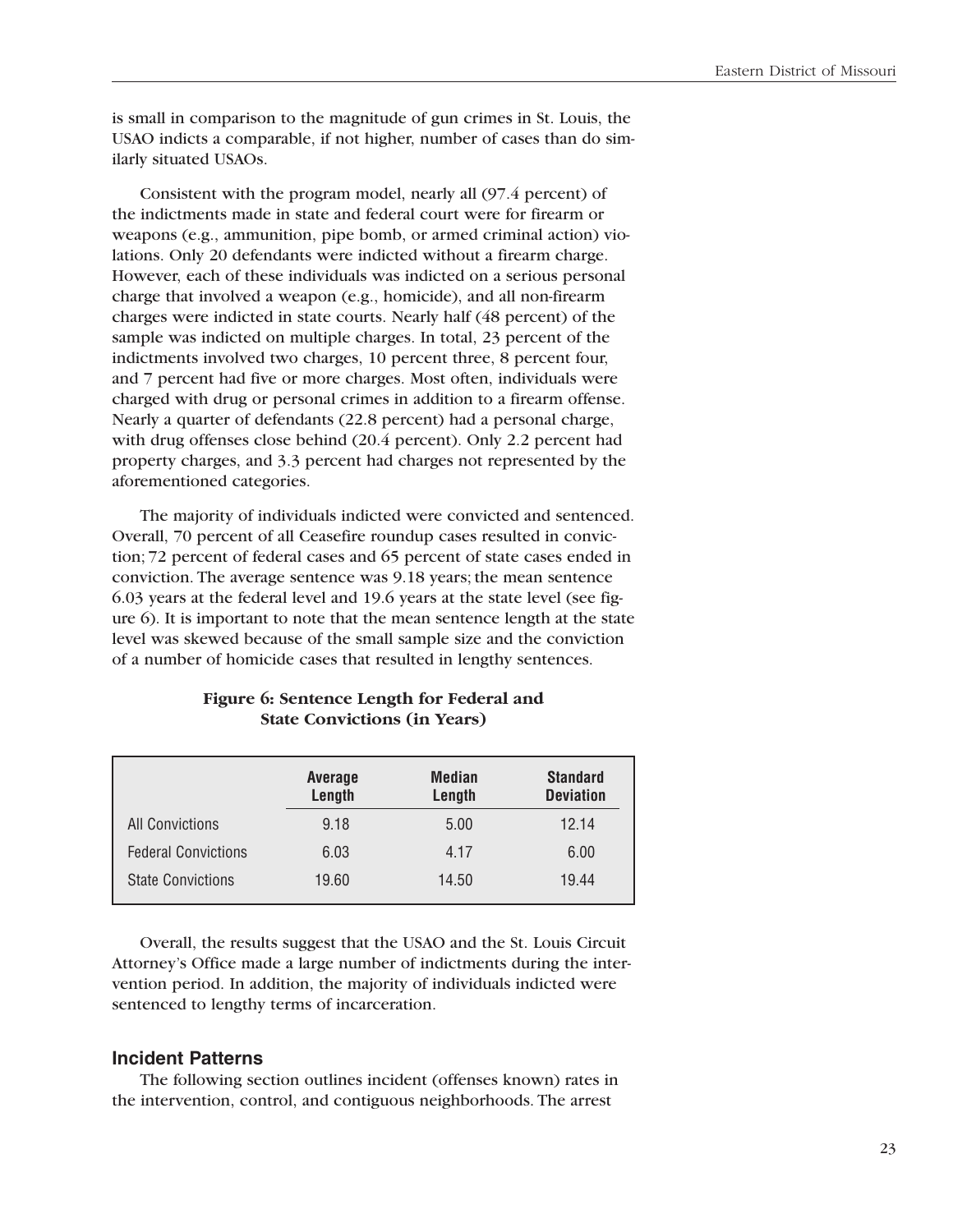data are limited to broad analyses of aggravated assault, robbery, and homicide before and after the intervention in the first quarter of 2003. The following tables detail the magnitude of change before and after the intervention while graphs detail the fluctuations in arrest rates over a 5-year period.

As displayed in figure 7, there were substantial declines in arrest rates for aggravated assault involving a firearm over the analysis period

### **Figure 7: Comparison of Pre- to Post-Intervention Change in Firearm-Involved Aggravated Assault Incidents**

| Neighborhood<br>Group | <b>Pre-Intervention</b><br><b>Quarterly</b><br>Average | <b>Post-Intervention</b><br><b>Quarterly</b><br>Average | <b>Difference</b> | <b>Percent Change</b> |
|-----------------------|--------------------------------------------------------|---------------------------------------------------------|-------------------|-----------------------|
| Intervention          | 14.65                                                  | 13.72                                                   | $-0.93$           | $-6.57$               |
| Contiguous            | 4.96                                                   | 4.12                                                    | $-0.85$           | $-18.61$              |
| Control               | 3.32                                                   | 2.24                                                    | $-1.08$           | $-38.97$              |

and across neighborhood groups. The overall magnitude of change was greatest for the control group (39 percent); however, the intervention neighborhoods experienced a 7 percent decline in aggravated assaults.

Figure 8 further displays the magnitude of decline in aggravated assaults. Although there was a sharp decline in arrests following the

### **Figure 8: Firearm-Involved Aggravated Assault Incidents**

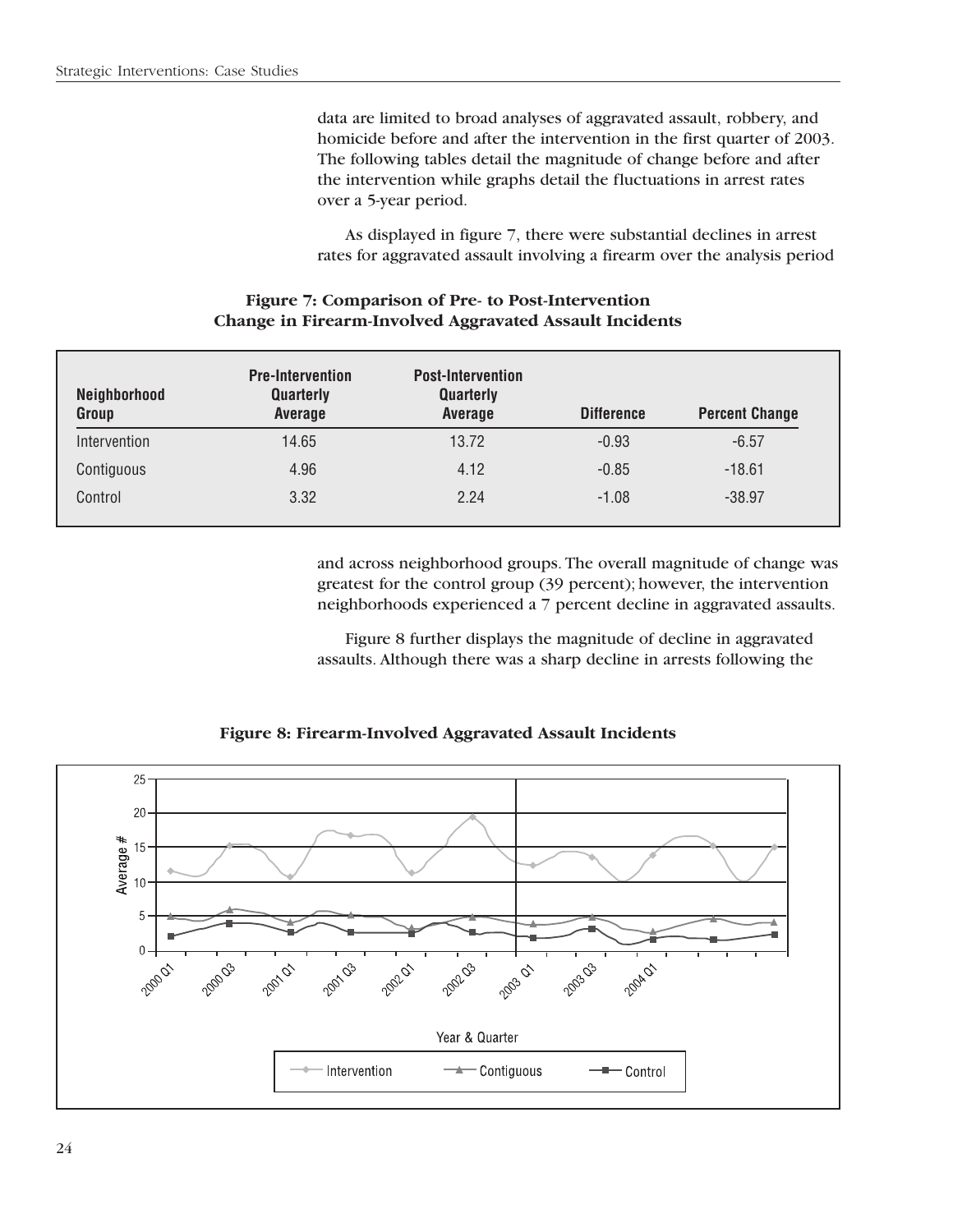intervention, the reductions appear to be a reflection of a larger trend experienced across the city.

The decline in robberies also was substantial, although again it was apparent across intervention, control, and contiguous neighborhoods (see figure 9). For the intervention group, the rate of robbery declined 16 percent between the pre- and post-intervention periods. The contiguous neighborhoods experienced a similar decline (13 percent), while robbery rates in the control neighborhoods declined 41 percent.

| Neighborhood<br>Group | <b>Pre-Intervention</b><br>Quarterly<br>Average | <b>Post-Intervention</b><br>Quarterly<br>Average | <b>Difference</b> | <b>Percent Change</b> |
|-----------------------|-------------------------------------------------|--------------------------------------------------|-------------------|-----------------------|
| Intervention          | 9.30                                            | 7.93                                             | $-1.38$           | $-15.96$              |
| Contiguous            | 4.89                                            | 4.30                                             | $-0.59$           | $-12.80$              |
| Control               | 3.42                                            | 2.26                                             | $-1.16$           | $-40.84$              |

### **Figure 9: Comparison of Pre- to Post-Intervention Change in Firearm-Involved Robbery Incidents**

Apart from an increase in robberies in the intervention neighborhood toward the end of 2004, the rates of robbery declined following the intervention (see figure 10). A similar decline was observed in the contiguous and control neighborhoods, although there was substantial variation observed across the analysis period.

### **Figure 10: Firearm-Involved Robbery Incidents**

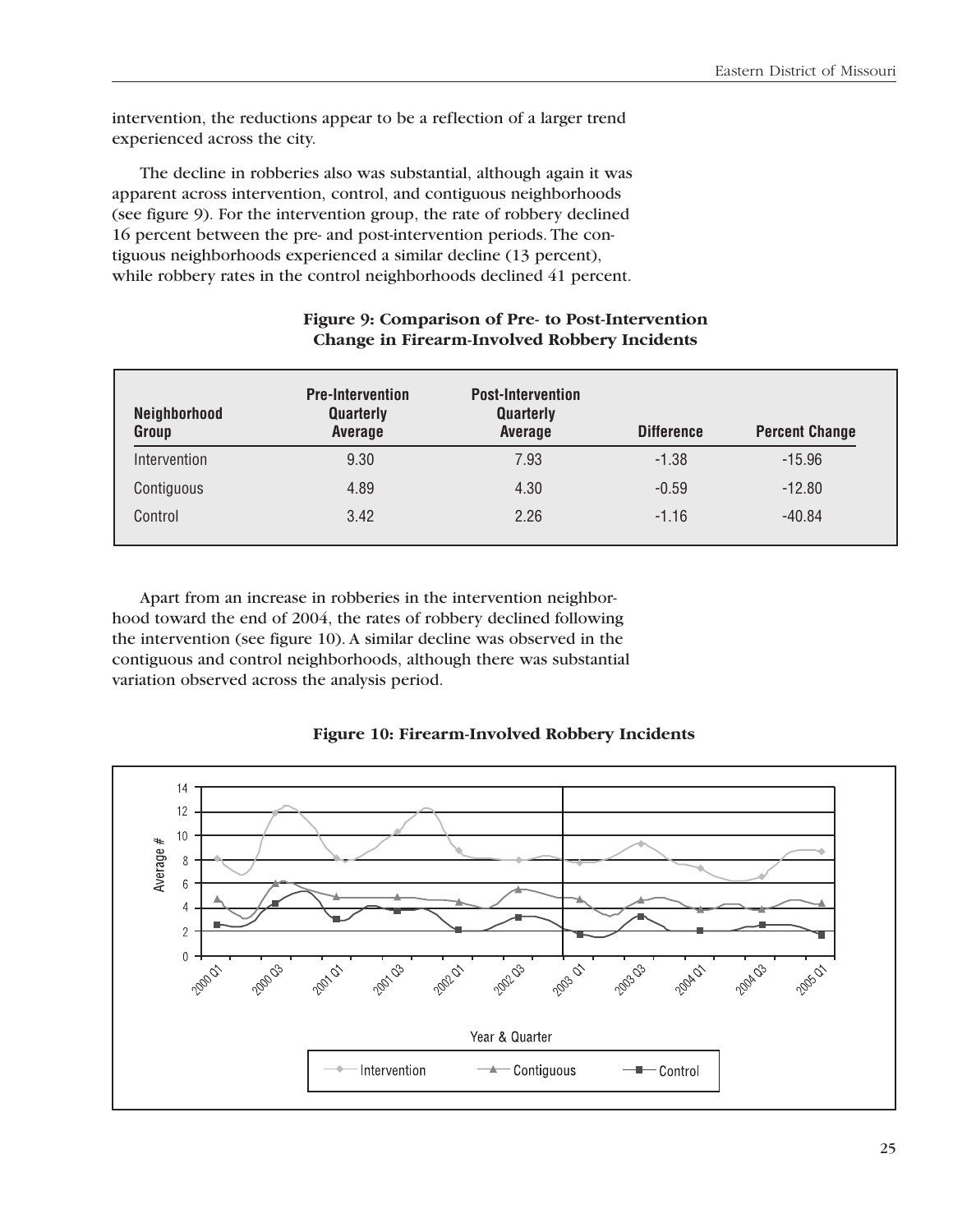As with robbery and assault incidents, homicides declined in all neighborhoods (see figure 11). Homicide rates declined 21 percent in the intervention neighborhood, 52 percent in the contiguous neighborhoods, and 40 percent in the control neighborhoods.

| Neighborhood<br>Group | <b>Pre-Intervention</b><br>Quarterly<br>Average | <b>Post-Intervention</b><br><b>Quarterly</b><br>Average | <b>Difference</b> | <b>Percent Change</b> |
|-----------------------|-------------------------------------------------|---------------------------------------------------------|-------------------|-----------------------|
| Intervention          | 1.24                                            | 1.00                                                    | $-0.24$           | $-21.28$              |
| Contiguous            | 0.43                                            | 0.25                                                    | $-0.18$           | $-51.81$              |
| Control               | 0.23                                            | 0.15                                                    | $-0.08$           | $-40.00$              |

#### **Figure 11: Comparison of Pre- to Post-Intervention Change in Homicide Incidents**

Figure 12 further illustrates the variation in homicide rates over the analysis period. Despite the expected variation in homicide rates, the figure illustrates the decline in homicide following the intervention.

The final comparison of incidents across the neighborhoods involved weapons offenses. Consistent declines above 34 percent were



**Figure 12: Homicides by Neighborhood Group**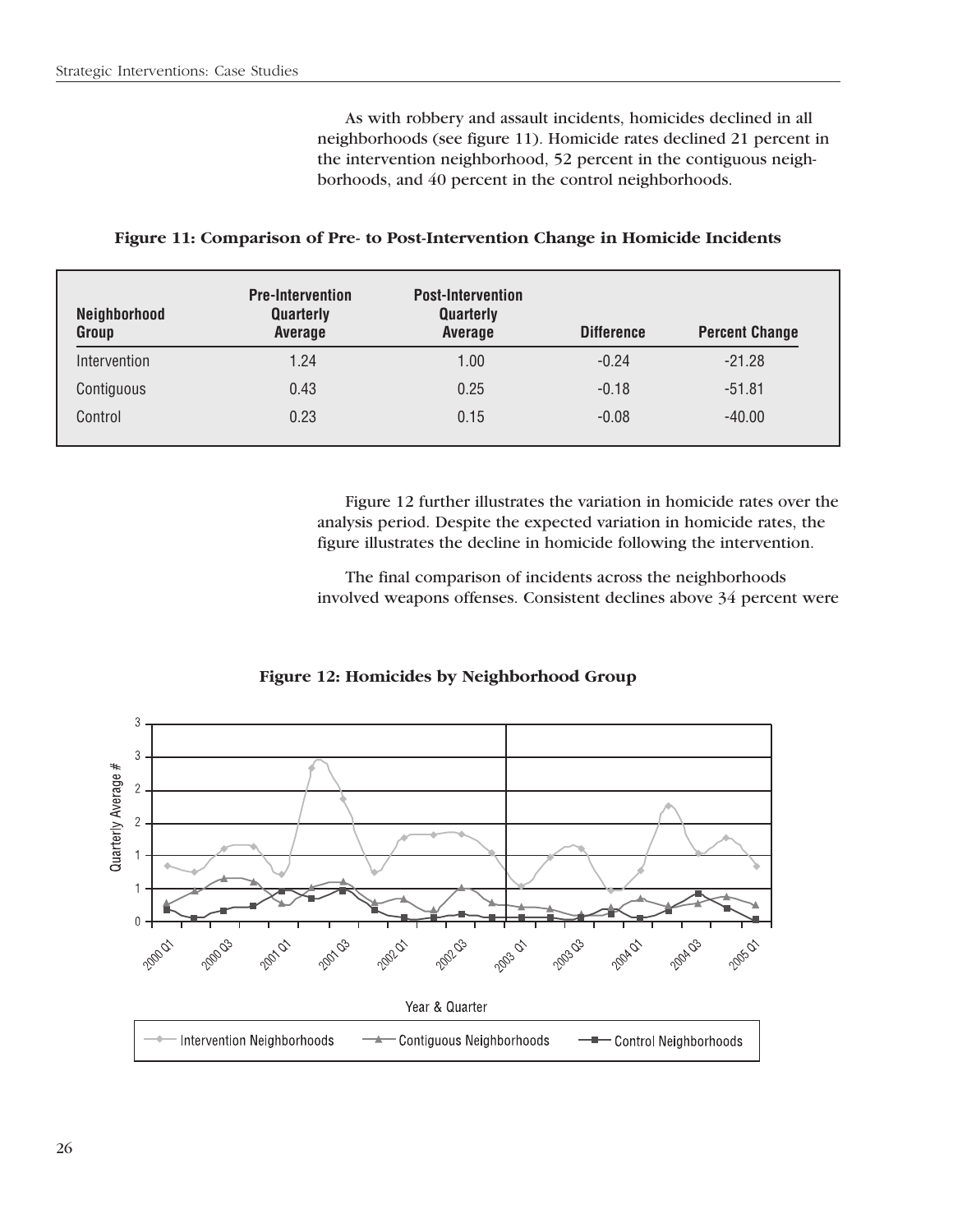observed in the intervention, contiguous, and control neighborhoods following the intervention (see figure 13).

| Neighborhood<br>Group | <b>Pre-Intervention</b><br>Quarterly<br>Average | <b>Post-Intervention</b><br>Quarterly<br>Average | <b>Difference</b> | <b>Percent Change</b> |
|-----------------------|-------------------------------------------------|--------------------------------------------------|-------------------|-----------------------|
| Intervention          | 4.92                                            | 3.48                                             | $-1.45$           | $-34.44$              |
| Contiguous            | 1.72                                            | 1.12                                             | $-0.60$           | $-42.01$              |
| Control               | 1.23                                            | 0.87                                             | $-0.36$           | $-34.54$              |

### **Figure 13: Comparison of Pre- to Post-Intervention Change in Weapons Incidents**

The review of gun assaults, robberies involving a firearm, homicides, and weapons incidents reveals positive news for St. Louis, but confusing news for the evaluation team. Gun assaults, robberies involving a firearm, homicides, and weapons incidents declined in the intervention, control, and contiguous neighborhoods, and the magnitude of the decline was substantial in most case. Thus, St. Louis appears to be a safer community following the implementation of PSN in 2003. But, the fact that the decline was generally smaller in the intervention neighborhoods than in control and contiguous neighborhoods means that it is not clear that PSN caused these declines. In favor of PSN having led to these declines is the fact that many components of PSN (e.g., coordinated problem solving among federal-state-local agencies, federal prosecution, and the communication strategy) were delivered citywide. Thus, evaluators would anticipate citywide impact. On the other hand, the evaluation model predicted that the greatest impact would be in the intervention neighborhood where focused efforts were concentrated. Thus, a rival hypothesis is that some other factor rather than PSN was producing the declines in gun crime across the city.

### **Shots Fired**

Shots-fired data were analyzed to provide a secondary measure of firearm-related violence in the control, intervention, and contiguous neighborhoods. Shots-fired reports are culled from the St. Louis Police Department CAD system and reflect individual calls made to the police to report shots fired; therefore, the data may reflect multiple calls made to the police department in response to one shots-fired incident. Because these data are citizen-driven, they also reflect citizen willingness to report crime to the police, in addition to the prevalence of gun crime in the neighborhood. Results of the analyses should be considered in this light.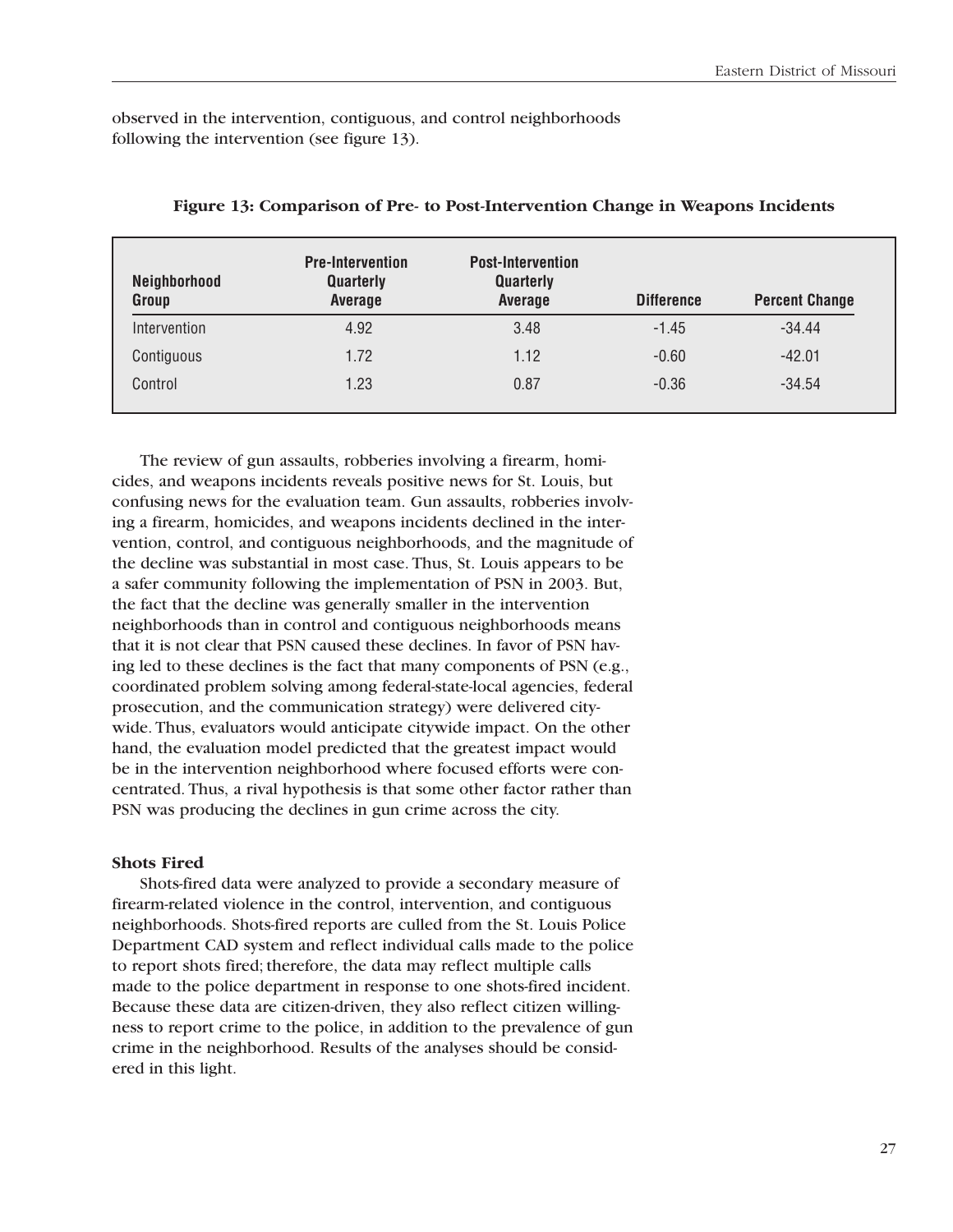As displayed in figures 14 and 15, the number of shots-fired calls in the intervention and contiguous neighborhoods increased over time. There was little change in the number of shots-fired calls in the control neighborhoods.



**Figure 14: Shots Fired by Group and Quarter** 

**Figure 15: Comparison of Pre- to Post-Intervention Change in Shots-Fired Reports** 

| Neighborhood<br>Group | <b>Pre-Intervention</b><br><b>Monthly Average</b> | <b>Post-Intervention</b><br><b>Monthly Average</b> | <b>Difference</b> | <b>Percent</b><br><b>Change</b> |
|-----------------------|---------------------------------------------------|----------------------------------------------------|-------------------|---------------------------------|
| Intervention          | 181                                               | 244                                                | $+63$             | $+35%$                          |
| Control               | 56                                                | 55                                                 | - 1               | $-2%$                           |
| Contiguous            | 121                                               | 152                                                | $+31$             | $+26%$                          |

As noted, substantial increases in shots-fired calls were observed after the intervention, although the upward trend in calls began before the intervention period. While the average shots fired in the control neighborhoods stayed approximately the same, the number of shotsfired calls increased 35 percent in the intervention neighborhoods and 26 percent in the contiguous neighborhood.

Although the shots-fired analyses appear to contradict the declines observed in arrest statistics, it may be that the increased public awareness of gun crime in the area, further increased by publicity provided by the PSN initiative, increased willingness to report crime in the community or awareness of violent crime. The relative stability of shots-fired calls in the control neighborhoods lends credibility to this explanation.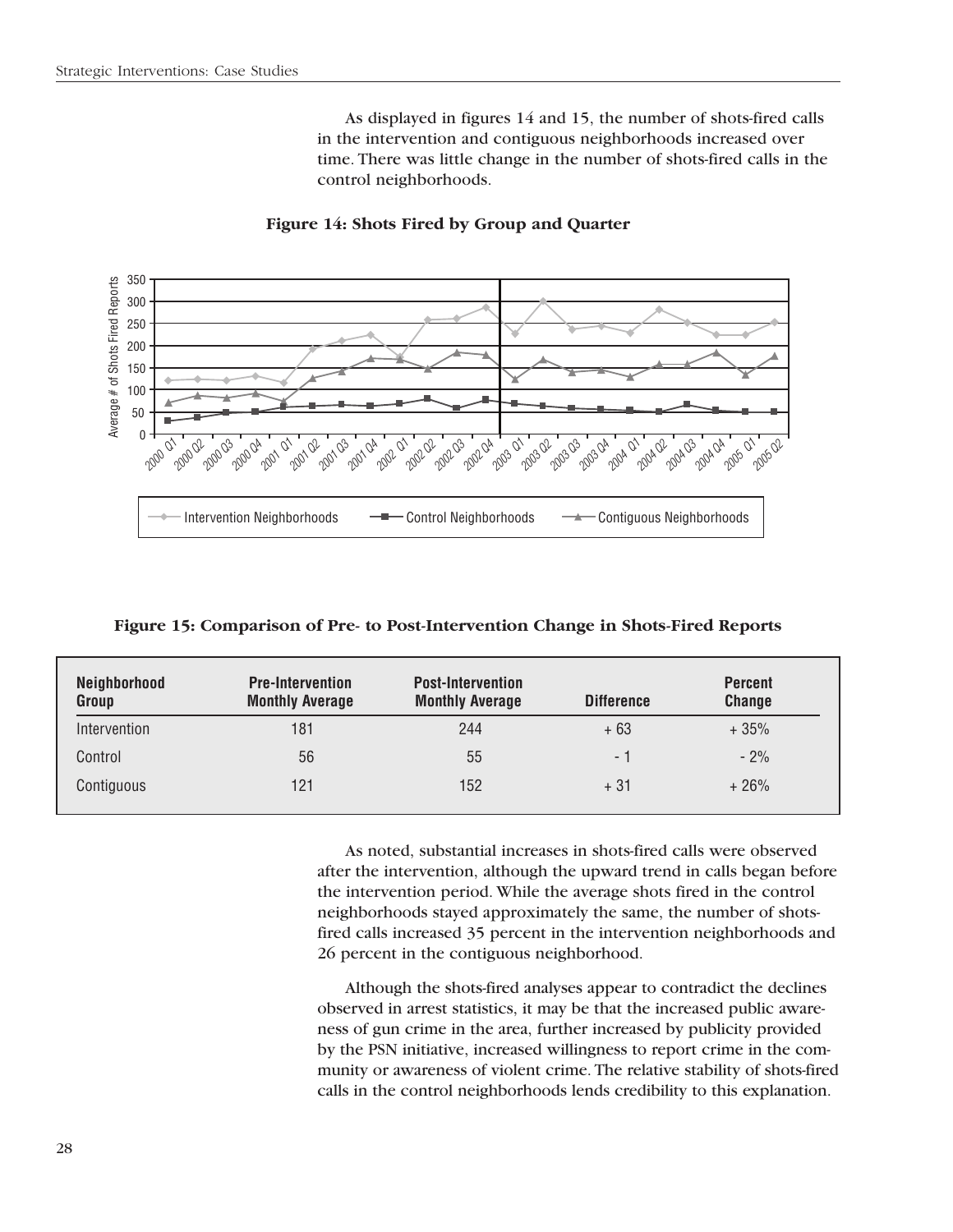### **Community/Offender Awareness of PSN**

One key measure of PSN success in the Eastern District is the extent to which the PSN message of increased federal prosecution and deterrence reached its target audience: arrestees. To assess the saturation of the PSN message, the research team conducted regular interviews at the adult holdover and juvenile detention facilities. Interviews were conducted with both adults and juveniles at five time periods between February 2003 and February 2006. On average, 131 individual interviews were conducted each period at the adult facility, and an average of 68 juveniles were interviewed at each interview point.

The results from the interviews reflect the proliferation of guns among the arrestee population in St. Louis. The majority of juveniles (60 percent) and adults (65 percent) indicated they had possessed a gun (see figure 16).

In addition, most arrestees noted that they owned a gun for protection (see figure 17 below). Three-quarters of the juvenile population



**Figure 16: Have You Ever Owned or Possessed a Gun?** 

**Figure 17: What Was the Reason for Getting a Gun?** 

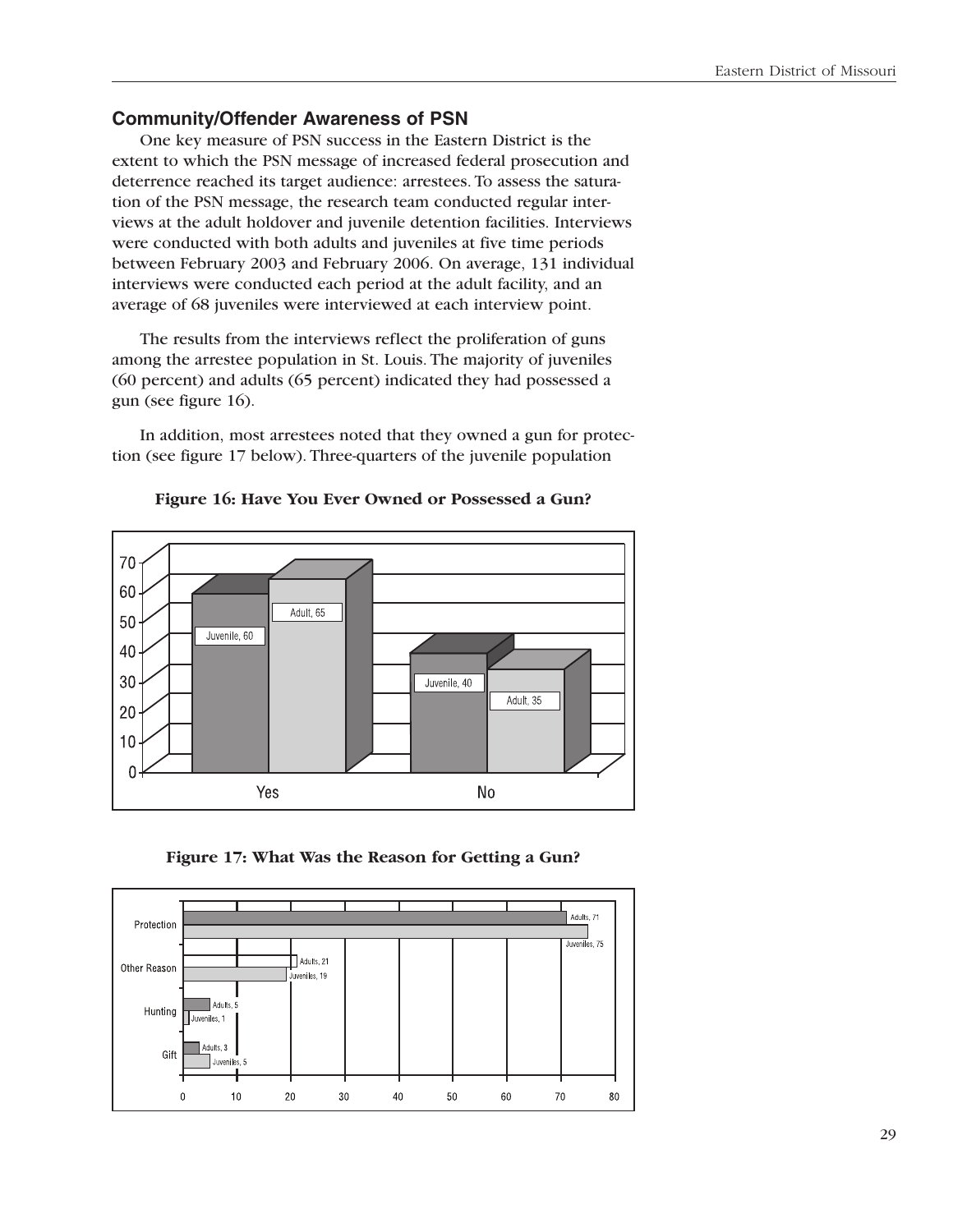obtained a gun for protection, while 71 percent of adult arrestees noted protection as their primary reason for procuring a weapon. A very small proportion of the sample owned a gun for hunting purposes (1 percent of juveniles, 5 percent of adults).

The majority of respondents also indicated that it would be easy to obtain a gun (see figure 18 below). In total, 67 percent of adult and juvenile arrestees indicated that they could procure a weapon with little or no problem. Only 5 percent of juvenile and 10 percent of adult arrestees noted that they would not want a gun.



**Figure 18: How Hard Is It To Get a Gun?** 

However, the majority of arrestees understood the difference between federal and state penalties for illegal gun possession and knew that federal penalties were harsher than Missouri penalties (figure 19). Three-quarters of juveniles and 80 percent of adult arrestees indicated that the federal system had harsher penalties for gun crimes.



**Figure 19: Which System Has Harder Penalties?**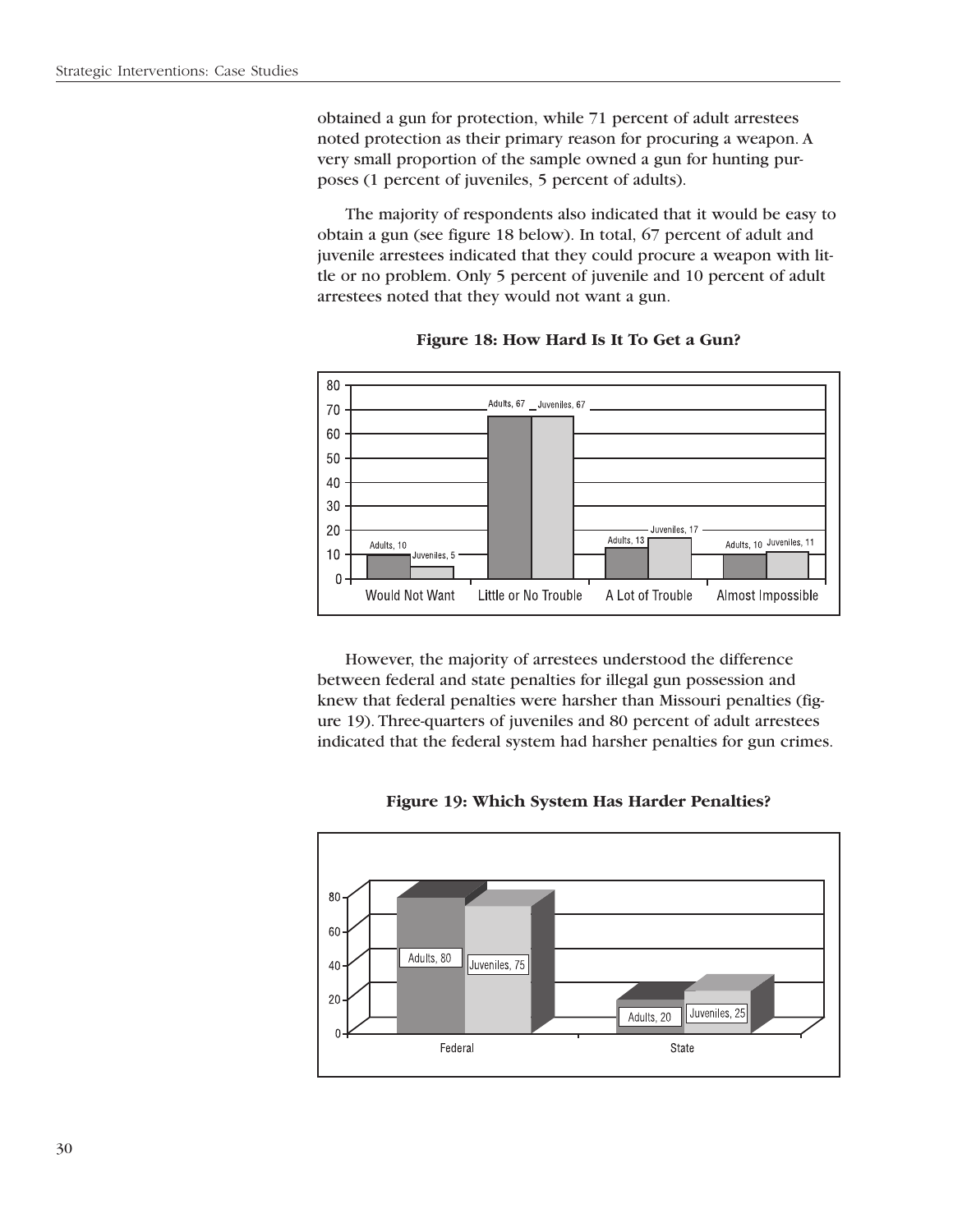It is also important to consider the changes in perceived penalties for gun crimes over the study period. Overall, arrestees perceived the chance of being arrested did not change over time. On average, onethird of juvenile and 35 percent of adult arrestees felt that their chances of an arrest for illegal firearms carrying were great (see figure 20). In contrast, arrestee perceptions of the probability of conviction and imprisonment for illegal firearm carrying did increase over the study period. Over 60 percent of adult and juvenile arrestees indicated that there was a great chance of imprisonment and conviction in 2006. In this sense, the PSN message seems to have reached its target audience.

|                  | <b>Arrested</b>                    | <b>Convicted</b>                                                             | <b>Imprisoned</b> |
|------------------|------------------------------------|------------------------------------------------------------------------------|-------------------|
| <b>Juveniles</b> |                                    |                                                                              |                   |
| 2003             | 30                                 | 41                                                                           | 41                |
| 2004             | 38                                 | 49                                                                           | 43                |
| 2005a            | 37                                 | 59                                                                           | 67                |
| 2005b            | 27                                 | 36                                                                           | 35                |
| 2006             | 39                                 | 64                                                                           | 62                |
| <b>Adults</b>    |                                    |                                                                              |                   |
| 2003             | 26                                 | 37                                                                           | 39                |
| 2004             | 52                                 | 48                                                                           | 52                |
| 2005a            | 35                                 | 68                                                                           | 58                |
| 2005b            | 29                                 | 61                                                                           | 61                |
| 2006             | 35                                 | 67                                                                           | 64                |
|                  | as opposed to "small" or "medium." | *Note: Percentages are for those that responded that the chances are "great" |                   |

### **Figure 20: Perceived Chances of Penalty for Illegal Firearm Carrying\* (Over Time)**

Finally, arrestees were queried as to which factor they viewed as most salient when determining whether to carry a gun on the street the penalties for illegal gun carrying or running into an armed person on the street. At its core, this question was designed to determine if arrestees were more afraid of the criminal justice system or the street. For adults, there was a slight overall increase in arrestees' fear of system penalties over the study period; however, a similar trend was not observed for juveniles (see figure 21 below). In fact, half (51 percent) of juveniles reported penalties as an important consideration, while 57 percent of adult arrestees were most concerned with the penalties of weapons possession.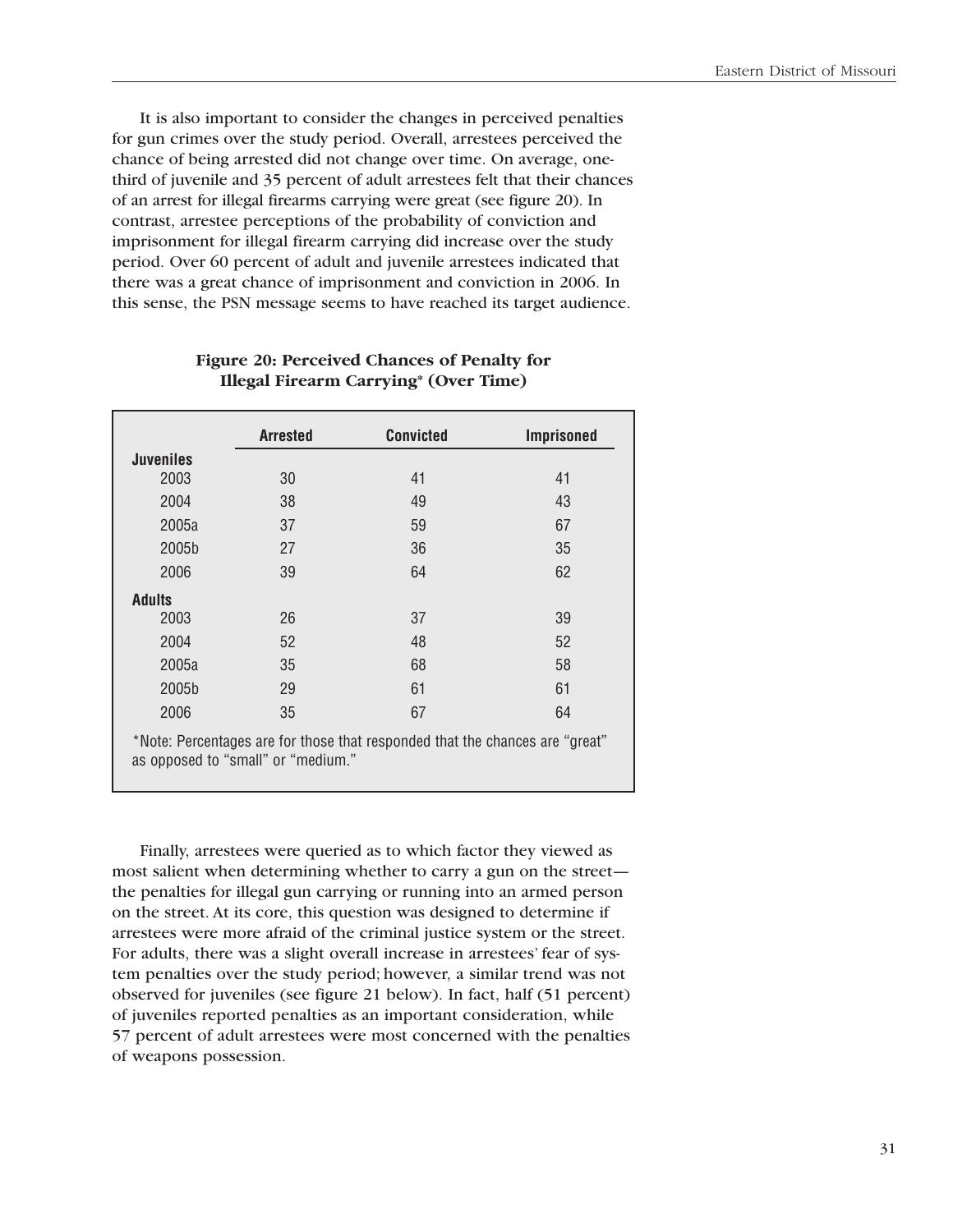|                  | <b>Penalties</b> | <b>Other Armed Person</b> |
|------------------|------------------|---------------------------|
| <b>Juveniles</b> |                  |                           |
| 2003             | 56               | 44                        |
| 2004             | 40               | 60                        |
| 2005a            | 42               | 58                        |
| 2005b            | 58               | 42                        |
| 2006             | 59               | 41                        |
| <b>Adults</b>    |                  |                           |
| 2003             | 49               | 51                        |
| 2004             | 65               | 35                        |
| 2005a            | 57               | 43                        |
| 2005b            | 54               | 46                        |
| 2006             | 58               | 42                        |

### **Figure 21: Which Is a More Important Consideration to You When You Think About Carrying a Gun on the Street?**

Because the PSN strategy was marketed more directly to adult offenders, it is likely that juveniles were less affected by the community awareness efforts. However, it could be that that the objective risk of being the victim of violence for juveniles (particularly given the presence of street gangs in St. Louis) was perceived to be greater among juveniles than adults. Consistent with these findings, only 27 percent of juveniles were aware of the PSN intervention, while nearly half (48 percent) of adults had heard of Project Safe Neighborhoods (see figure 22).

### **Figure 22: Have You Heard of PSN?**

| <b>Juveniles</b> | <b>Yes</b> |
|------------------|------------|
|                  |            |
| 2003             | 25         |
| 2004             | 25         |
| 2005a            | 34         |
| 2005b            | 27         |
| 2006             | 23         |
| <b>Adults</b>    |            |
| 2003             | 36         |
| 2004             | 56         |
| 2005a            | 52         |
| 2005b            | 47         |
| 2006             | 49         |
|                  |            |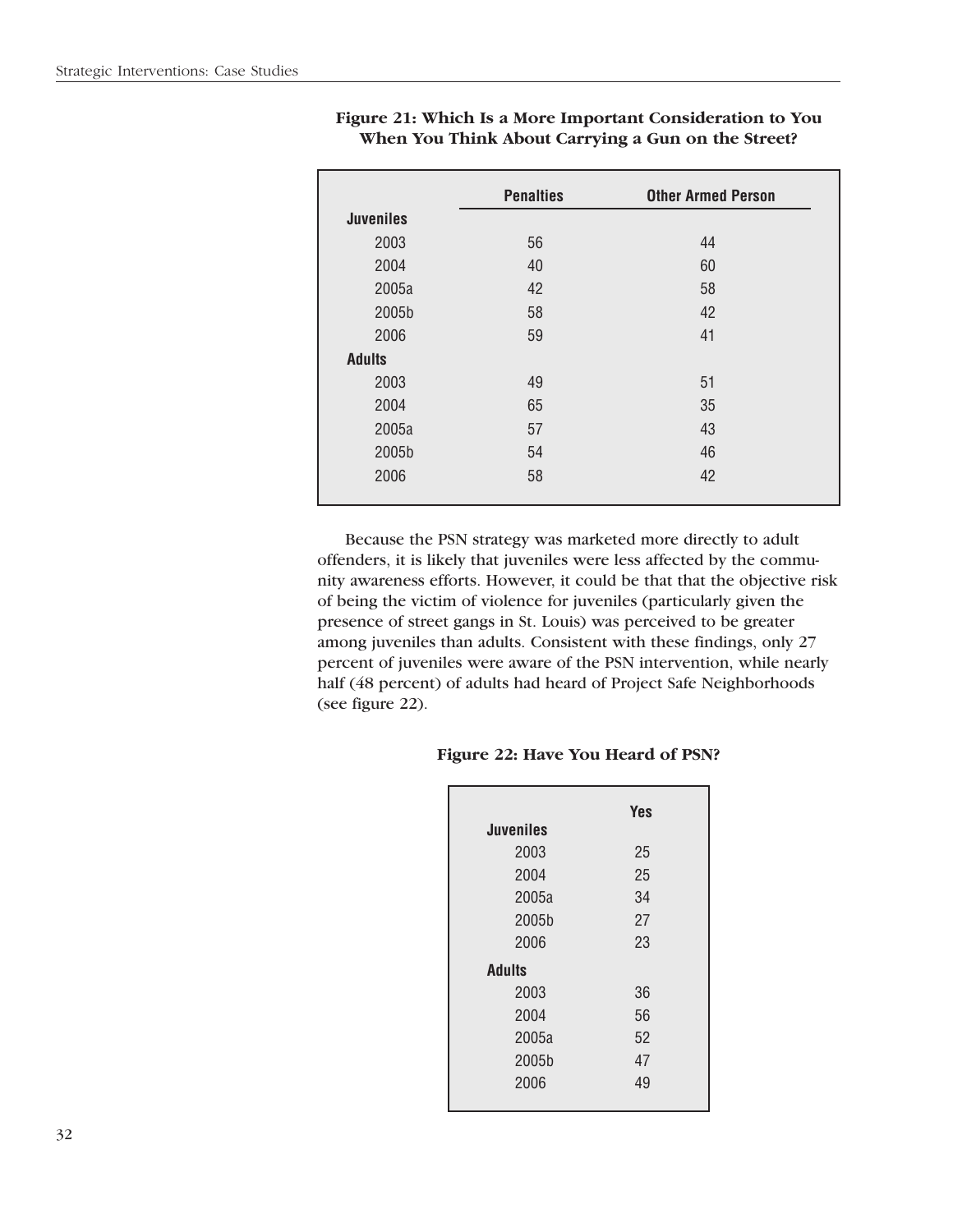### **Summary**

In a variety of ways, the "business" of gun enforcement is done differently in the Eastern District of Missouri since the inception of Project Safe Neighborhoods. One commentator remarked that the process of changing criminal justice institutions was like "bending granite," the implication being that many criminal justice institutions are impervious to change or changed only at a glacial pace. Such was not the case in St. Louis under PSN. The hallmarks in St. Louis have been coordination and communication, two changes that are closely interrelated.

Coordination among and within agencies is PSN's most important contribution, and it shows signs of sustainability. The regular face-toface meetings and information exchange within the criminal justice system (i.e., between local and federal law enforcement and between local law enforcement and federal prosecution) have become routine in St. Louis. These partnerships are viewed as an essential tool. While this hardly seems profound, it recalls an early comment made concerning a request for information from a federal law enforcement agency. When the request was rebuffed, an Assistant U.S. Attorney remarked, "Aren't we all on the same side here?"This underscores the difficulty of creating and maintaining partnerships, their limited scope before PSN, and reflects the way that PSN shifted the focus in St. Louis to system change and interagency coordination. After all, as was frequently noted by police, prosecutors, and probation and parole officers, why should offenders believe we are getting tough when they have heard such announcements most of their lives. Making the message credible was the central task of PSN in the Eastern District. This was not easy; but many noted that until the system had its act together, it would be fruitless to argue to offenders that any new initiative could be successful. The frequency of meetings stepped back over time, but that has not meant a reduction in cooperation. The U.S. Attorney's Office acknowledged the fragile balance of local criminal justice funding and staffing, which are scarce compared to federal resources, and has worked to leverage federal personnel and other resources. A solid example is the deployment of three Drug Enforcement Administration agents to the local police department homicide squad to work on cold cases, recognition on DEA's part that city resources were inadequate to address these cases and that such unsolved cases could be related to retaliatory violence.

The partnerships appear to extend beyond personalities and are taking an institutionalized form. Since PSN began, there have been three U.S. Attorneys, and each has maintained the strong commitment to PSN shown by the initial USA. The importance of the leadership provided by the USA who introduced PSN to St. Louis can hardly be overstated. In addition, the PSN Coordinator has balanced one of the largest gun case prosecution caseloads with coordination and day-today leadership. There has been exceptional leadership from the police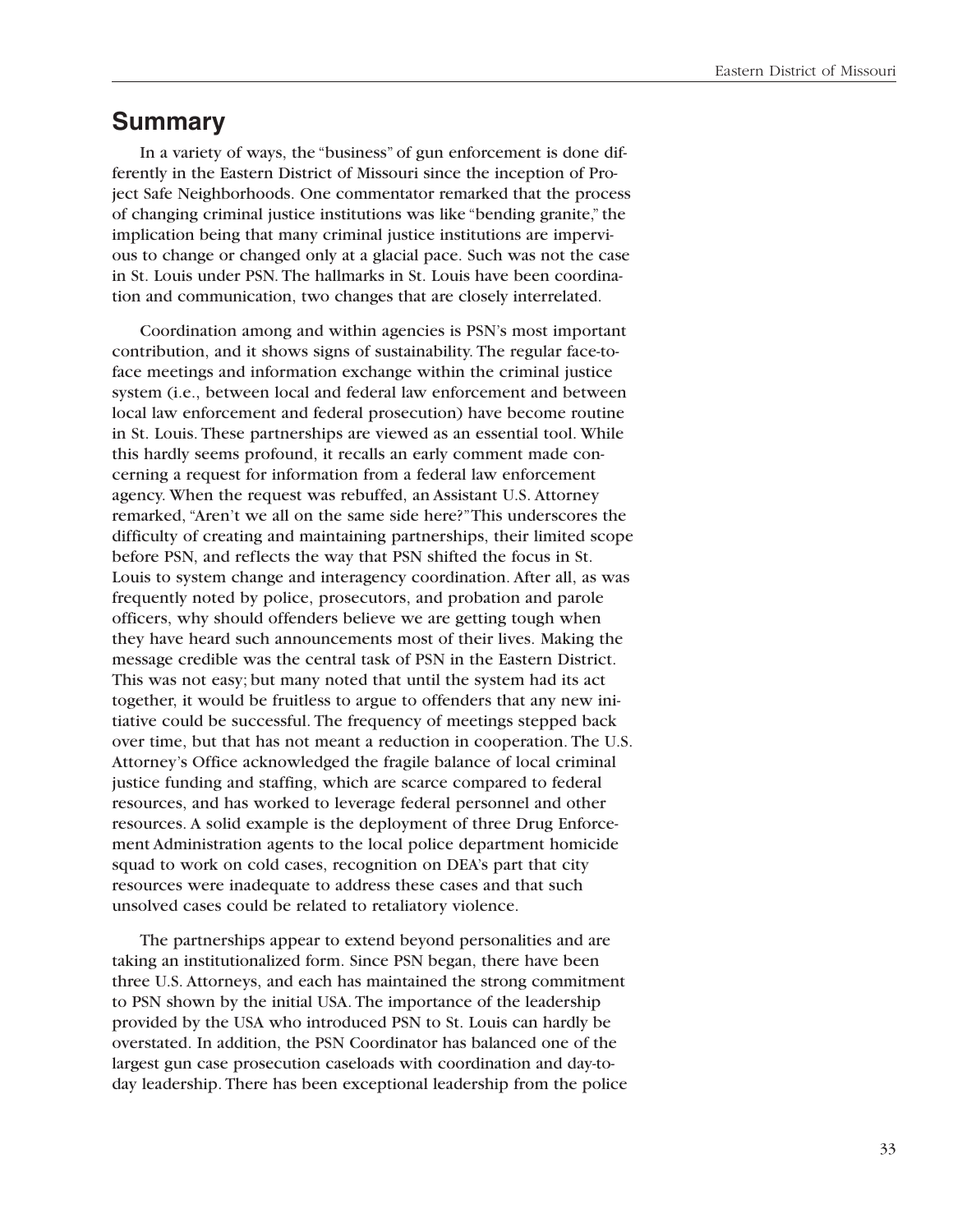department, notably the major who runs the Violent Crime Task Force. The police chief took the unprecedented step of directing all information in the department regarding violent crime to flow through this individual. The Circuit Attorney has organized prosecution around geographic areas and ensured closer cooperation between prosecutors and the police officers and leadership who serve those areas. Strong, enlightened leadership is emerging in the state Probation and Parole office. These changes are all significant for St. Louis, which has historically been slow to adopt change.

ATF now participates, with important input into the weekly Gun Prosecution Task Force. State Probation and Parole is also an integral part of PSN. Each of these developments is significant in its own right, as these agencies also represent two critical partners that had not been well-integrated into the overall justice system, and also reflect a commitment to problem solving. Today there is an underlying consideration of the best way to solve problems that underlie the call for service, and a more reasoned consideration of the appropriate venue for prosecution.

One lasting change wrought by PSN has been the increased use of electronic platforms to communicate. The rapid notification to PSN team members of homicides and their general circumstances is but one example of how information can be used to galvanize attention on the problem of violent crime. The introduction of PSN in St. Louis corresponded closely with the implementation of a new records management system in the police department, one that facilitates effective electronic information sharing. The nightly activity reports from patrol, detectives, and specialized units in the target area provide solid information with which state and federal prosecutors can proactively seek appropriate venues for prosecuting gun cases, make links between cases, and more actively participate in the law enforcement process. The electronic platform also allows police officers and command staff to see links between cases, identify emerging problem areas or individuals, and become more aware of the interrelationships between offenders, victims, offenses, and locations.

Homicide, robberies involving a firearm, and aggravated assaults involving a firearm declined following the PSN intervention. That said, it is unclear if this decrease can be linked directly to the PSN intervention model, or if the decline simply reflects larger trends observed in St. Louis and the nation. The decline in gun crime incidents in the PSN intervention neighborhoods was less than in control neighborhoods and similar to the decline in contiguous neighborhoods. That noted, the U.S. Attorney's and Circuit Attorney's Offices achieved substantial levels of indictments, convictions, and sentences of firearm-related offenders. This increase is an important component of program success, although the number of indictments still pales in comparison to the level of gun crime in St. Louis. As noted in the arrestee interviews,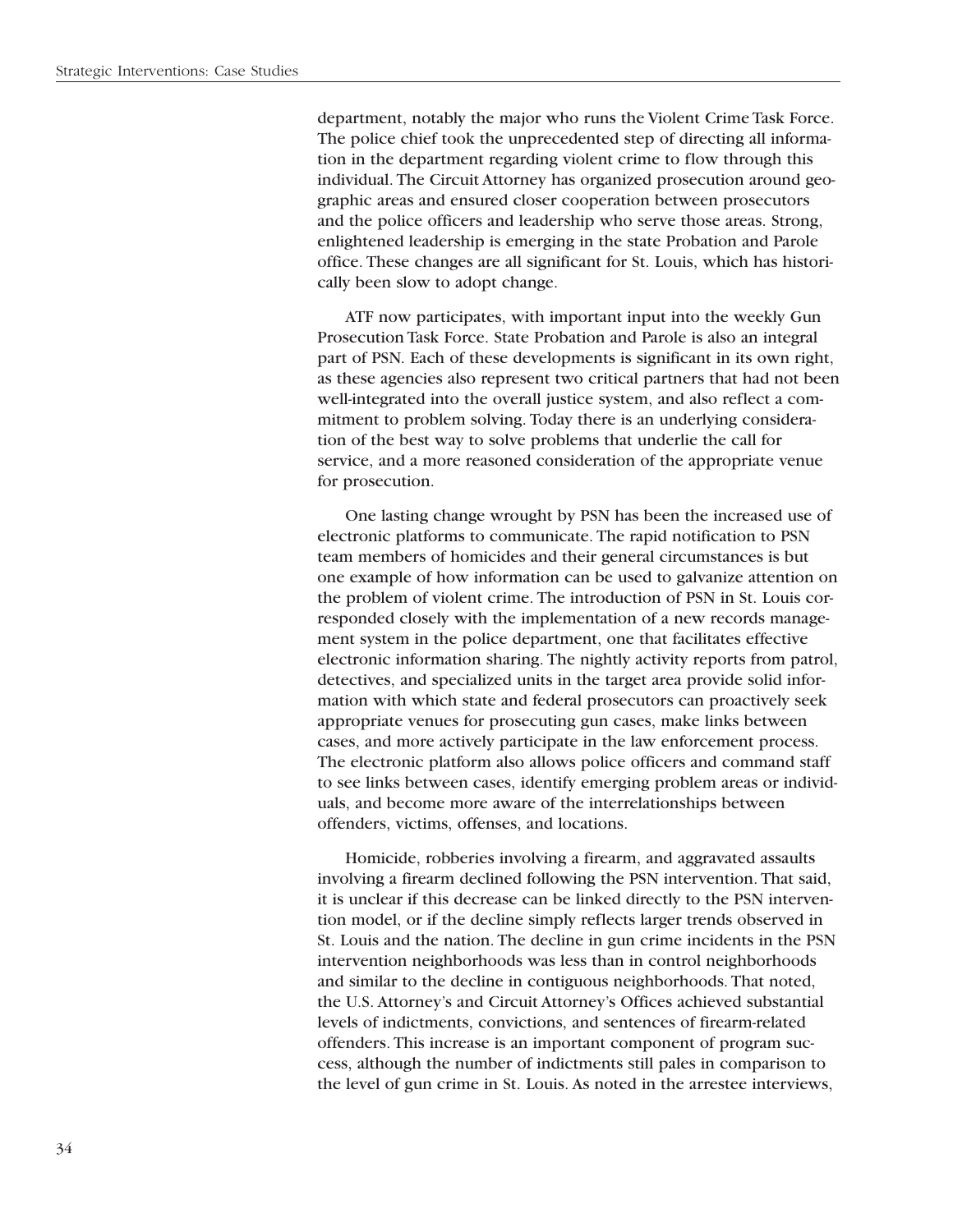many individuals carry guns on a regular basis, few have much trouble in obtaining illegal guns, and a large fraction are more afraid of the armed person on the street than the system.

Arrest and prosecution alone are not likely to sufficiently address violent crime in St. Louis. In a city where nearly two-thirds of the census tracts are at the highest level of community disadvantage in the nation, arrest, prosecution, and imprisonment must be seen as initial steps. PSN partners must look for city, community, or public sector resources to help mobilize the community to address violent crime. Without such activity, enforcement efforts are likely to produce only short-term reductions in gun violence. The failure to engage community partners provides a negative counterbalance to the criminal justice success achieved through PSN.

Figure 23 summarizes the Eastern District of Missouri's successful PSN efforts.

| <b>Key Component</b>                               | <b>Description</b>                                                                                                                                     |  |
|----------------------------------------------------|--------------------------------------------------------------------------------------------------------------------------------------------------------|--|
| Leadership                                         | Active role of U.S. Attorney, mayor, police chief,<br>Circuit Attorney; PSN clear priority; shared<br>accountability for homicide                      |  |
| <b>PSN Task Force</b><br><b>Structure</b>          | Overall PSN task force coupled with strategy-<br>focused task forces (Violent Crime, Gun Case<br>Screening, WOW, Probation/Parole Notification)        |  |
| Partnerships                                       | Enhanced partnerships among local and federal<br>law enforcement agencies                                                                              |  |
|                                                    | Inclusion of research partners as task force<br>members                                                                                                |  |
|                                                    | Rotating police internship program within U.S.<br>Attorney's Office                                                                                    |  |
| <b>Regular Meetings</b>                            | PSN task force initially met monthly, now<br>quarterly; gun prosecution screening team<br>meets biweekly; violent incident review team<br>meets weekly |  |
| and Coordination                                   | Enhanced Communication E-mail information sharing; U.S. Attorney feedback<br>to arresting officers                                                     |  |
| <b>System Responsibility</b><br>and Accountability | Key agencies involved in PSN and shared<br>responsibility for focus on gun crime                                                                       |  |

### **Figure 23: Summary of Key Components of Eastern District of Missouri's Successful PSN Task Force**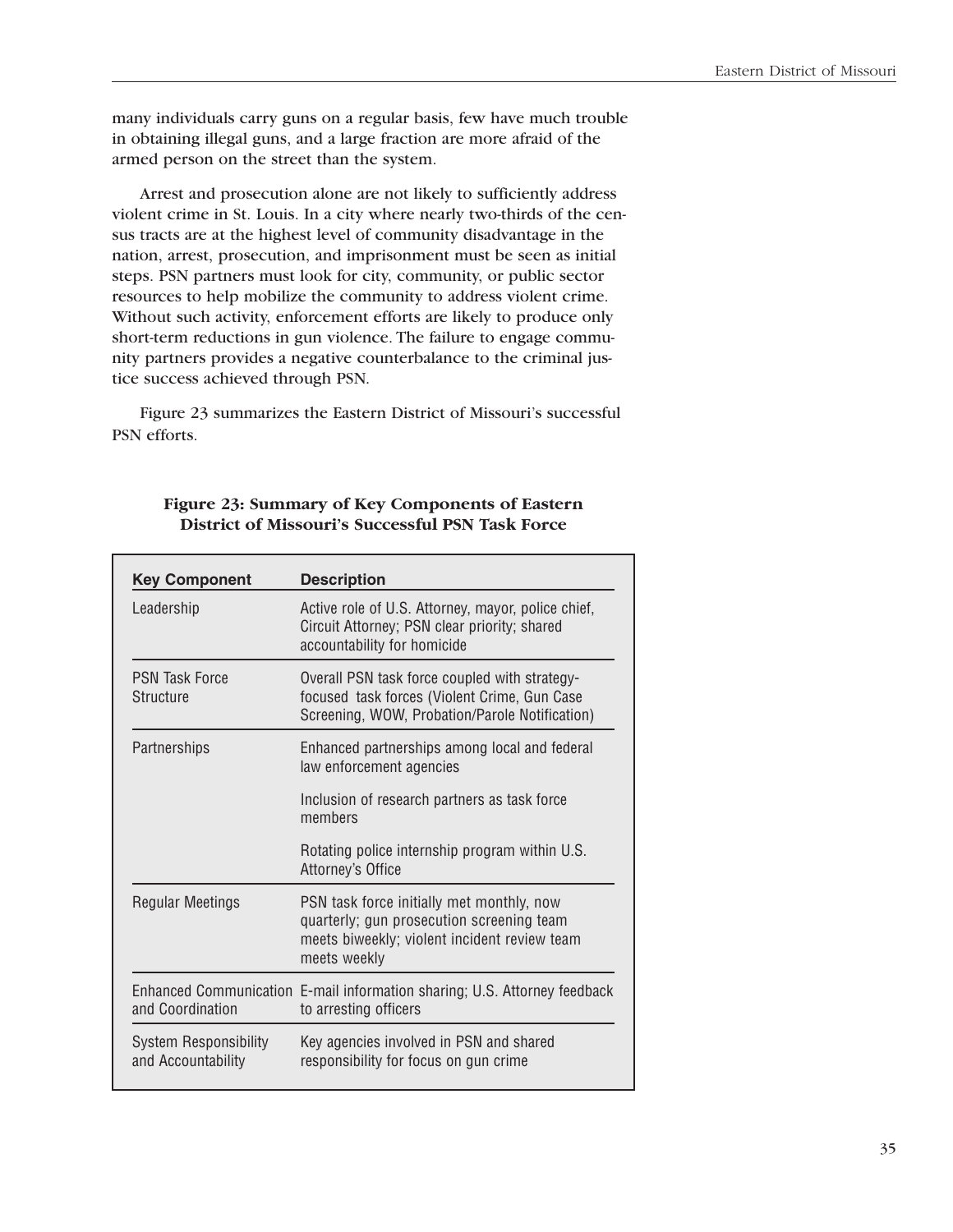# **References**

- Blumstein, Alfred and Richard Rosenfeld. 1999. "Explaining Recent Trends in U.S. Homicide Rates." *Journal of Criminal Law and Criminology* LXXXVIII:1175–1216.
- Braga, A.A., et al. 1999. "Problem-Oriented Policing in Violent Crime Places: A Randomized Controlled Experiment. *Criminology*  37(3):541-580.
- Bureau of Justice Assistance. 2004. *Project Safe Neighborhoods:America's Network Against Gun Violence.* (Program Brief). Washington, DC: U.S. Department of Justice.
- Bynum, T., et al. 2006. *Project Safe Neighborhoods: Strategic Interventions: Chronic Violent Offender Lists* (Case Study 4). Washington, DC: U.S. Department of Justice.
- Decker, Scott H., Richard Rosenfeld, and Carol Kohfeld. 1989. *The St. Louis Homicide Project.* St. Louis, MO: University of Missouri-St. Louis, Department of Criminology and Criminal Justice.
- Decker, Scott H. and Richard Rosenfeld. 2004. *Consent to Search:The St. Louis Firearm Suppression Program*. Washington, D.C: National Institute of Justice.
- Decker, S., et al. 2006. *Project Safe Neighborhoods: Strategic Interventions: Gun Prosecution Case Screening* (Case Study 1). Washington, DC: U.S. Department of Justice.
- Klofas, J., et al. 2006. *Project Safe Neighborhoods: Strategic Interventions: Crime Incident Reviews* (Case Study 3). Washington, DC: U.S. Department of Justice.
- Lauritsen, Janet L. 2004. *Individual and Community Correlates of Victimization.* Washington, D.C.: Office of Juvenile Justice and Delinquency Prevention.
- McDevitt, Jack, et al. 2002. "Boston's Youth Violence Prevention Program: A Comprehensive Community-Wide Approach." In S. Decker, ed., *Policing Gangs and Youth Violence.* Belmont, CA: Thompson.
- McDevitt, J., et al. 2006. *Project Safe Neighborhoods: Strategic Intervention: Offender Notification Meetings* (Case Study 2). Washington, DC: U.S. Department of Justice.
- McGarrell, E.F., et al. 2006. "Reducing Homicide Through a 'Lever-Pulling' Strategy." *Justice Quarterly* 23(2):214-231.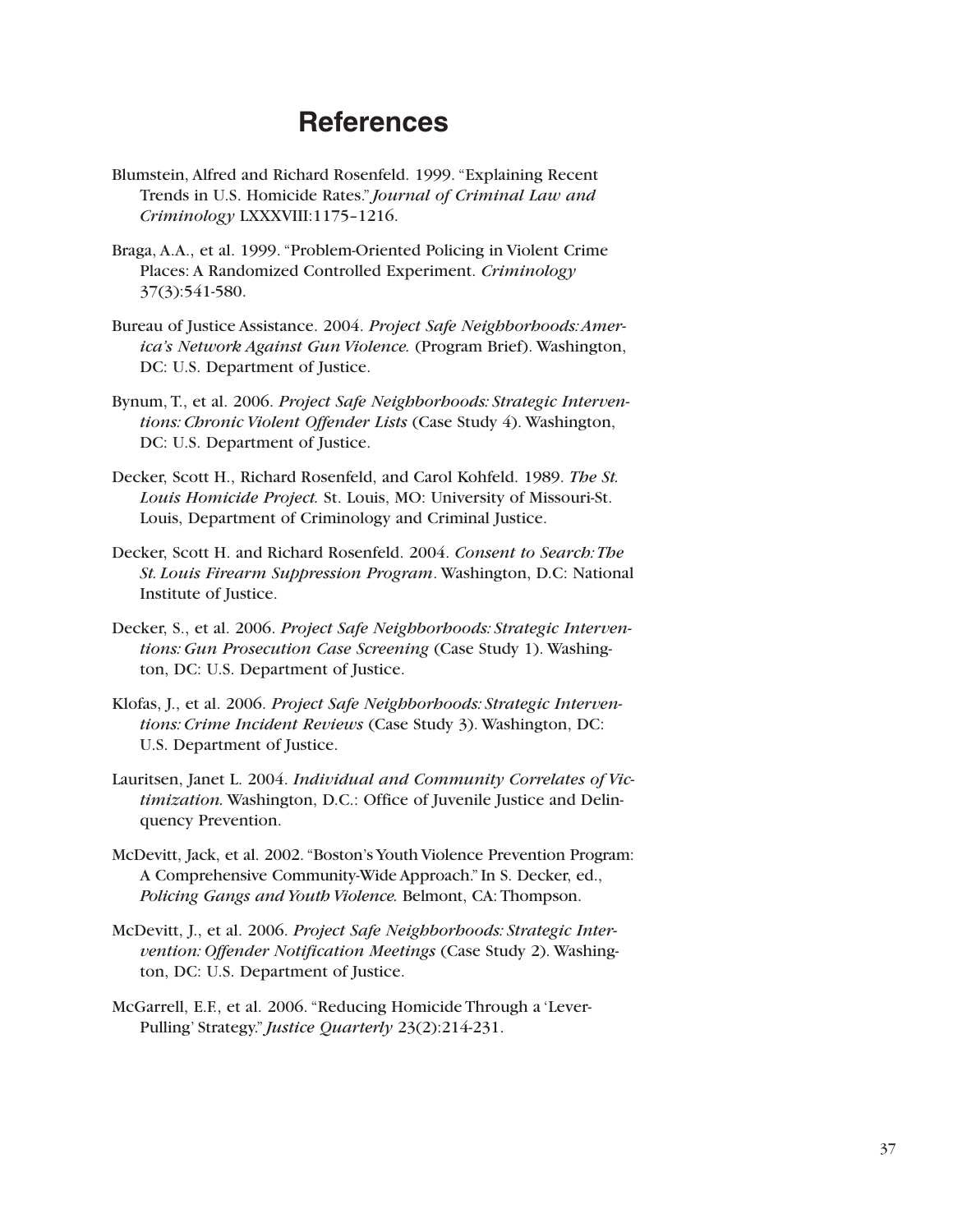- McGarrell, Edmund and Steven Chermak. 2002. "Problem Solving to Reduce Gang and Drug-Related Violence in Indianapolis." In S. Decker, ed., *Policing Gangs and Youth Violence.* Belmont, CA: Thompson.
- Rosenfeld, Richard and Scott H. Decker. 1993. "Where Public Health and Law Enforcement Meet." *American Journal of Police* 12:11-57.
- Rosenfeld, Richard and Scott H. Decker. 1996. "Consent to Search and Seize: The St. Louis Firearm Suppression Project." *Law and Contemporary Problems* 59:197-220.
- Sampson, R. S. Raudenbush and F, Earl. 1997. "Neighborhoods and Violent Crime: A Multilevel Study of Collective Efficacy." *Science*  277:918-924.
- Sampson, Robert. 2003. "The Community." In J.Q. Wilson and Joan Petersilia, eds.,*Crime*. Oakland, CA: Institute for Contemporary Studies.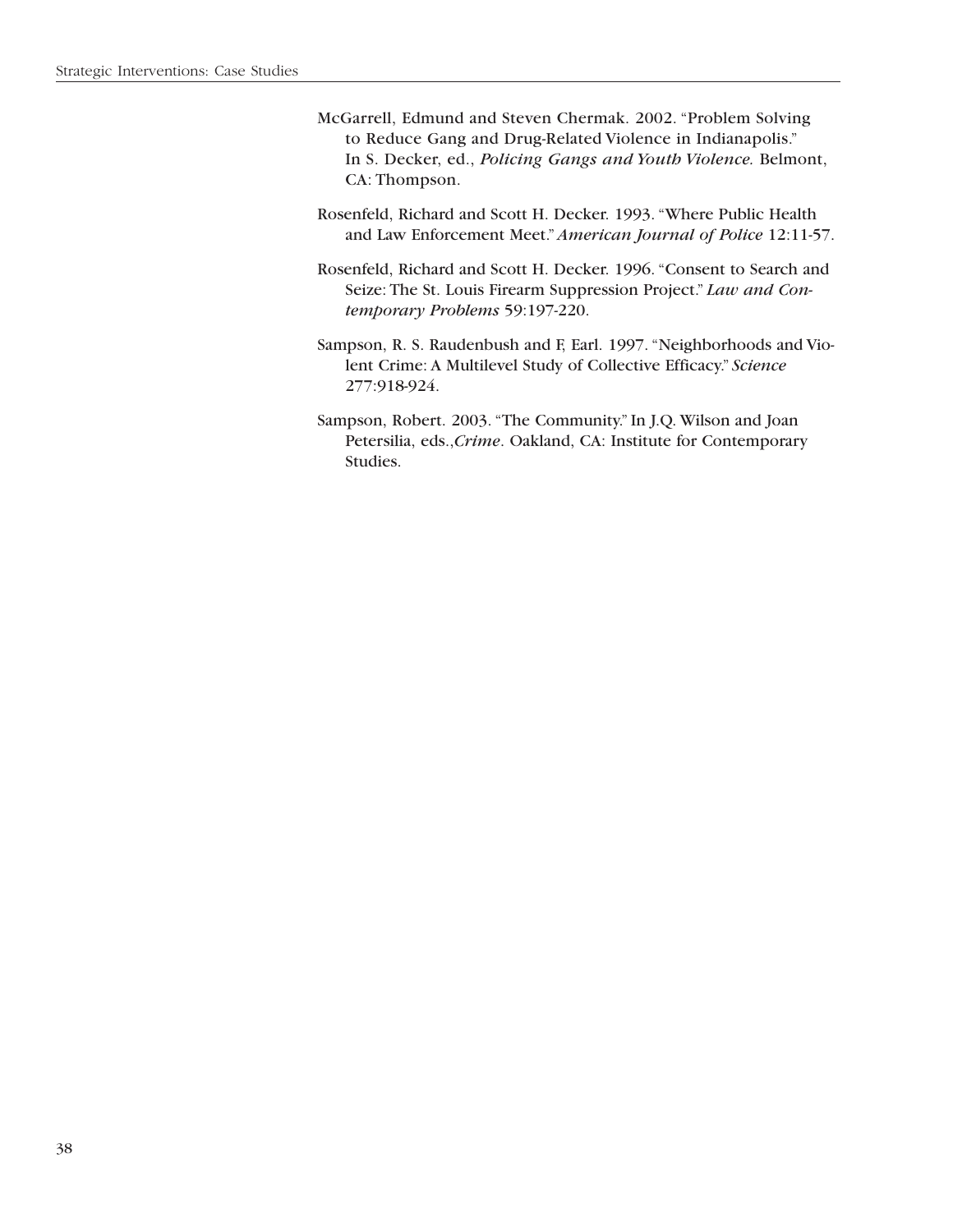### **Endnotes**

1. Bureau of Justice Statistics: www.ojp.usdoj.gov/bjc/cvict\_c.htm (as of 12/28/04).

2. Levels of property crime and violent crime not involving a gun are lower in the United States than many other western democracies, but gun crime remains exceptionally high in the United States. See Zimring and Hawkins, 1999; Bureau of Justice Statistics: www.ojp.usdoj.gov/bjs/ijs.htm (as of 12/28/04).

3. Reviews of promising gun crime reduction strategies that can assist research partners and task forces include Braga, 2004; National Research Council, 2005; Ludwig and Cook, 2003; Office of Juvenile Justice and Delinquency Prevention, 1999. See also Dalton, 2003; Decker, 2003.

4. These data were reported by the U.S. Department of Justice, Executive Office for United States Attorneys (10/05).

5. Data compiled by Professor Joe Trotter and colleagues as part of American University's PSN Technical Assistance Program.

6. Bureau of Justice Assistance, 2004. See also www.psn.gov.

7. The fastest growing county in the state and one of the 10 fastest growing in the United States.

8. Population data are from the 2000 U.S. Census. Comparable crime and demographic data are not available for Puerto Rico, the Virgin Islands, Guam, and the Marianas Islands. Thus comparisons are made to the 90 U.S. judicial districts, rather than the 94 PSN districts.

9. In 2000, 3,729 homicides, robberies, or aggravated assaults involved a firearm. This equates to a rate of 1,144 serious firearm crimes per 100,000 residents compared to a national rate of 121/100,000. In 2004, there were 466 violent crimes per 100,000 for the U.S., 26 percent of which were firearm-related. Thus,  $.26 \times 466 = 121$ .

10. There is no question that the youth homicide problem in St. Louis, as in other racially diverse cities, is concentrated disproportionately among African-American youth.

11. Standard scores reflect a statistical technique to make comparable data that are gathered at varying levels of magnitude. For example, to compare city statistics with national statistics.

12. This is not to downplay the significance or difficulty of such efforts.

13. For a fuller description of this process, see Decker et al., 2006.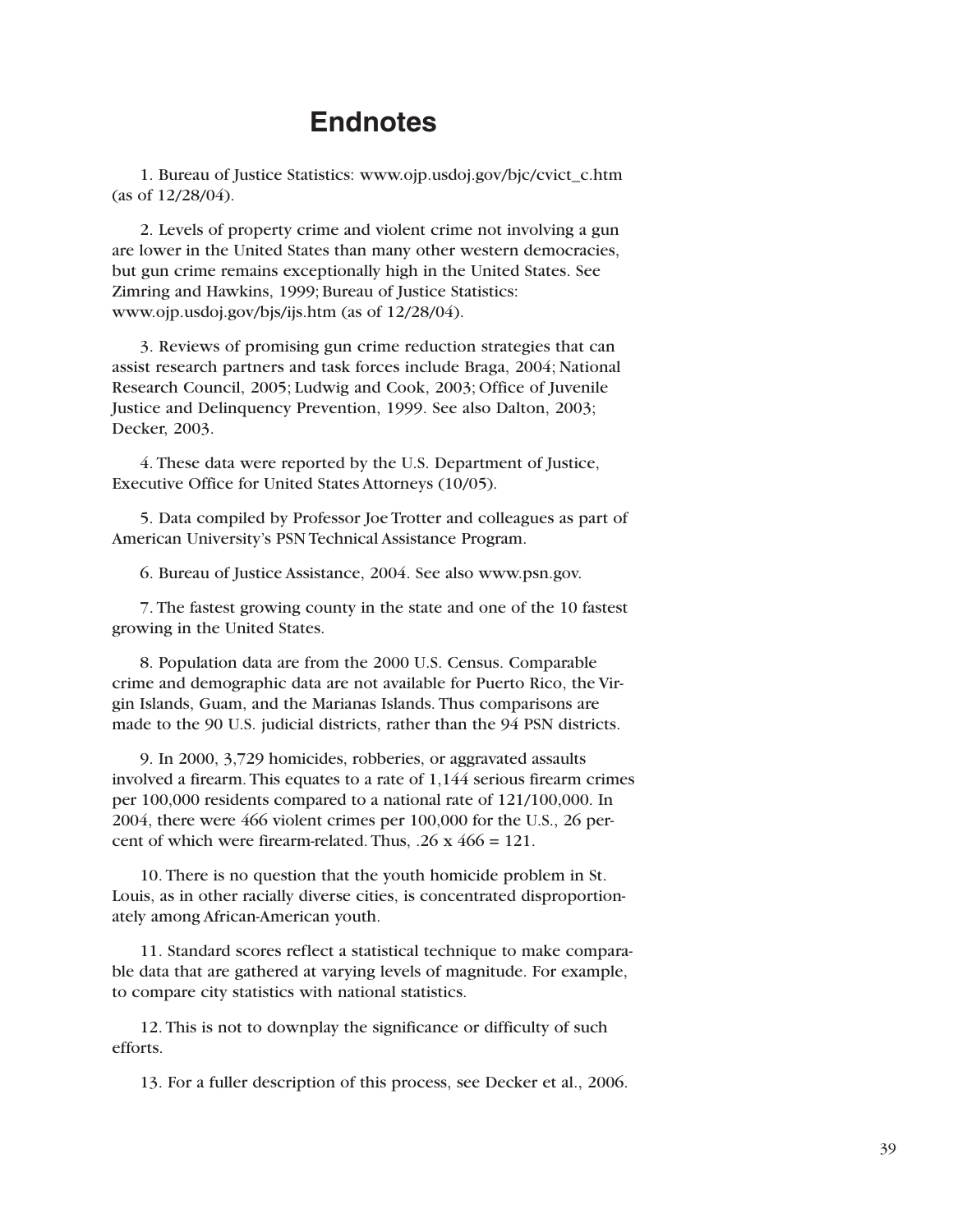14. This finding dates to the 1980s (Decker, Rosenfeld and Kohfeld, 1989) and has been a feature of much research since then (Rosenfeld and Decker, 1993; 1996).

15. For a description of offender notification meetings, see McDevitt et al., 2006.

16. For a description of chronic violent offender programs, see Bynum et al., 2006.

17. For a description of incident reviews, see Klofas et al., 2006.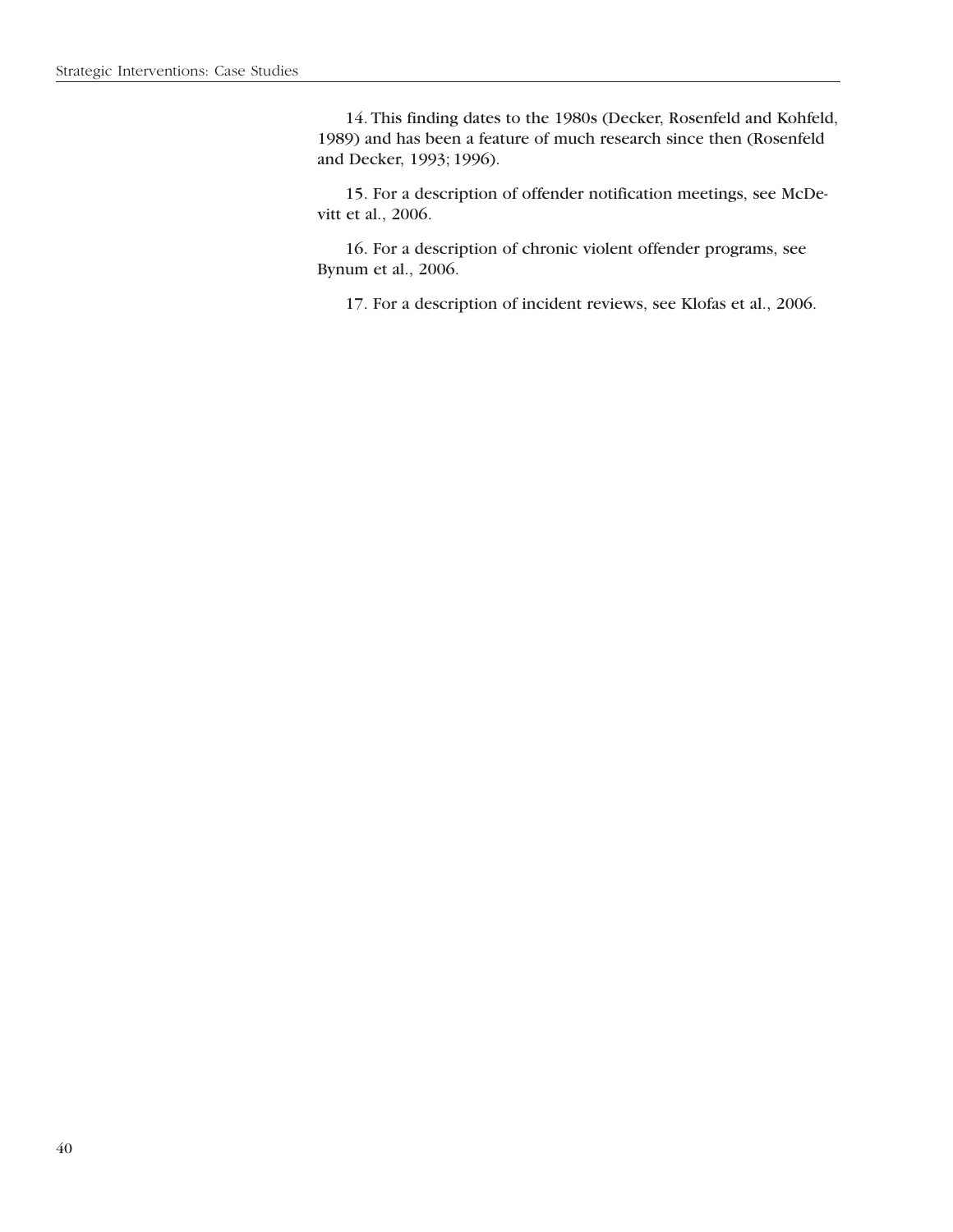# **Appendix 1. Homicide Notification E-Mail (Sample)**

Metropolitan Police Department - City of Saint Louis

#### INTRA-DEPARTMENT REPORT AND CORRESPONDENCE SHEET

| Date:    | October 4, 2005             |
|----------|-----------------------------|
| From:    | Captain                     |
|          | Crimes Against Persons      |
| Subject: | Homicide Statistics 2005    |
|          | As of 10/04/2005 11:00 A.M. |

Copies Sent To:

|              | Year to Date<br>Comparison |      | 2004<br>Monthly | 3 Year  |  |
|--------------|----------------------------|------|-----------------|---------|--|
|              | 2005                       | 2004 | <b>Totals</b>   | Average |  |
| <b>MONTH</b> |                            |      |                 |         |  |
| January      | 8                          | 10   | 10              | 10.67   |  |
| February     | 8                          | 3    | 3               | 5.33    |  |
| March        | 7                          | 6    | 6               | 4.67    |  |
| April        | 13                         | 13   | 13              | 8.67    |  |
| May          | 12                         | 15   | 15              | 12.67   |  |
| June         | 12                         | 8    | 8               | 5.33    |  |
| July         | 13                         | 14   | 14              | 13.33   |  |
| August       | 9                          | 10   | 10              | 8.67    |  |
| September    | 15                         | 5    | 5               | 7.33    |  |
| October      | 1                          | 0    | 15              | 11 33   |  |
| November     |                            |      | 7               | 5.00    |  |
| December     |                            |      | $\overline{9}$  | 7.33    |  |
| Totals*      | 98                         | 84   | 115             |         |  |
| $VTD \cup L$ | 14                         |      |                 |         |  |



**YTD** +/-<br>
\* Includes three incidents originally occurring in 2004 (4th, 5th, & 7th), and two in 2002 (5th & 9th)

|                                |    |      | Total | Total<br>for   | Total<br>for | <b>District</b><br>3 Year |
|--------------------------------|----|------|-------|----------------|--------------|---------------------------|
|                                |    |      | for   |                |              |                           |
| By District for 2005 (to date) |    | 2004 | 2003  | 2002           | Average      |                           |
| First                          | 5  | 6    |       | 5              | 9            | 7.00                      |
| Second                         |    | 2    | 2     |                | 3            | 2.00                      |
| Third                          | 5  | 9    | 10    | 9              | 13           | 10.67                     |
| Fourth                         | 2  | 3    | 3     | 4              | 5            | 4.00                      |
| Fifth                          | 14 | 18   | 23    | 10             | 17           | 16.67                     |
| Sixth                          | 26 | 19   | 26    | 10             | 30           | 22.00                     |
| Seventh                        | 18 | 13   | 21    | 12             | 17           | 16.67                     |
| Eighth                         | 21 | 9    | 13    | 13             | 12           | 12.67                     |
| Ninth                          | 6  | 5    | 10    | $\overline{9}$ |              | 8.67                      |
| <b>Totals</b>                  | 98 | 84   | 115   | 73             | 113          |                           |

Distribution:

Board of Police Commissioners Deputy Chiefs Majors Captains **Station Executive Officers** Public Information Homicide Supervisors Planning & Technology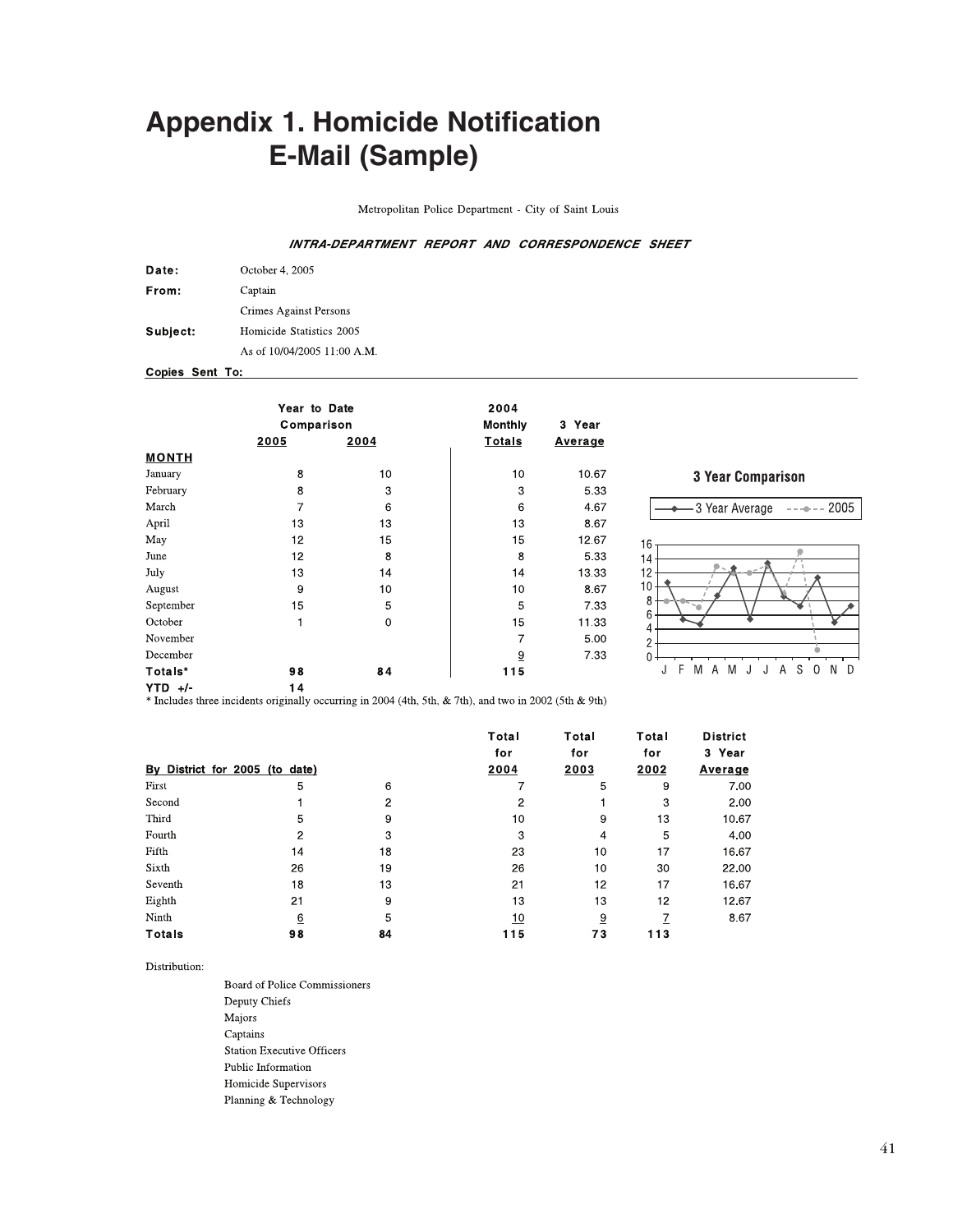# **Appendix 2. Violent Crime Case Review E-Mail (Sample)**

### **Violent Crime Case Review**

Date: 04/29/05 Time: 0030 CN 05-032806 — CPD 05/08 **Location: Cardinal @ Rutger Neighborhood: The Gate District** 

**Victim #1: C Pedigree: B/M/26 Address: XX Street, Jennings, MO Occupation: Unemployed** 

**Suspect #1: C Pedigree: B/M/26 Address: XX Street, St. Louis, MO Occupation: Unemployed Suspect #2: Unknown Pedigree: B/M/ 22 - 26 Address: Unknown Occupation: Unknown** 

**Weapon(s) Used: Revolver Pump shotgun w/ pistol grip handle** 

**Motive: Victim YY** and **YY** know each other from middle school. Apparent motive is Robbery. **Gang Affiliation: Victim #1:** Grape Street Crips (2600 Hickory) **Wanted Subject:** YY is not documented.

### **Summary of Incident: Robbery 1st Degree (shooting) & Assault 1st Degree**

**Victim C** reported he was traveling southbound on Cardinal at Rutger, when he was waved down by suspect YY, who he knew from middle school. As C and C were speaking, an unknown African-American male approached the passenger side of the vehicle, pointed a shotgun at the victim and racked the action.

**YY** exited his vehicle when **YY** produced a revolver and stated, "We're gonna kill this mother…." **YY** stated he began struggling with **YY** over the revolver. During the struggle, two shots were fired. **YY** was grazed once on the top of the head and once in the side of his neck. He was then struck on top of the head with the butt of the shotgun by the unknown male. Victim **YY** suffered a laceration on the top of his head, a graze wound on top of his head and a small laceration and burn to the side of his neck. Following the two gunshots, **YY** and the unknown African-American male entered **YY's** vehicle and traveled south on Cardinal until out of sight.

YY ran to 2806 xxxx where he used an unknown subject's phone to call for a taxi. He took the cab to his girlfriend's house, YY, who resides at XX Street. YY conveyed YY to Barnes Hospital and

contacted this department while en route, approximately 40 minutes after the incident occurred.

**Note:** There was no ballistic evidence recovered from the scene, nor from the hospital. **Victim #1:** 

**Criminal History: LID# xxxxxx** VMCSL – Dist Del Manuf Controlled Substance, Tampering w/ Utility 2nd Degree, Drug Violation (misdemeanor), Stealing Over \$500.

Felony – 2, Misdemeanor – 3, Local Ordinance – 2 (Convictions – 0) **Associates:** N/A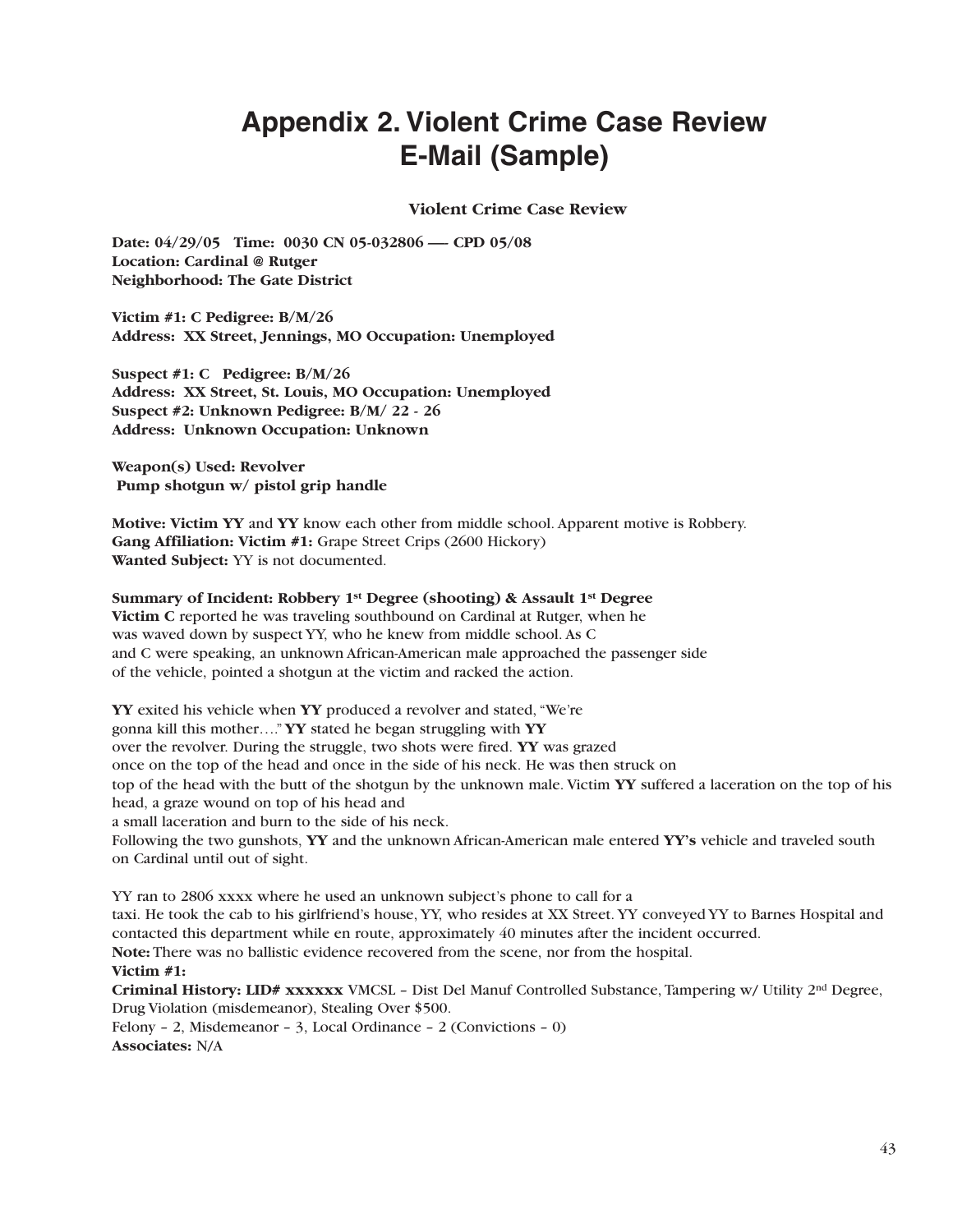# **Appendix 3. Ceasefire Meeting Agenda (Sample)**

### **PROJECT SAFE NEIGHBORHOODS CEASEFIRE Working Group—Agenda June 22, 2005**

I. Introductions - United States Attorney

II. Data Collections/Analysis Update

III. Updates

A. Enforcement

- 1. DEA Violent Trafficker Task Force
- 2. St. Louis Metropolitan Police Department
- 3. St. Louis County Police Department
- 4. Alcohol, Tobacco, Firearms and Explosives
- 5. United States Marshals Service
- B. Prosecution
- 1. United States Attorney
- 2. St. Louis City Circuit Attorney
- 3. St. Louis County Prosecuting Attorney
- C. Probation & Parole
- 1. Juvenile
- 2. Federal
- 3. State
- D. Prevention/Intervention
- 1. Project Sentry
- 2. St. Louis Public Schools
- 3. City of St. Louis
- IV. New Business
- V. Adjourn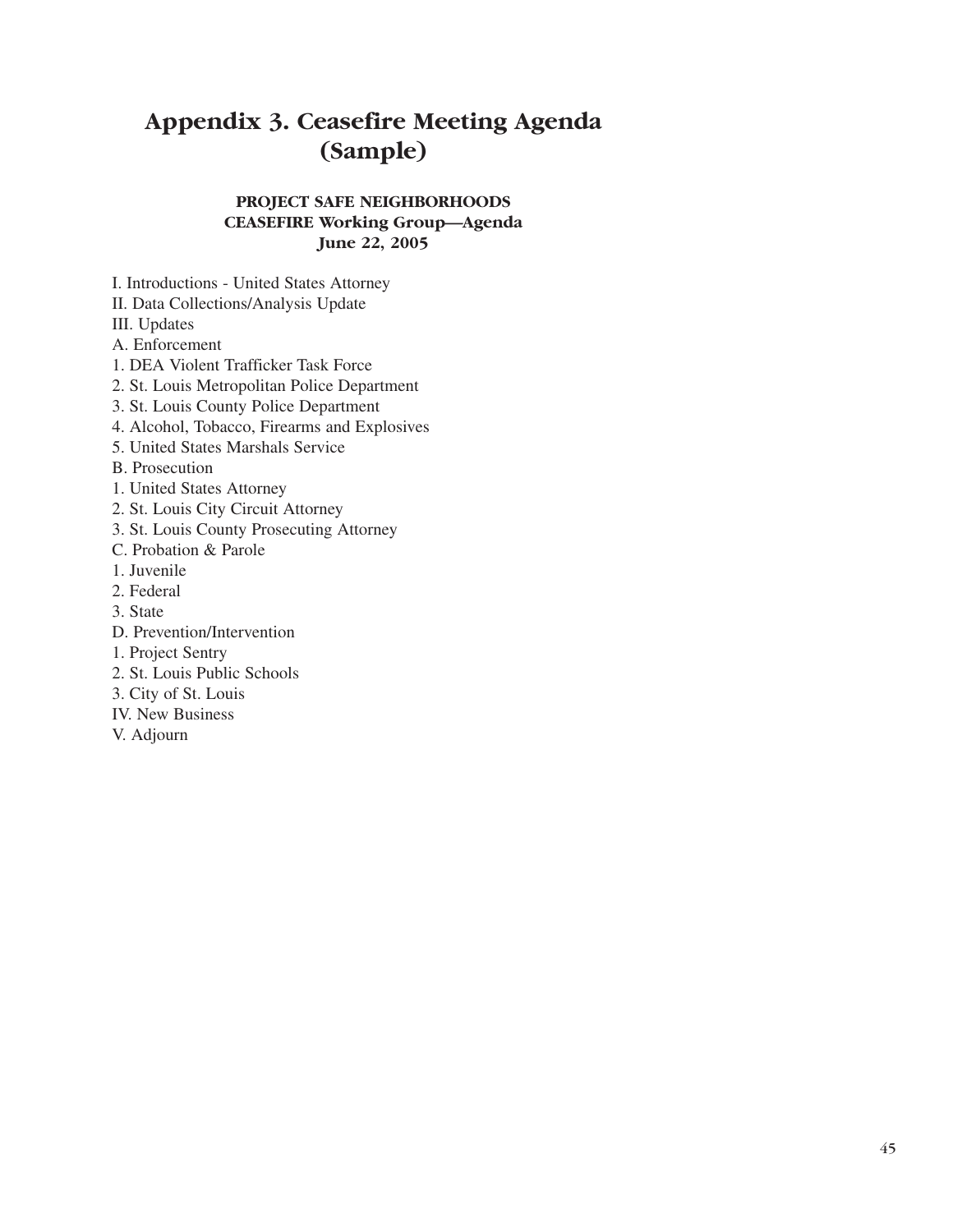# **Appendix 4. Violent Neighborhood Initiative E-Mail Update (Sample)**

**From:** YY @SLMPD.ORG] **Sent:** Friday, July 22, 2005 12:08 PM **To:** PSN Distribution List **Subject:** SPD Nightly Staff Report **Incident: Assault 1st L.E.O. Location: 2941 XX Street (rear) Complaint Number: 05-057869 Date and Time: 07/21/05 @ 09:37 Supervisor: Sgt. YY Victim: Sgt. F/P.O. D/P.O. H/P.O. R/J (arrested subject) Suspect: Unknown** 

**Synopsis:** The above Officers & Sgt. had observed J, who is a member of the S.W.A.T. Street Gang and was wanted for Armed Robbery (of xxxx), standing at Chippewa and Pennsylvania. YY fled on foot and was chased to the rear of 2941 YY Street, where he was taken into custody without incident. After XX was placed into the rear of a police vehicle, the officers were standing next to their cars conducting computer checks when approximately five minutes later; someone fired a gunshot at the officers. The officers heard the projectile traveling through nearby foliage and heard it impact a metallic object within close proximity to them. The area was checked thoroughly by District Officers, K-9, the helicopter and Mobile Reserve. A witness to the incident was detained and brought to the S.P.D. for questioning. The suspect was never observed therefore, there is no description. No damage from the gunshot could be located.

### **DISTRICT THREE:**

**CN: 05-xxxxx Incident: Assault 1st Location: 3506 YY Street Neighborhood: Tower Grove East Precinct/Area Car: 314/330 Supervisor: 1311 S Officers: 1328 A and B SPD Detective: Dates/Times: 7/21/05 10:55 Victim(s): C. b/m 12/3/69, residing at xxxx Street Suspect(s): L. b/m 11/25/82, last known address xxx Street 6'0 140 dark complexion, armed with a dark colored 9mm semi-automatic handgun and operating an older model gray with blue vinyl top Buick Regal bearing a Missouri temp tag.** 

**Synopsis:** Victim L stated he was involved in an argument with his nephew/ suspect YY over rent money. Suspect C produced a handgun and fired several shots in the direction of the victim. Suspect then fled in the above described vehicle. No injuries to victim, casings recovered. Several witnesses were located at the scene.

**From:** YY@SLMPD.ORG] **Sent:** Friday, May 20, 2005 8:50 AM **To:** PSN Distribution List **Subject:** CPD Bureau Nightly - 5/19/05 **Metropolitan Police Department – City of St. Louis Metropolitan Police INTRA-DEPARTMENT REPORT AND CORRESPONDENCE SHEET** 

**Date: 5-19-2005**